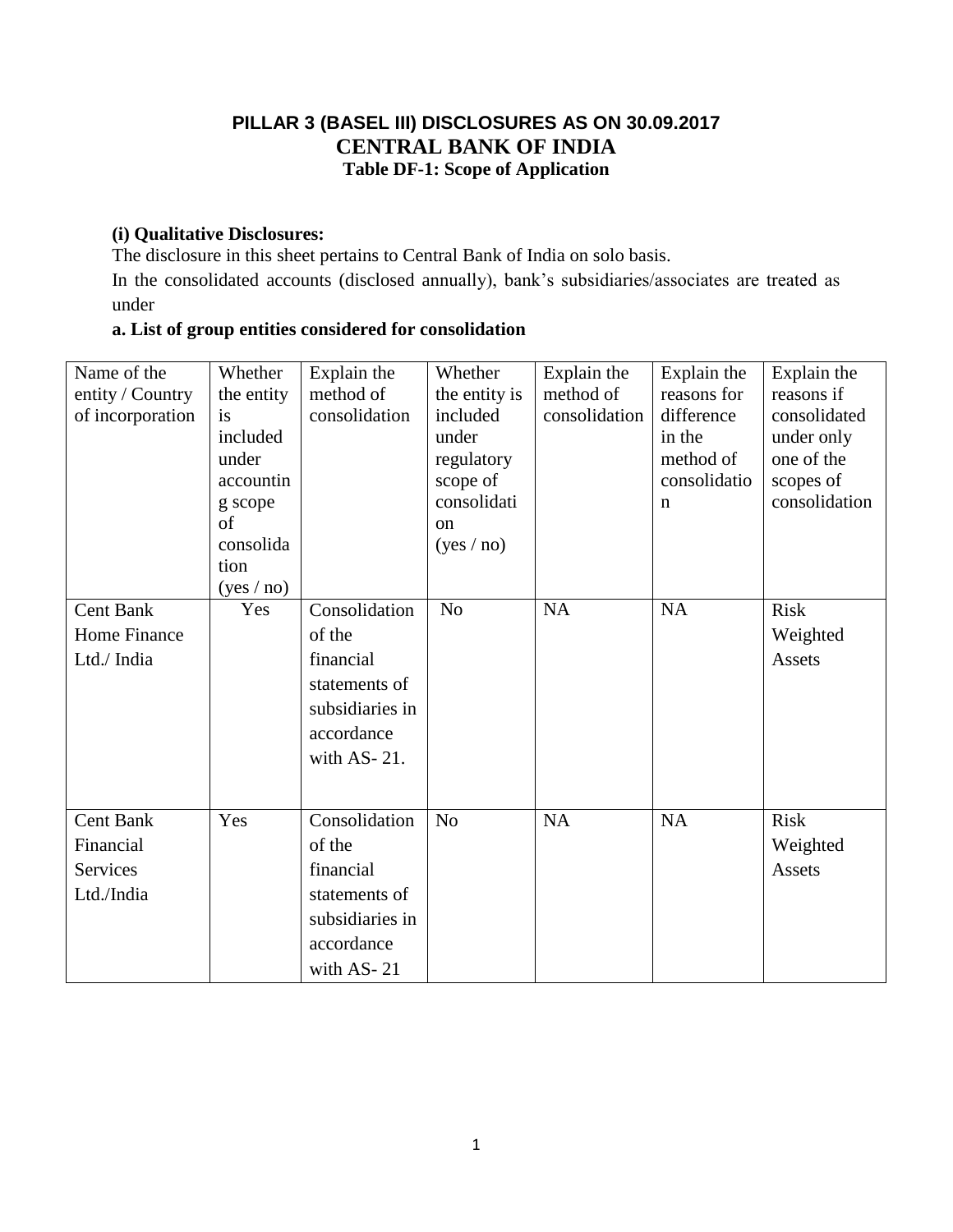| Central<br>Madhyapradesh<br>GB/India                               | Yes | Consolidation<br>of the<br>financial<br>statements of<br>subsidiaries in<br>accordance<br>with AS-23 | $\rm No$       | <b>NA</b> | NA        | <b>Risk</b><br>Weighted<br>Assets |
|--------------------------------------------------------------------|-----|------------------------------------------------------------------------------------------------------|----------------|-----------|-----------|-----------------------------------|
| <b>Bihar</b><br>Uttar<br>Gramin<br>Bank,<br>Muzzaffarpur/<br>India | Yes | Consolidation<br>of the<br>financial<br>statements of<br>subsidiaries in<br>accordance<br>with AS-23 | N <sub>o</sub> | <b>NA</b> | <b>NA</b> | <b>Risk</b><br>Weighted<br>Assets |
| UttarbangaKshet<br>riya Gram Bank,<br>Cooch<br>Bihar/<br>India     | Yes | Consolidation<br>of the<br>financial<br>statements of<br>subsidiaries in<br>accordance<br>with AS-23 | N <sub>o</sub> | NA        | <b>NA</b> | <b>Risk</b><br>Weighted<br>Assets |
| Indo-Zambia<br>Bank Ltd.<br>/Zambia.                               | Yes | Consolidation<br>of the<br>financial<br>statements of<br>subsidiaries in<br>accordance<br>with AS-23 | N <sub>o</sub> | NA        | NA        | <b>Risk</b><br>Weighted<br>Assets |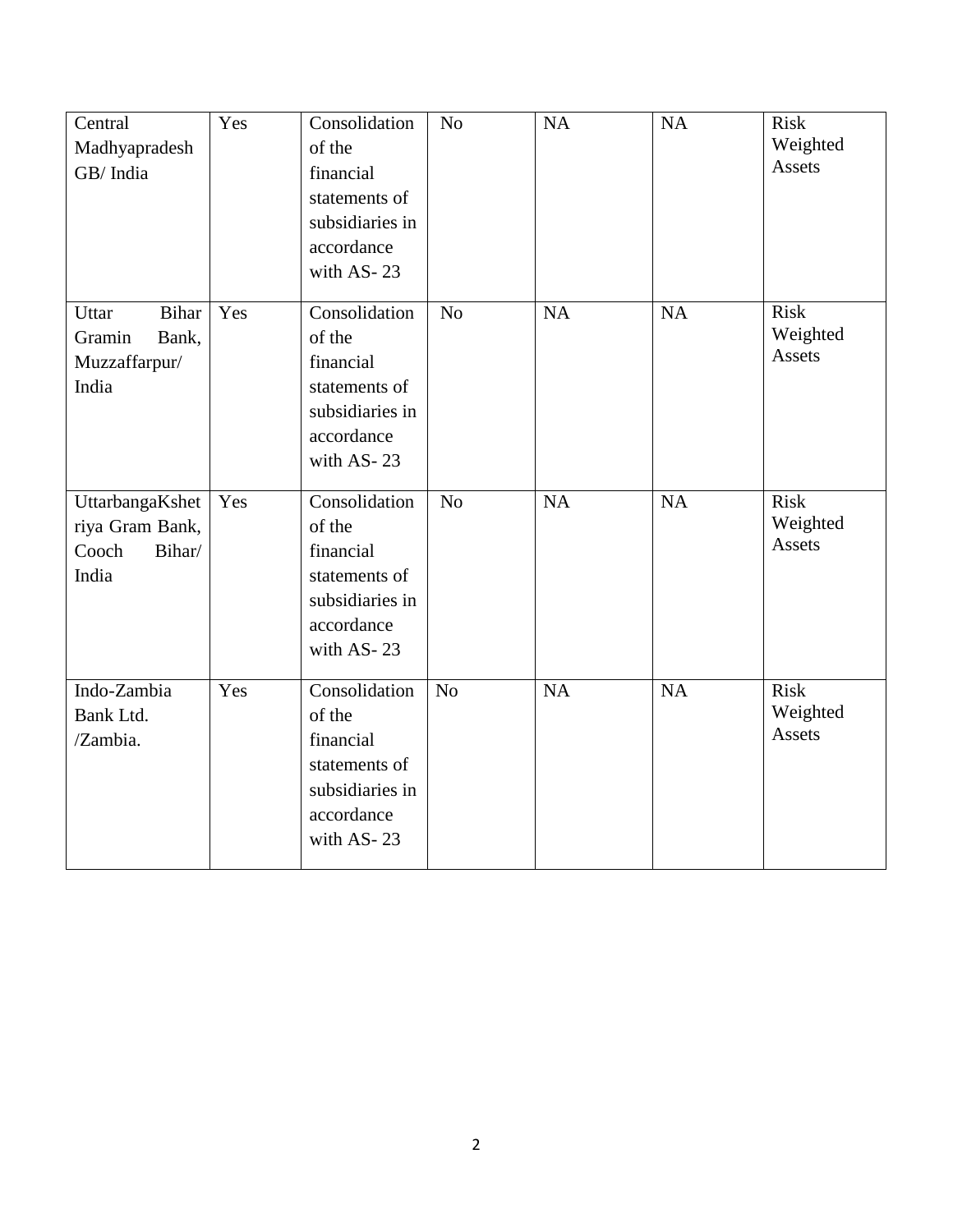#### **b. List of group entities not considered for consolidation both under the accounting and regulatory scope of consolidation**

| Name of the<br>entity $\sqrt{ }$<br>country of<br>incorporation | Principle<br>activity of the<br>entity | Total balance<br>sheet equity<br>(as stated in<br>the accounting<br>balance sheet<br>of the legal<br>entity) | $%$ of bank's<br>holding in the<br>total equity | Regulatory<br>treatment of<br>bank's<br>investments in<br>the capital<br>instruments of<br>the entity | Total balance<br>sheet assets<br>(as stated in<br>the accounting<br>balance sheet<br>of the legal<br>entity) |
|-----------------------------------------------------------------|----------------------------------------|--------------------------------------------------------------------------------------------------------------|-------------------------------------------------|-------------------------------------------------------------------------------------------------------|--------------------------------------------------------------------------------------------------------------|
|                                                                 |                                        |                                                                                                              | <b>NO SUCH ENTITY</b>                           |                                                                                                       |                                                                                                              |
|                                                                 |                                        |                                                                                                              |                                                 |                                                                                                       |                                                                                                              |

### **(ii) Quantitative Disclosures:**

# **c. List of group entities considered for consolidation**

| Name of the entity /            | Principle activity of                                  | Total balance sheet      | Total balance sheet      |
|---------------------------------|--------------------------------------------------------|--------------------------|--------------------------|
| country of                      | the entity                                             | equity (as stated in the | assets (as stated in the |
| incorporation                   |                                                        | accounting balance       | accounting balance       |
| (as indicated in $(i)a$ .       |                                                        | sheet of the legal       | sheet of the legal       |
| above)                          |                                                        | entity) Rs. in Mn        | entity) Rs. in Mn        |
| <b>Cent Bank Home</b>           | The main objective of                                  | 250                      | 14605                    |
| Finance Ltd./ India             | the Company is to<br>provide housing<br>finance        |                          |                          |
| <b>Cent Financial</b>           | Providing investment                                   | 50                       | 441                      |
| Services Ltd./India             | banking products /<br>services to corporate<br>clients |                          |                          |
| Central                         | <b>Regional Rural Bank</b>                             | 2464                     | 78541                    |
| GB/<br>Madhyapradesh            |                                                        |                          |                          |
| India                           |                                                        |                          |                          |
| Gramin<br><b>Bihar</b><br>Uttar | <b>Regional Rural Bank</b>                             | 4545                     | 188036                   |
| Muzzaffarpur/<br>Bank,          |                                                        |                          |                          |
| India                           |                                                        |                          |                          |
|                                 |                                                        |                          |                          |
|                                 |                                                        | 908                      | 31099                    |
| UttarbangaKshetriya             | <b>Regional Rural Bank</b>                             |                          |                          |
| Gram Bank,<br>Cooch             |                                                        |                          |                          |
| Bihar/India                     |                                                        |                          |                          |
|                                 |                                                        |                          |                          |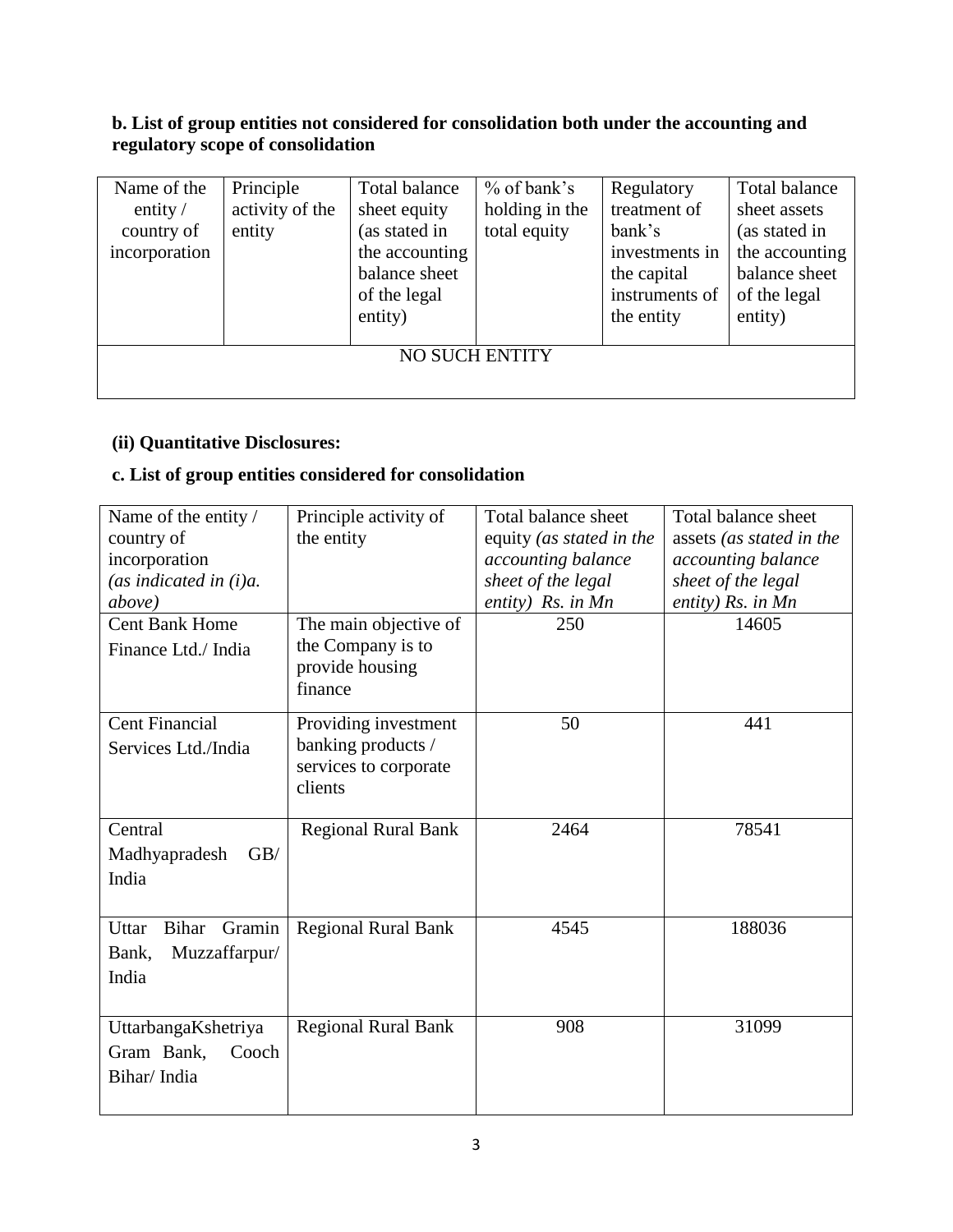**d. The aggregate amount of capital deficiencies in all subsidiaries which are not included in the regulatory scope of consolidation i.e. that are deducted:** NIL

**e. The aggregate amounts (e.g. current book value) of the bank's total interests in insurance entities, which are risk-weighted:** NIL

**f. Any restrictions or impediments on transfer of funds or regulatory capital within the banking group:** NIL

## **Table DF-2: Capital Adequacy**

#### **Qualitative disclosures**

(a) A summary discussion of the bank's approach to assess the adequacy of its capital to support current and future activities

The bank carries out regular assessment of its capital requirement from time to time to maintain the capital to Risk Weight Assets Ratio (CRAR) at desired level. The capital plan is reviewed on annual basis to take care of business growth and CRAR.

The bank has adopted standardized approach for credit risk, basic indicator approach for operational risk and standardized duration approach for market risk.

The bank has put in place a well laid down Internal Capital Adequacy Assessment Process to enable the bank to plan its capital requirements in relation to its business projections and to meet the risks inherent in the business. The main objective of ICAAP exercise is to identify and measure the risks that are not fully captured by the minimum capital ratio prescribed under Pillar I; the risks that are not at all taken into account by the pillar I; and the factors external to the bank and to provide capital for such additional risks and to measure an appropriate level of internal capital as per the risk appetite. The bank has also put in place the stress testing policy to measure impact of adverse stress scenario on its CRAR.

The bank reviews the ICAAP on quarterly basis.

Bank has taken initiatives to migrate to advanced approaches for Capital Adequacy Computation, Bank has already appointed a consultant &a system integrator vendor for moving to advanced approach.

| <b>Quantitative disclosures</b>                      |              |
|------------------------------------------------------|--------------|
| (b) Capital requirements for credit risk:            |              |
| • Portfolios subject to standardized approach $@9\%$ | Rs. 140262mn |
| • Securitization exposures :                         | NII          |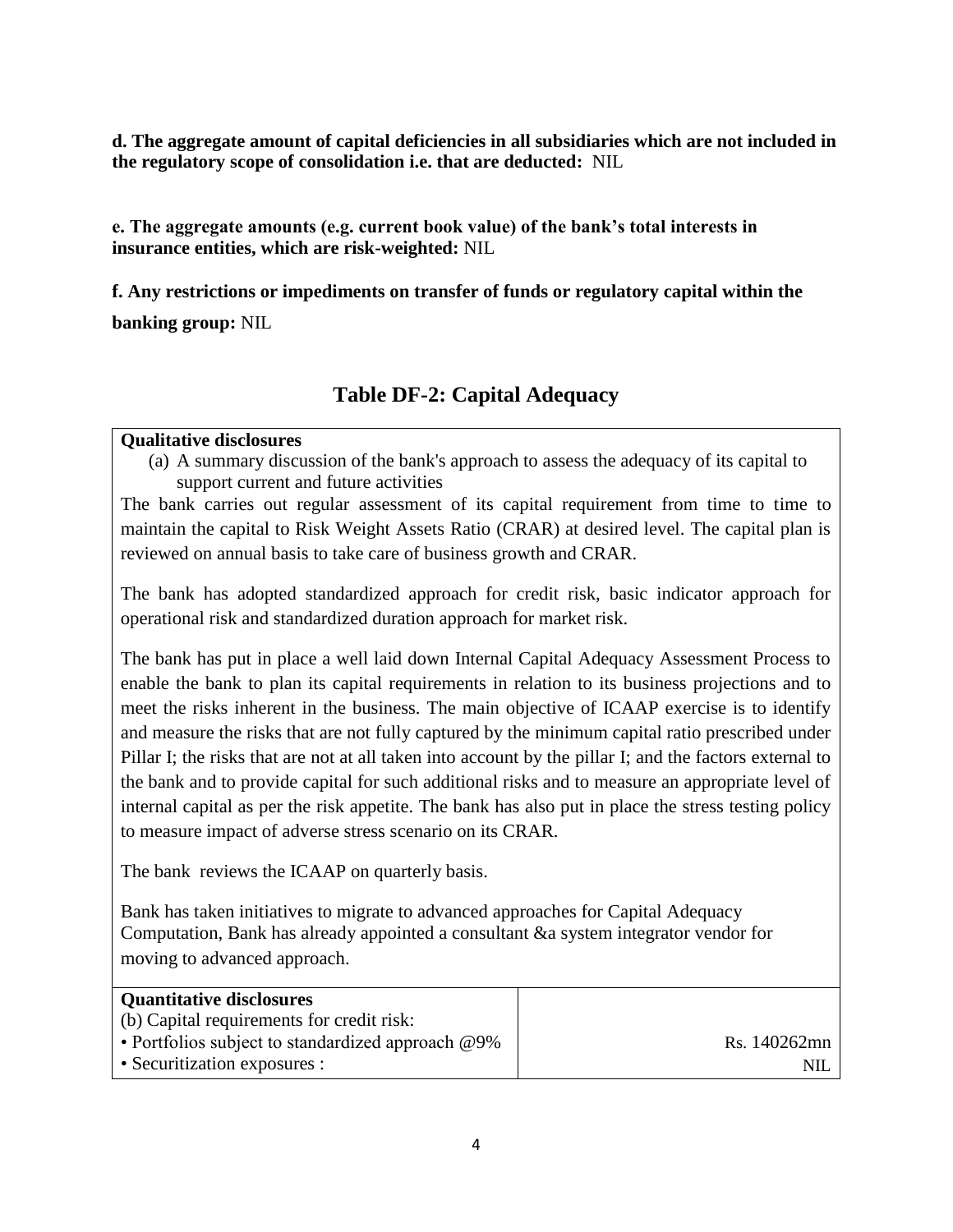| (c) Capital requirements for market risk:<br>• Standardized duration approach; |           |             |
|--------------------------------------------------------------------------------|-----------|-------------|
| - Interest rate risk                                                           |           | Rs. 8124 mn |
| - Foreign exchange risk (including gold)                                       | Rs.40mn   |             |
| - Equity risk                                                                  | Rs.7975mn |             |
| (d) Capital requirements for operational risk:                                 |           |             |
| • Basic Indicator Approach                                                     |           | Rs. 11318mn |
| (e) Common Equity Tier 1, Tier 1 and Total Capital<br>ratios:                  |           |             |
| • Common Equity Tier 1                                                         |           | 7.04%       |
| $\bullet$ Tier 1                                                               |           | 7.04%       |
| • Total Capital ratio                                                          |           | 9.22%       |
|                                                                                |           |             |

## **General qualitative disclosure requirement**

A committee of board of Directors regularly oversee the Bank"s Risk Management policies/practices under various risks viz. credit, operational, market etc. The bank also has separate committees for each risk comprising of top executives of bank headed by Chairman and Managing Director/ Executive directors such as Asset liability Management committee, Credit policy Committee, Operational Risk committee. These committees meet at regular intervals throughout the year to assess and monitor the level of risk under various bank operations and initiate appropriate mitigation measures wherever necessary.

The Risk Management Department at central office level which is headed by Chief Risk Officer (General Manager); measures, control and manages risk within the limits set by the Board and enforces compliance with risk parameters set by various committees. The General Manager is assisted by Deputy General Manager and a team of Assistant General Managers, Chief Managers, Senior Managers and Managers.

At all zonal offices and Regional office, Risk Managers are posted who act as an extended arm of the Risk Management Department of Central Office.

The bank has in place various policies such as Credit Risk Management Policy, Credit Risk Mitigation and Collateral Management Policy, Stress testing policy, Market Discipline &Disclosure policy, Intra group transaction and exposure policy, Operational risk policy, ALM policy and Market risk management Policy.

Besides these, the Loan Policy prescribing broad parameters governing loan functions, guidelines on appraisal and evaluation of credit proposals, lending powers of delegated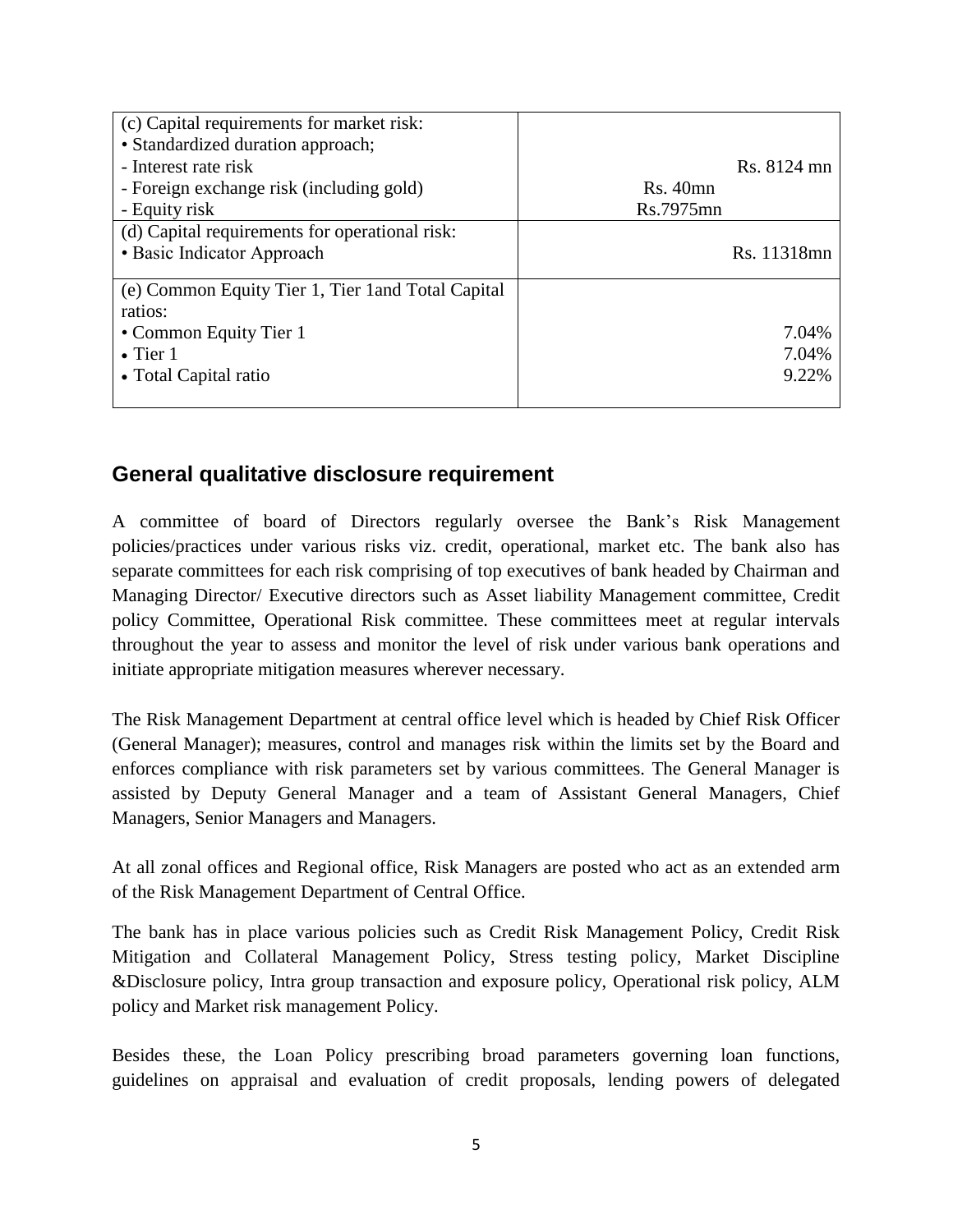authorities" exposure norms, prudential limits and measures, monitoring and controlling the credit portfolio is also in place.

The Credit Monitoring Department headed by General Manager monitors the loan portfolio, identify special mention accounts and take corrective measures. Loan review mechanism is also carried out by the department apart from processing and monitoring of accounts under CDR mechanism.

The bank has introduced rating models for various segments of borrowers including retail lending schemes which measures the risk associated with counterparties and helps in credit and pricing decisions. In case of large borrowers, credit risk assessment models evaluate financial risk, Industry risk, Management risk and business risk of the counter party and each of these risks are scored separately then overall rating is accorded to the counter party. Facility rating module is also available in the rating tool. Where parental support is available the same is also factored in rating, if corporate guarantee is available to the borrower.

#### **Table DF-3 Credit risk: General disclosures for all banks**

#### **Qualitative Disclosures**

#### **Credit risk**

#### **Impaired :**

The Working Group to review the existing prudential guidelines on restructuring of advances by banks/financial institutions in its report dated 20.07.2012 has observed that as per international accounting standards, accounts are generally treated as impaired on restructuring and recommended that similar practice should be followed in India. Ind AS 109 Financial Instruments contains guidance on the recognition, derecognition, classification and measurement of financial instruments including impairment and hedge accounting

A Non-Performing Asset shall be a loan or an advance where-

- (i) Interest and/or installment of principal remain overdue for a period of more than 90days in respect of a Term Loan;
- (ii) The account remains out of order for 90 days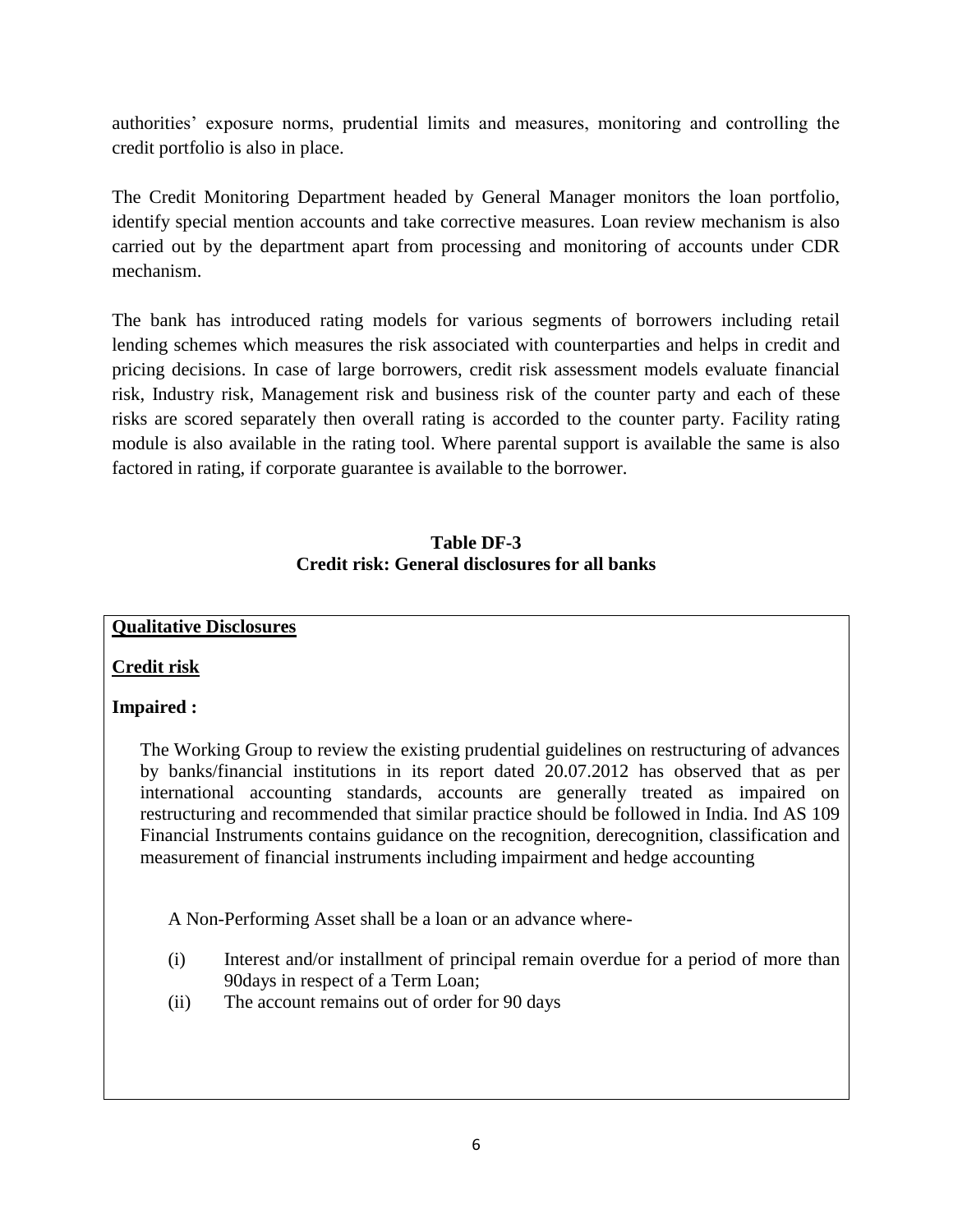- (iii) The bill remains overdue for a period of more than 90days in the case of bills Purchased and Discounted
- (iv) In case of advances granted for Agricultural purposes
	- a) The installment of principal or interest thereon remains overdue for two crop seasons for short duration crops
	- b) The installment of principal or interest thereon remains overdue for one crop seasons for long duration crops
- (v) The amount of liquidity facility remains outstanding for more than 90 days, in respect of a securitization transaction undertaken in terms of guidelines on securitization dated February 1, 2006.
- (vi) in respect of derivative transactions, the overdue receivables representing positive mark to- market value of a derivative contract, if these remain unpaid for a period of 90 days from the specified due date for payment.

#### **Out of Order:**

 An account should be treated as "out of Order" if the outstanding balance remains continuously in excess of the sanctioned limit/drawing power. In cases where the outstanding balance in the principal operating accounts less than the sanctioned limit/drawing power, but there are no credits continuously for 90 days as on the date of balance sheet or credit are not enough to cover the interest debited in the account during the same period.

#### **Overdue:**

Any amount due to the bank under any credit facility is overdue if it is not paid on due date fixed by the bank.

#### **Credit Risk Management Policy**

Bank has put in place a well-articulated Board approved Credit Risk Policy which is reviewed annually. The policy deals with the following areas:

- Credit risk- definition, Policy and strategy
- Risk identification & measurement,
- Risk grading and aggregation,
- Credit risk rating framework and reporting,
- Risk control and portfolio management,
- Mitigation techniques,
- Target markets and type of economic activity,
- Credit approval authority,
- Country and currency exposure,
- Maturity patterns, level of diversification,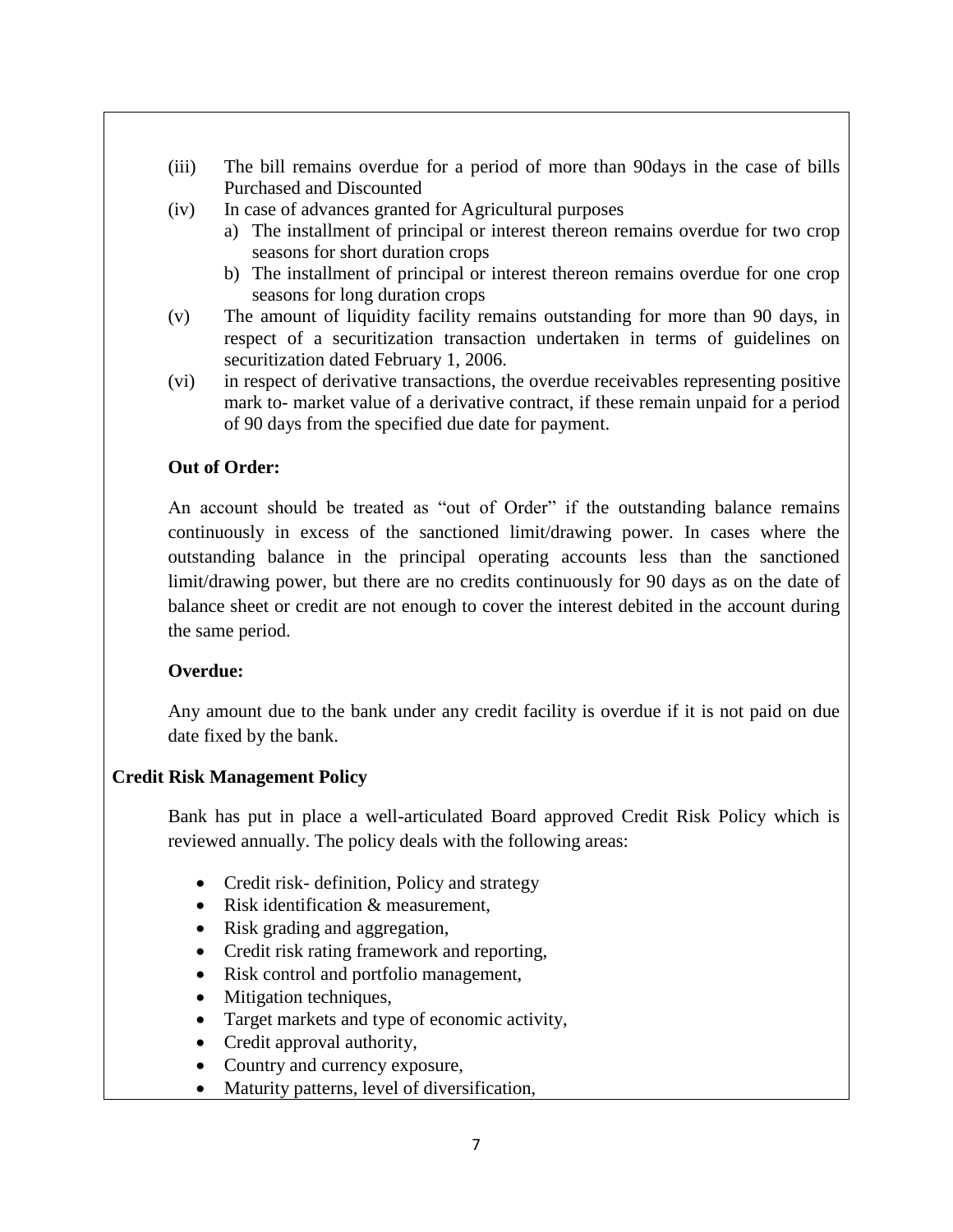| Cyclical aspect of the economy,<br>$\bullet$ |
|----------------------------------------------|
|----------------------------------------------|

- Credit risk in off balance sheet exposure,
- Credit risk monitoring procedures
- Managing of credit risk in inter Bank Exposure,
- Country risk and other operational matters

## **(Rs. in Mn)**

| <b>Quantitative Disclosures:</b> |         |
|----------------------------------|---------|
| (a) Total gross credit risk      |         |
| exposures:                       |         |
| Fund based*:                     | 3205997 |
| Non-fund based:                  | 336015  |
| *includes cash ,balances with    |         |
| banks, investments etc           |         |
| (b) Geographic distribution of   |         |
| exposures:                       |         |
|                                  | 91      |
| Overseas<br>٠                    | 3541921 |
| Domestic<br>п                    |         |
|                                  |         |
|                                  |         |

## (c)

| <b>Industry Name</b>                  | Rs. in Mn     | Rs. in Mn         |
|---------------------------------------|---------------|-------------------|
|                                       | <b>Funded</b> | <b>Non-Funded</b> |
|                                       |               |                   |
| A. Mining and Quarrying $(A.1 + A.2)$ | 1967          | 1544              |
| A.1 Coal                              | 765           | 1499              |
| A.2 Others                            | 1202          | 45                |
| B. Food Processing (B.1 to B.5)       | 72364         | 26300             |
| <b>B.1 Sugar</b>                      | 28664         | 5675              |
| B.2 Edible Oils and Vanaspati         | 12986         | 14797             |
| B.3 Tea                               | 2637          | 26                |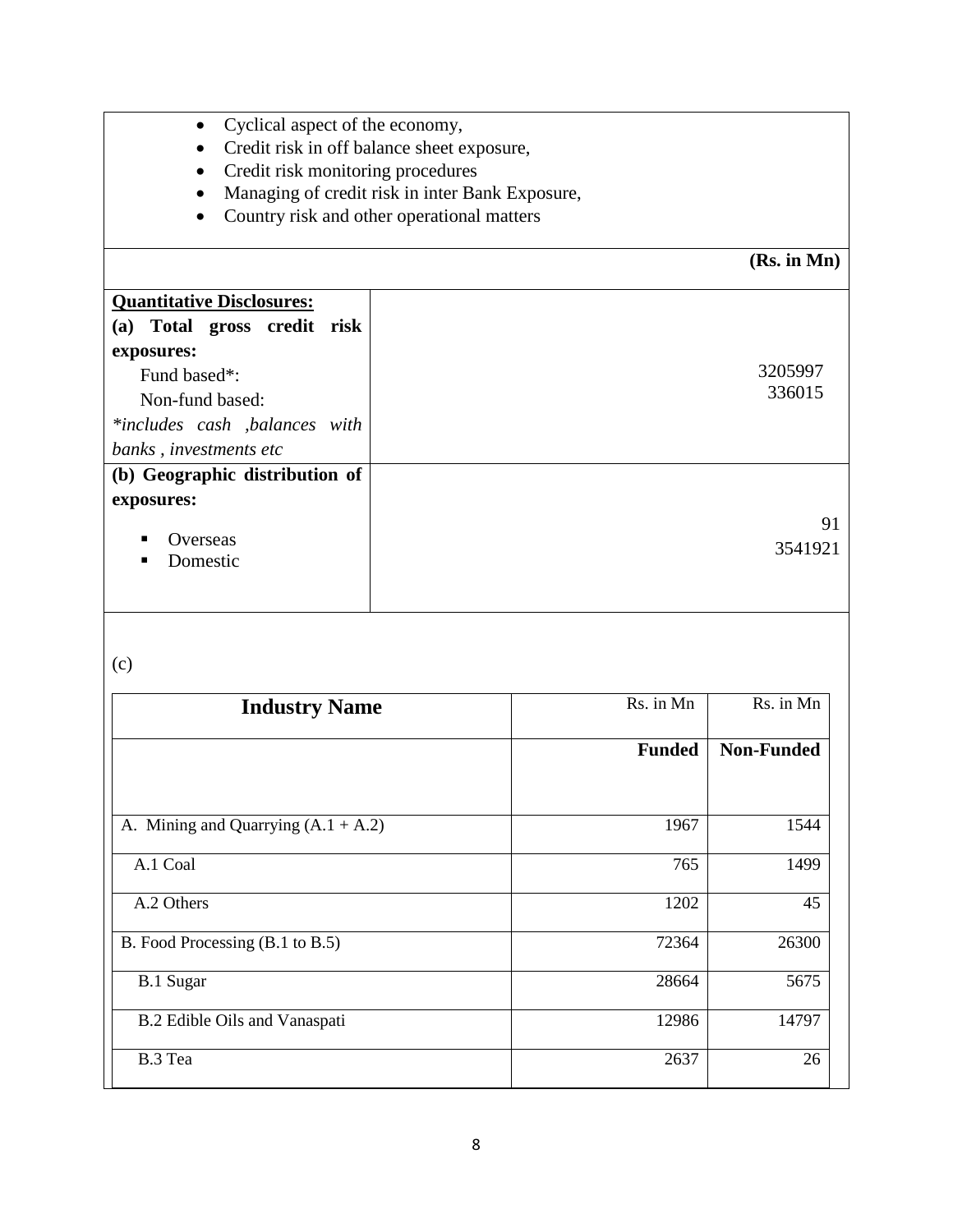| <b>B.4 Coffee</b>                                                                  | 21    | $\overline{0}$ |
|------------------------------------------------------------------------------------|-------|----------------|
| <b>B.5 Others</b>                                                                  | 28056 | 5802           |
| C. Beverages (excluding Tea & Coffee) and Tobacco                                  | 1768  | $\Omega$       |
| C.1 Tobacco and tobacco products                                                   | 84    | $\theta$       |
| C.2 Others                                                                         | 1684  | $\theta$       |
| D. Textiles                                                                        | 69785 | 17600          |
| D.1 Cotton                                                                         | 32352 | 2277           |
| D.2 Jute                                                                           | 1597  | 360            |
| D.3 Man-made, of which                                                             | 182   | $\Omega$       |
| D.4 Others                                                                         | 35654 | 14964          |
| Out of D (i.e., Total Textiles) to Spinning Mills                                  | 851   | $\Omega$       |
| E. Leather and Leather products                                                    | 882   | 153            |
| F. Wood and Wood Products                                                          | 946   | 422            |
| G. Paper and Paper Products                                                        | 5461  | 2681           |
| H. Petroleum (non-infra), Coal Products (non-mining)<br>and Nuclear Fuels          | 11543 | 1583           |
| I. Chemicals and Chemical Products (Dyes, Paints,<br>etc.) $(I.1 \text{ to } I.4)$ | 41202 | 11031          |
| I.1 Fertilizers                                                                    | 12545 | 90             |
| I.2 Drugs and Pharmaceuticals                                                      | 12257 | 7735           |
| I.3 Petro-chemicals (excluding under<br>Infrastructure)                            | 4008  | 360            |
| I.4 Others                                                                         | 12391 | 2846           |
| J. Rubber, Plastic and their Products                                              | 2399  | 802            |
| K. Glass & Glassware                                                               | 461   | 23             |
| L. Cement and Cement Products                                                      | 17101 | 2049           |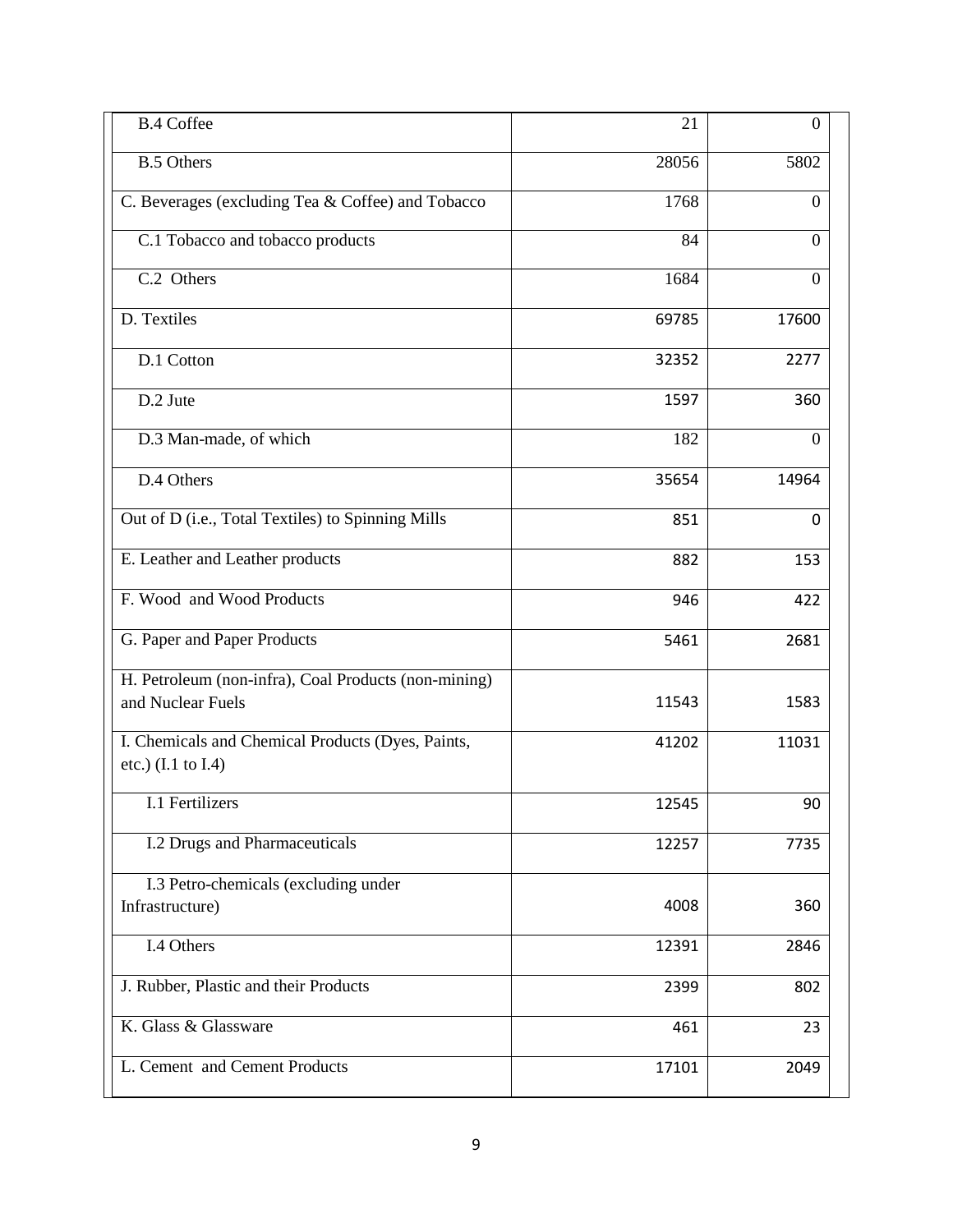| M. Basic Metal and Metal Products $(M.1 + M.2)$     | 118104 | 27107    |
|-----------------------------------------------------|--------|----------|
| M.1 Iron and Steel                                  | 92900  | 21866    |
| M.2 Other Metal and Metal Products                  | 25204  | 5241     |
| N. All Engineering $(N.1 + N.2)$                    | 77842  | 52680    |
| N.1 Electronics                                     | 37414  | 1487     |
| N.2 Others                                          | 40427  | 51193    |
| O. Vehicles, Vehicle Parts and Transport Equipments | 9547   | 7806     |
| P. Gems and Jewellery                               | 17693  | 4166     |
| Q. Construction                                     | 70649  | 16983    |
| R. Infrastructure (a to d)                          | 442639 | 52676    |
| R.a Transport (a.1 to a.6)                          | 104626 | 5505     |
| R.a.1 Roads and Bridges                             | 67045  | 2727     |
| R.a.2 Ports                                         | 6835   | 600      |
| R.a.3 Inland Waterways                              | 1105   | 0        |
| R.a.4 Airport                                       | 13850  | 68       |
| R.a.5 Railway Track, tunnels, viaducts, bridges     | 15736  | 2110     |
| R.a.6 Urban Public Transport (except rolling        |        |          |
| stock in case of urban road transport)              |        |          |
|                                                     | 55     | $\Omega$ |
| b. Energy $(b.1$ to $b.6)$                          | 250636 | 7670     |
| b.1 Electricity (Generation)                        | 127951 | 6610     |
| b.1.1 Central Govt PSUs                             | 7612   | 0        |
| b.1.2 State Govt PSUs (incl. SEBs)                  | 30847  | 3588     |
| b.1.3 Private Sector                                | 89492  | 3021     |
| b.2 Electricity (Transmission)                      | 9099   | 904      |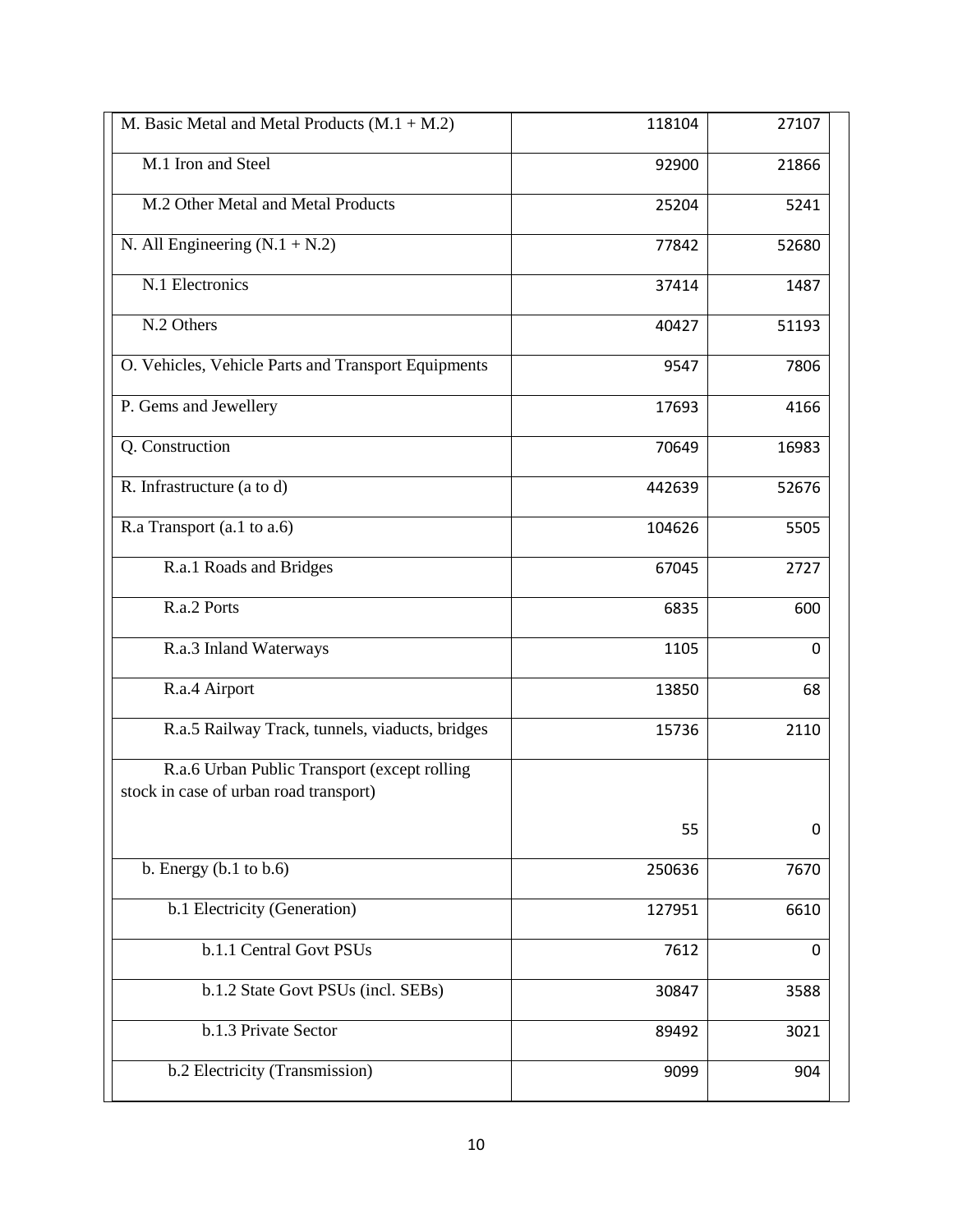| b.2.1 Central Govt PSUs                                   | 0     | $\Omega$ |
|-----------------------------------------------------------|-------|----------|
| b.2.2 State Govt PSUs (incl. SEBs)                        | 3745  | 904      |
| b.2.3 Private Sector                                      | 5354  | 0        |
| b.3 Electricity (Distribution)                            | 87426 | 156      |
| b.3.1 Central Govt PSUs                                   | 0     | 0        |
| b.3.2 State Govt PSUs (incl. SEBs)                        | 87167 | 1        |
| b.3.3 Private Sector                                      | 259   | 155      |
| R.b.4 Oil Pipelines                                       | 10677 | 0        |
| R.b.5 Oil/Gas/Liquefied Natural Gas (LNG)                 |       |          |
| storage facility                                          | 13397 | 0        |
| R.b.6 Gas Pipelines                                       | 2086  | 0        |
| R.c. Water and Sanitation (c.1 to c.7)                    | 10852 | 382      |
| R.c.1 Solid Waste Management                              | 800   | 0        |
| R.c.2 Water supply pipelines                              | 0     | 0        |
| R.c.3 Water treatment plants                              | 3097  | 382      |
| R.c.4 Sewage collection, treatment and disposal<br>system | 6948  | 0        |
| R.c.5 Irrigation (dams, channels, embankments<br>etc)     | 7     | 0        |
| R.c.6 Storm Water Drainage System                         | 0     | 0        |
| R.c.7 Slurry Pipelines                                    | 0     | 0        |
| R.d. Communication (d.1 to d.3)                           | 29896 | 36910    |
| R.d.1 Telecommunication (Fixed network)                   | 0     | 0        |
| R.d.2 Telecommunication towers                            | 11403 | 0        |
| R.d.3 Telecommunication and Telecom Services              | 18493 | 36910    |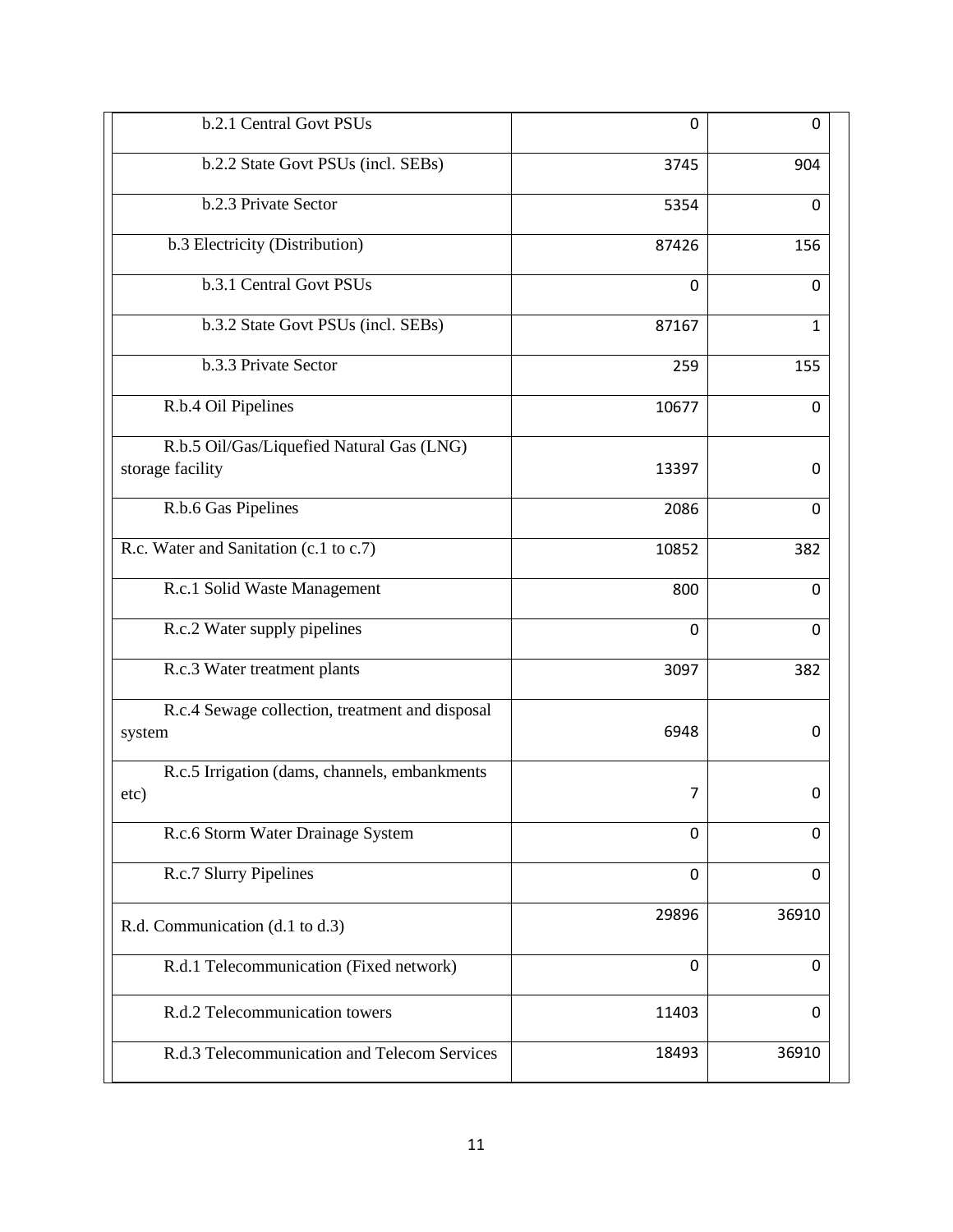| R.e. Social and Commercial Infrastructure (e.1 to e.9)  | 37964    | 454    |
|---------------------------------------------------------|----------|--------|
| R.e.1 Education Institutions (capital stock)            | 11186    | 320    |
| R.e.2 Hospitals (capital stock)                         | 4102     | 0      |
| R.e.3 Three-star or higher category classified          |          |        |
| hotels located outside cities with population of more   |          |        |
| than 1 million                                          | 4887     | 89     |
| R.e.4 Common infrastructure for industrial              |          |        |
| parks, SEZ, tourism facilities and agriculture markets  | 17068    | 46     |
| R.e.5 Fertilizer (Capital investment)                   | 399      | 0      |
| R.e.6 Post harvest storage infrastructure for           |          |        |
| agriculture and horticultural produce including cold    |          |        |
| storage                                                 | 321      | 0      |
| R.e.7 Terminal markets                                  | 0        | 0      |
| R.e.8 Soil-testing laboratories                         | $\Omega$ | 0      |
| R.e.9 Cold Chain                                        | $\Omega$ | 0      |
| R.f. Others, if any, please specify                     | 8665     | 1755   |
| S. Other Industries, pl. specify                        | 98843    | 4485   |
| All Industries (A to S)                                 | 1061196  | 230089 |
| Residuary other advances (to tally with gross advances) | 1162119  | 39447  |
| <b>Total</b>                                            | 2223314  | 269536 |
|                                                         |          |        |

Industry exposure is more than 5% gross exposure

|                                   | <b>Funded</b> | <b>Non-Funded</b> |
|-----------------------------------|---------------|-------------------|
| Infrastructure                    | 442639        | 52676             |
| Basic Metal and Metal<br>Products | 118104        | 27107             |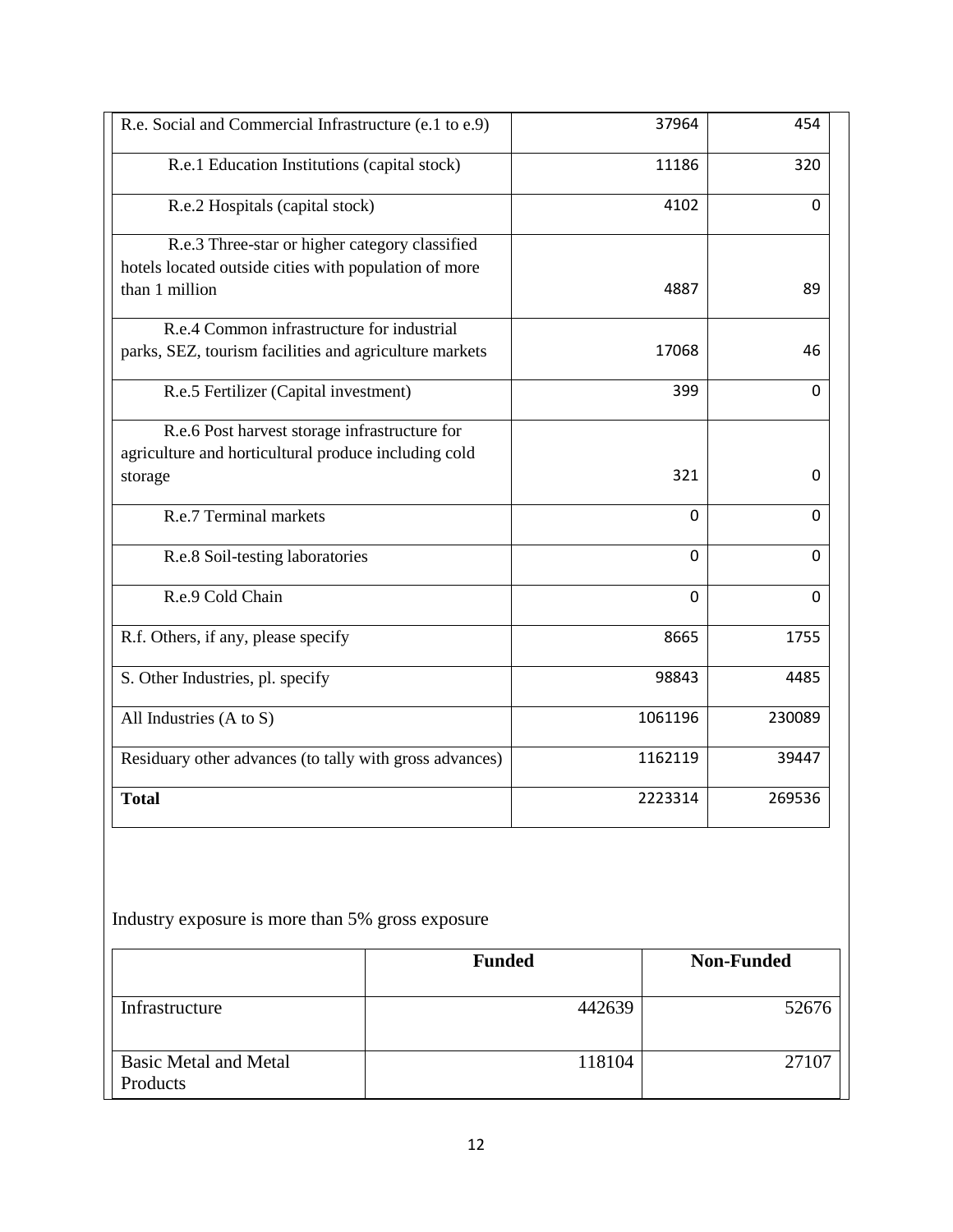| 02days to 07days:                                                                                                      | 27619                                                |
|------------------------------------------------------------------------------------------------------------------------|------------------------------------------------------|
| 08days to 14days:                                                                                                      | 15540                                                |
| 15days to 30days:                                                                                                      | 17398                                                |
| 31 days to 3 months:                                                                                                   | 67633                                                |
| Above 2 months to 3months:                                                                                             | 26198                                                |
| Above 3 months to 6 months                                                                                             | 76264                                                |
| Above 6 months to 12 months:                                                                                           | 107924                                               |
| Above 1 year to 3year                                                                                                  | 831303                                               |
| Above 3 years to 5 years                                                                                               | 196820                                               |
| Over 5 Years                                                                                                           | 813986                                               |
| Total                                                                                                                  | 2440300                                              |
|                                                                                                                        |                                                      |
| (e) Amount of NPAs (Gross) -<br>Substandard<br>٠<br>Doubtful 1<br>п<br>Doubtful 2<br>п<br>Doubtful 3<br>п<br>Loss<br>п | 316411<br>74747<br>105081<br>87371<br>37881<br>11331 |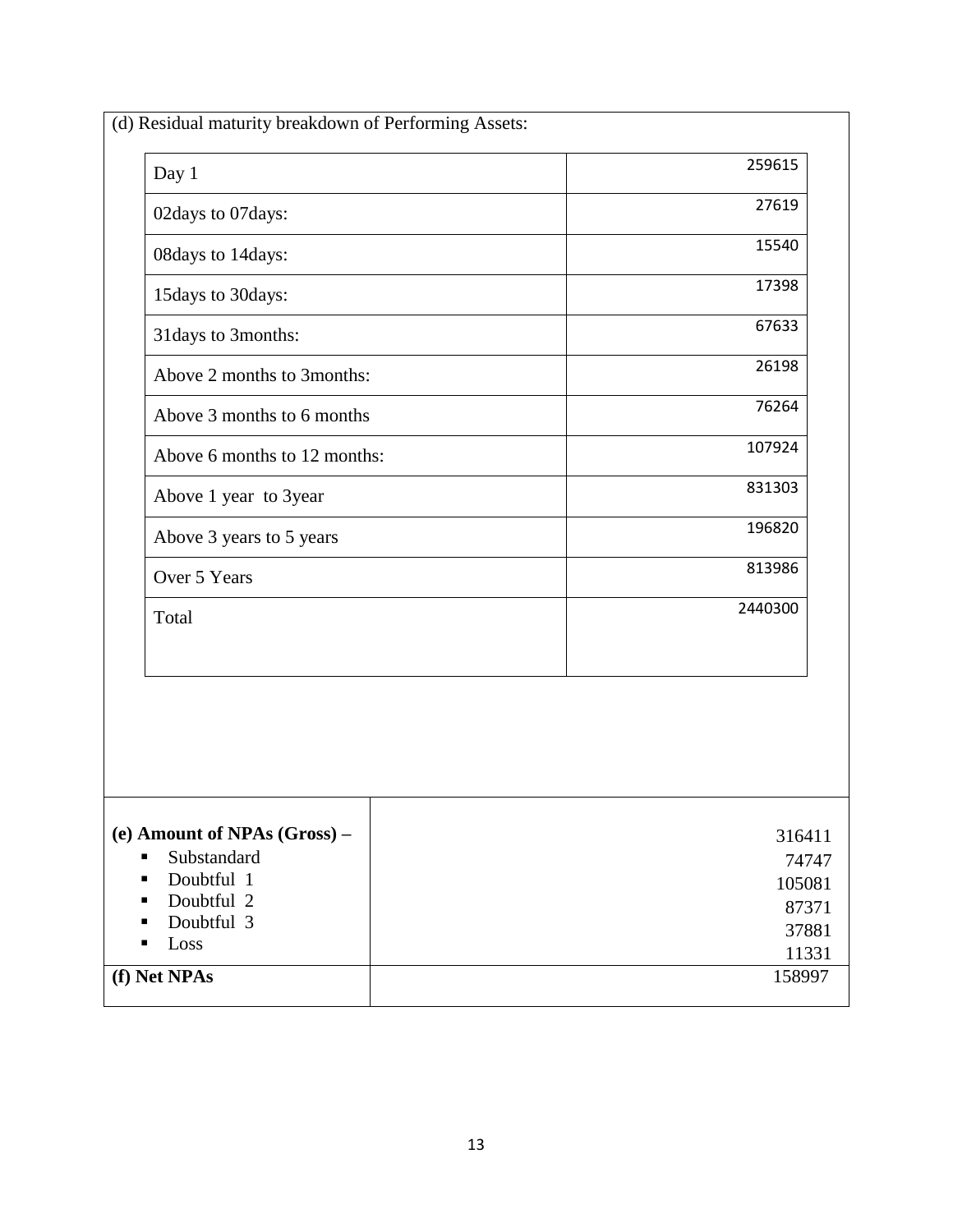| (g) NPA Ratios                               |                |
|----------------------------------------------|----------------|
| Gross NPAs<br>to gross<br>٠                  |                |
| advances                                     | 17.27%         |
| <b>NPAs</b><br>Net<br>٠<br>to<br>net         |                |
| advances                                     | 9.53%          |
| (h) Movement of NPAs (Gross)                 |                |
| Opening balance<br>Е                         | 272513         |
| <b>Additions</b><br>٠                        | 59724          |
| Reductions<br>٠                              | 15826          |
| NPA (Gross)                                  | 316411         |
|                                              |                |
| (i) Movement of provisions for               |                |
| <b>NPAs</b>                                  |                |
|                                              |                |
| Opening balance                              | 118625         |
| Provisions made during                       | 28357          |
| the period<br>Write-off<br>п                 |                |
| Write-back<br>of<br>excess<br>Ξ              | 881            |
| provisions                                   |                |
| Closing balance<br>п                         | 146101         |
| (j) Amount of Non-Performing                 | 7194           |
| <b>Investments</b>                           |                |
| (k) Amount of provisions held                | 5209           |
| non-performing<br>for                        |                |
| investments                                  |                |
|                                              |                |
| <b>of</b><br>$\mathbf{I}$<br><b>Movement</b> |                |
| provisions/depreciation<br>on                |                |
| investments:                                 |                |
|                                              |                |
|                                              |                |
| Opening balance<br>٠                         | 4812           |
| Provisions made during<br>п                  | 397            |
| the period                                   | $\text{NIL}$   |
| Write-off<br>Write back of excess<br>п       |                |
| provision                                    | $\overline{0}$ |
| Closing balance<br>п                         |                |
|                                              | 5209           |
|                                              |                |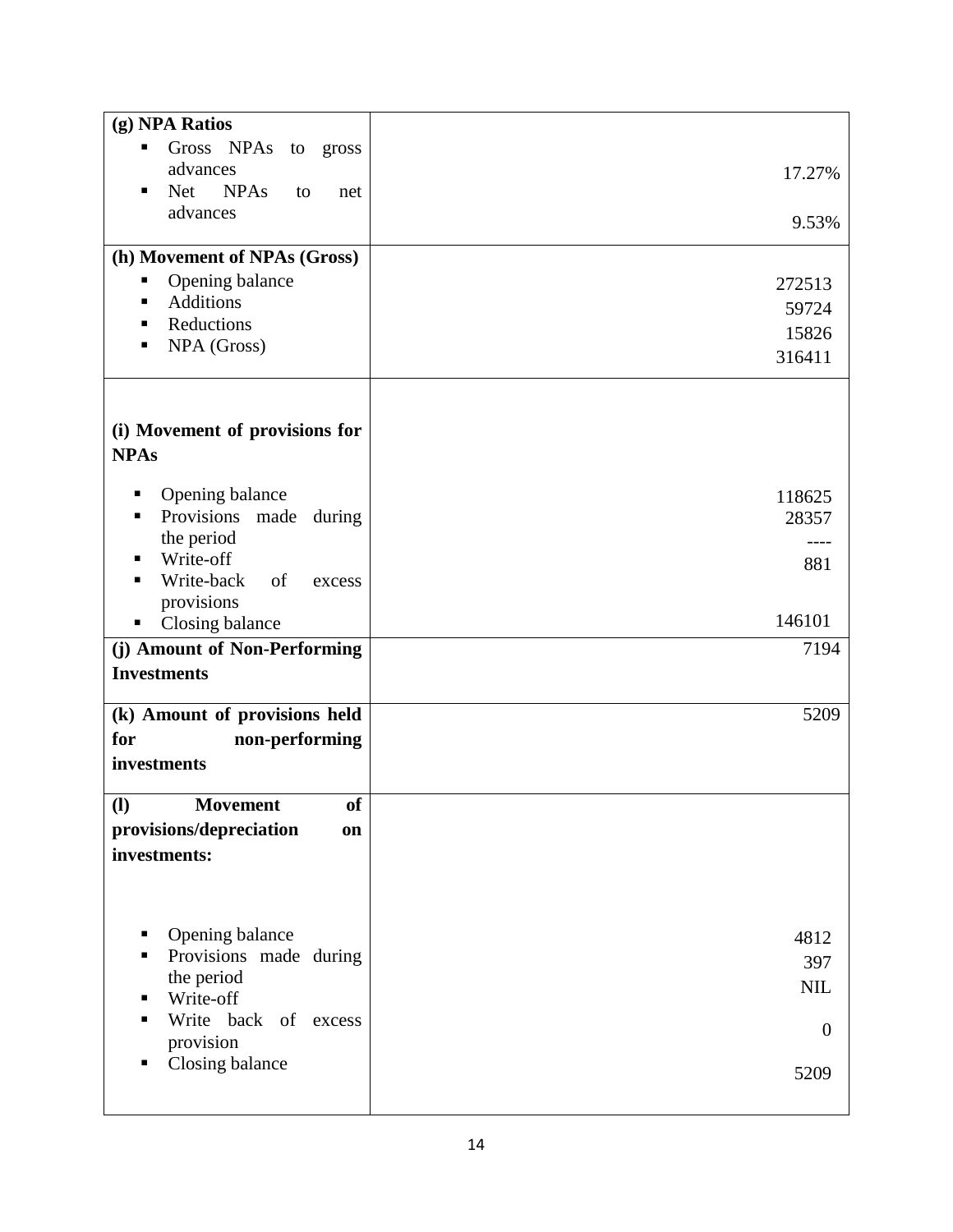## **Table DF-4**

# **Credit risk: disclosures for portfolios subject to the standardized approach**

| <b>Qualitative Disclosures</b>                        |                                                                                                                                                                                                                                                                            |           |  |
|-------------------------------------------------------|----------------------------------------------------------------------------------------------------------------------------------------------------------------------------------------------------------------------------------------------------------------------------|-----------|--|
| a.                                                    | The Bank has adopted Standardized approach for computation of capital<br>charge for Credit risk as per RBI guidelines. These guidelines envisage<br>different risk weights for different asset classes, which have been duly<br>applied.                                   |           |  |
|                                                       | b. The Bank has recognized the ratings issued by seven External Credit<br>Rating Agencies identified by RBI viz., CRISIL Ltd., CARE, ICRA Ltd.,<br>India ratings and research Pvt ltd, SMERA rating Ltd, BRICKWORK and<br>INFOMERICS to rate the exposures of its clients. |           |  |
|                                                       | c. These agencies rate all fund and non fund based exposures. The ratings<br>awarded by these agencies to the bank's clients are adopted for assigning<br>risk-weights.                                                                                                    |           |  |
|                                                       | <b>d.</b> In case of bank's investment in particular issues of Corporate, the issue<br>specific rating of the rating agency is reckoned to assign the risk weight.                                                                                                         |           |  |
|                                                       |                                                                                                                                                                                                                                                                            | Rs. in Mn |  |
| <b>Quantitative Disclosures:</b>                      |                                                                                                                                                                                                                                                                            |           |  |
|                                                       | (b) For exposure amounts after risk mitigation subject to the                                                                                                                                                                                                              |           |  |
|                                                       | standardized approach, amount of a bank's outstanding (rated                                                                                                                                                                                                               |           |  |
|                                                       | and unrated) in the following three major risk buckets as well                                                                                                                                                                                                             |           |  |
| as those that are deducted:                           |                                                                                                                                                                                                                                                                            |           |  |
| 2543351<br>Below 100 % risk weight:<br>$\blacksquare$ |                                                                                                                                                                                                                                                                            |           |  |
| 100 % risk weight<br>543095<br>٠                      |                                                                                                                                                                                                                                                                            |           |  |
| ٠                                                     | More than 100 % risk weight                                                                                                                                                                                                                                                | 455566    |  |
| п                                                     | <b>Amount Deducted-CRM</b>                                                                                                                                                                                                                                                 | 126285    |  |
|                                                       |                                                                                                                                                                                                                                                                            |           |  |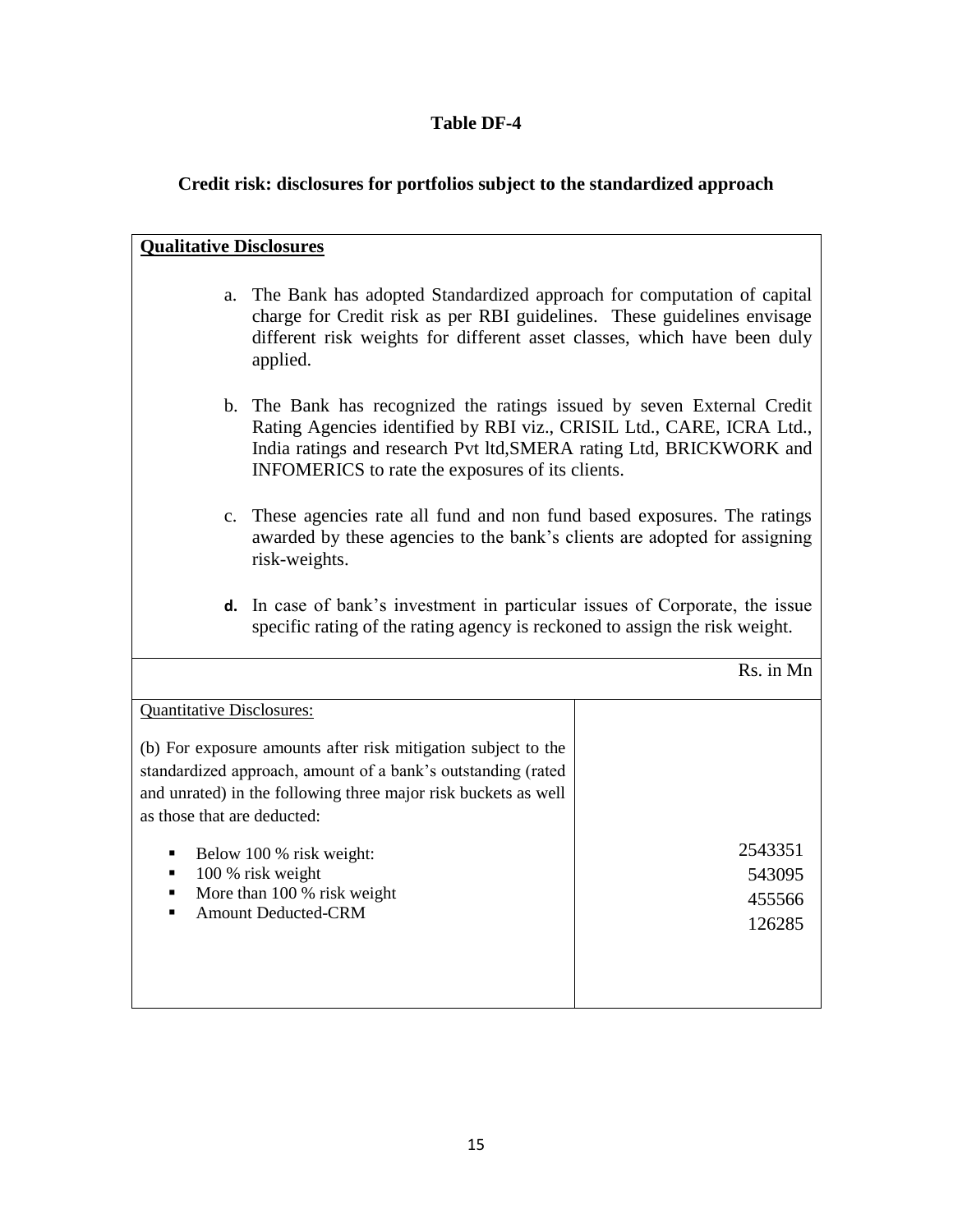#### **Table DF-5**

#### **Credit risk mitigation: disclosures for standardized approaches**

#### **Qualitative Disclosures**

- **Policies and processes for collateral valuation and management;** Bank has well defined credit risk mitigation and collateral management policy. The main types of collaterals accepted by bank are cash and near cash securities, land and building, plant and machinery etc.
- **A description of the main types of collateral taken by the bank;** Bank accepts personal guarantees, corporate guarantees and guarantees issued by sovereigns and banks. Collaterals are valued at fair market value and at regular intervals as per the policy guidelines.

RBI guidelines recognize various types of financial collaterals for the purpose of credit risk mitigation. The guidelines further provide recognition of guarantees as one of the credit risk mitigants. Bank has put in place suitable policy measures to capture these elements.

 **Rs. in Mn.**

| <b>Quantitative Disclosures</b><br>(b) For disclosed credit risk portfolio under the standardized<br>approach, the total exposure that is covered by:<br>eligible financial collateral; |        |
|-----------------------------------------------------------------------------------------------------------------------------------------------------------------------------------------|--------|
| Fund based                                                                                                                                                                              | 108695 |
| Non fund based                                                                                                                                                                          | 17591  |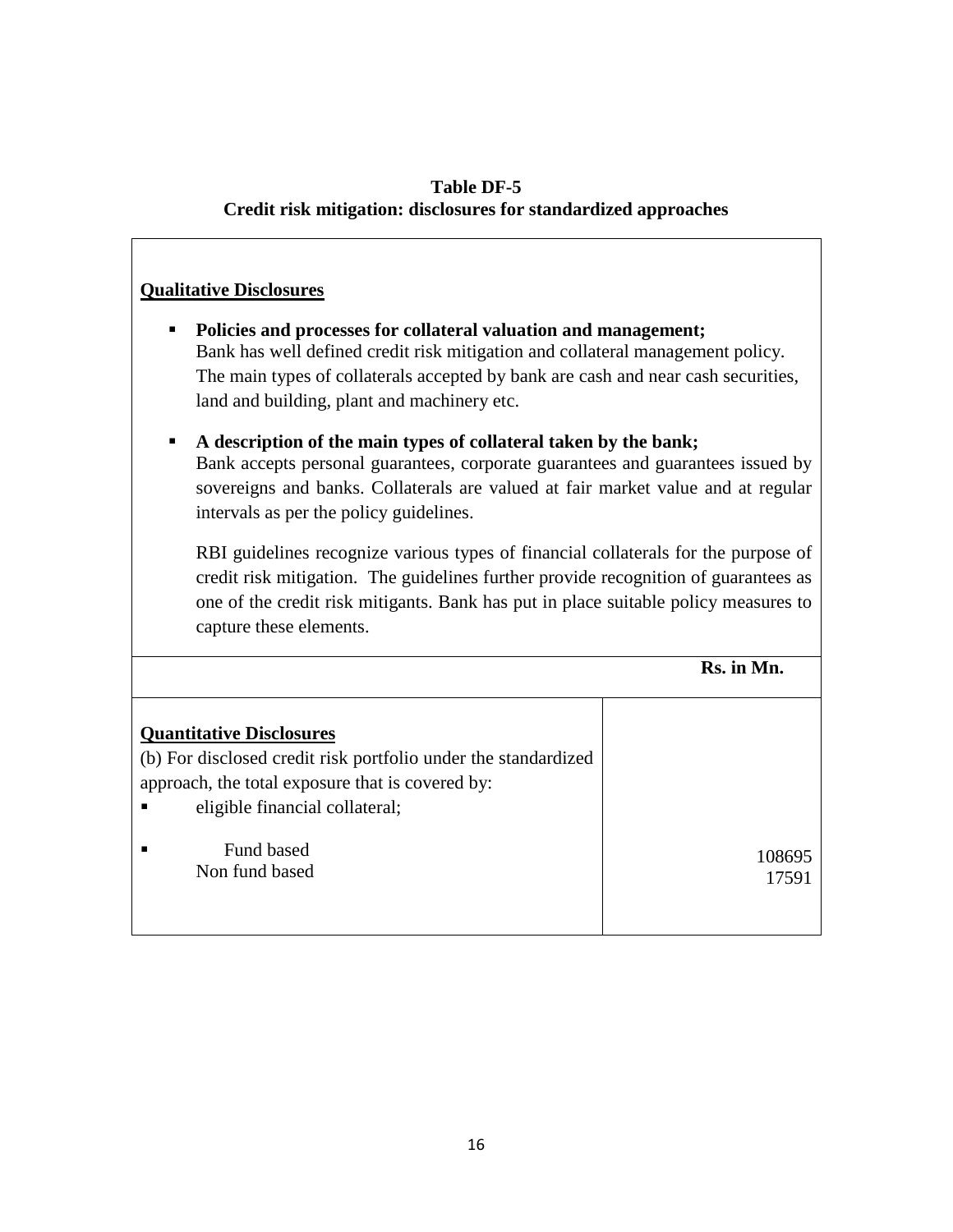| Table DF-6                                           |  |  |  |
|------------------------------------------------------|--|--|--|
| Securitization: disclosure for standardized approach |  |  |  |

٦

 $\mathbf{r}$ 

| <b>Qualitative Disclosures:</b><br><b>NIL</b>                                                                                                            |            |  |  |
|----------------------------------------------------------------------------------------------------------------------------------------------------------|------------|--|--|
|                                                                                                                                                          | Rs. in Mn  |  |  |
| <b>Quantitative Disclosures</b>                                                                                                                          |            |  |  |
| <b>Banking Book</b>                                                                                                                                      |            |  |  |
| (d) The total amount of exposures securitized by the<br>bank                                                                                             | <b>NIL</b> |  |  |
| (e) For exposures securitized losses recognized by the                                                                                                   | <b>NIL</b> |  |  |
| bank during the current period broken down by the<br>exposure type (eg. Credit cards, housing loans, auto<br>loans etc. detailed by underlying security) |            |  |  |
| (f) Amount of assets intended to be securitized within a                                                                                                 | <b>NIL</b> |  |  |
| year<br>$(g)$ Of (f), the amount of assets originated within a year                                                                                      | <b>NIL</b> |  |  |
| before securitization                                                                                                                                    |            |  |  |
| (h) The total amount of exposures securitized (by                                                                                                        |            |  |  |
| exposure type) and unrecognized gain or losses on sale<br>by exposure type                                                                               | <b>NIL</b> |  |  |
| (i) Aggregate amount of :                                                                                                                                |            |  |  |
| - On balance sheet securitization exposures retained or                                                                                                  | <b>NIL</b> |  |  |
| purchased broken down by exposure type and-                                                                                                              |            |  |  |
| Off balance sheet securitization exposures broken                                                                                                        | <b>NIL</b> |  |  |
| down by exposure type                                                                                                                                    |            |  |  |
| (i) Aggregate amount of securitization exposures                                                                                                         | Nil        |  |  |
| retained or purchased and the associated capital charges                                                                                                 |            |  |  |
| broken down between exposures and further broken                                                                                                         |            |  |  |
| down into different risk weight bands for each                                                                                                           |            |  |  |
| regulatory capital approach.                                                                                                                             |            |  |  |
| Exposures that have been deducted entirely from Tier 1                                                                                                   |            |  |  |
| capital, credit enhancing I/Os deducted from Total<br>Capital, and other exposures deducted from total capital                                           | Nil        |  |  |
| (by exposure type)                                                                                                                                       |            |  |  |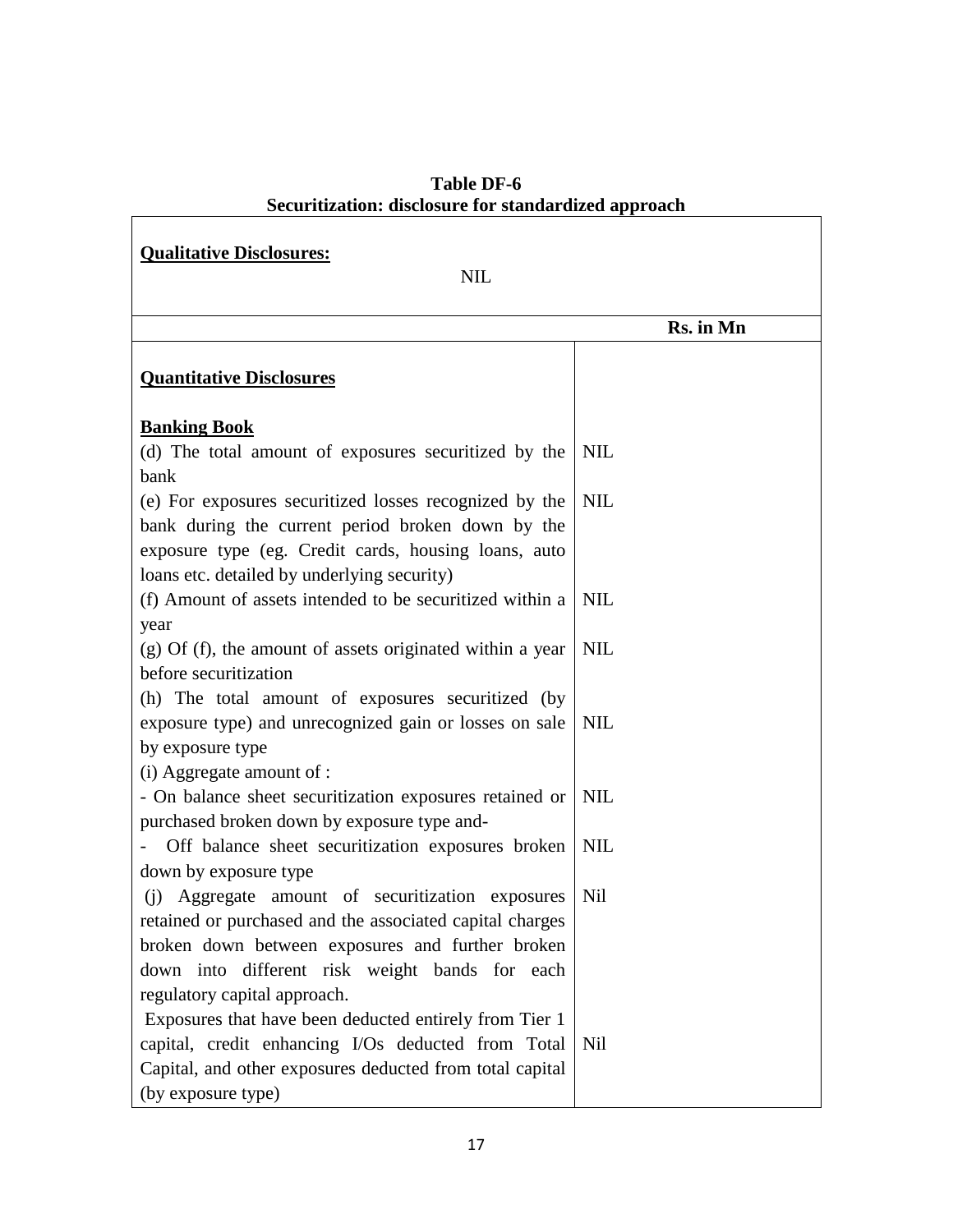| <b>Quantitative Disclosures</b><br><b>Trading Book:</b>  |            |
|----------------------------------------------------------|------------|
|                                                          |            |
| (k) Aggregate amount of exposures securitized by the     | Nil        |
| bank for which the bank has retained some exposures      |            |
| and which is subject to the market risk approach by      |            |
| exposure type                                            |            |
| (l) Aggregate amount of :                                | <b>Nil</b> |
| - On balance sheet securitization exposures retained or  |            |
| purchased broken down by exposure type and-              |            |
| Off balance sheet securitization exposures broken        | Nil        |
| down by exposure type                                    |            |
| Aggregate amount of securitization exposures<br>(m)      | Nil        |
| retained or purchased separately for :                   |            |
| - securitization exposures retained or purchased subject | <b>Nil</b> |
| to comprehensive risk measure risk measure for specific  |            |
| risk: and                                                |            |
| securitization exposures subject to the securitization   | <b>Nil</b> |
| framework for specific risk broken down into different   |            |
| risk weight bands                                        |            |
| $(n)$ Aggregate amount of :                              |            |
| The capital requirements for the securitization          | Nil        |
| exposures, subject to the securitization framework       |            |
| broken down into different risk weight bands             |            |
| Securitization exposures that are deducted entirely      |            |
| from Tier 1 capital, credit enhancing I/O deducted from  | Nil        |
| total capital, and other exposures deducted from total   |            |
| capital (by exposure type)                               |            |
|                                                          |            |
|                                                          |            |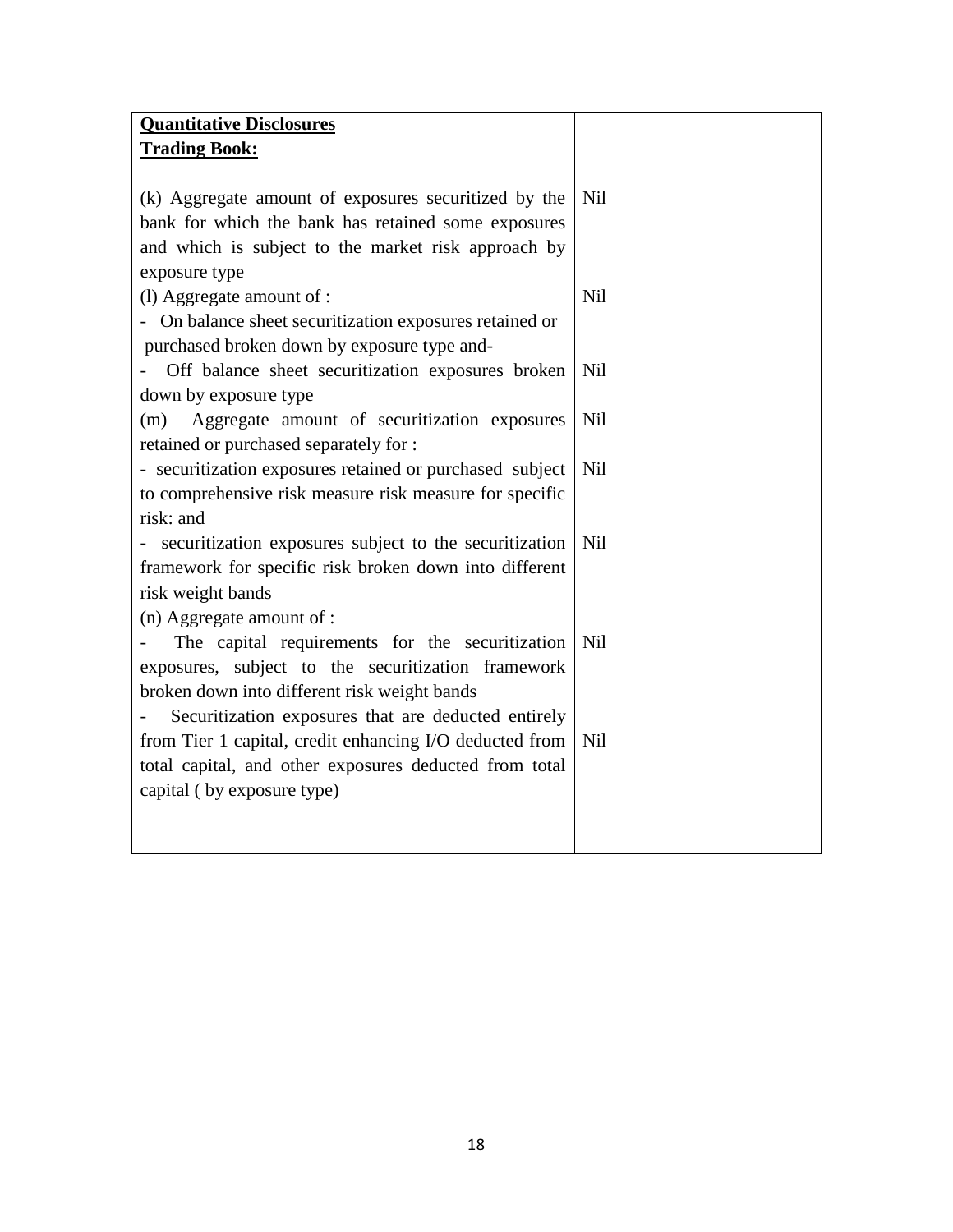#### **Table DF-7 Market risk in trading book**

#### **Qualitative disclosures**

The bank has well defined Market Risk Management Policy. This policy covers all important areas of market risk measurement.

Bank defines Market Risk as the risk of loss in on-balance sheet and off-balance sheet positions arising from movements in market rates, in particular, changes in interest rates, exchange rates and equity and commodity prices.

The bank has adopted Standardized Duration Approach for measuring the capital requirements for market risk as prescribed by RBI.

#### **Policies for management of Market Risk:**

The bank has put in place board approved Market Risk Management Policy for effective management of Market Risk in the bank. Other policies which also deal with Market Risk Management are integrated treasury policy and Asset Liability Management Policy.

The policies set various prudential exposure limits and risk limits for ensuring that the operations are in line with bank"s expectations of return through proper Market Risk Management and Asset Liability Management.

#### **Asset-Liability Management**

The ALM Policy is the framework of the ALM process. Bank"s balance sheet has mixed exposure to different levels of financial risk. The goal of bank is to maximize its profitability, but do so in a manner that does not expose the bank to excessive levels of risk which will ultimately affect the profitability. The Policy defines the limits for key measure of risk limits that have been established to specifically accommodate a bank"s unique balance complexion, strategic direction, and appetite for risk.

#### **Liquidity Risk**

Liquidity Risk is managed through GAP analysis, based on residual maturity/behavior pattern of assets and liabilities. Bank is regularly submitting LCR returns and has also put inplace contingency funding plan. Prudential limits are prescribed for different residual maturity time buckets for efficient Asset Liability Management. Liquidity profile of the bank is also evaluated through various liquidity ratios.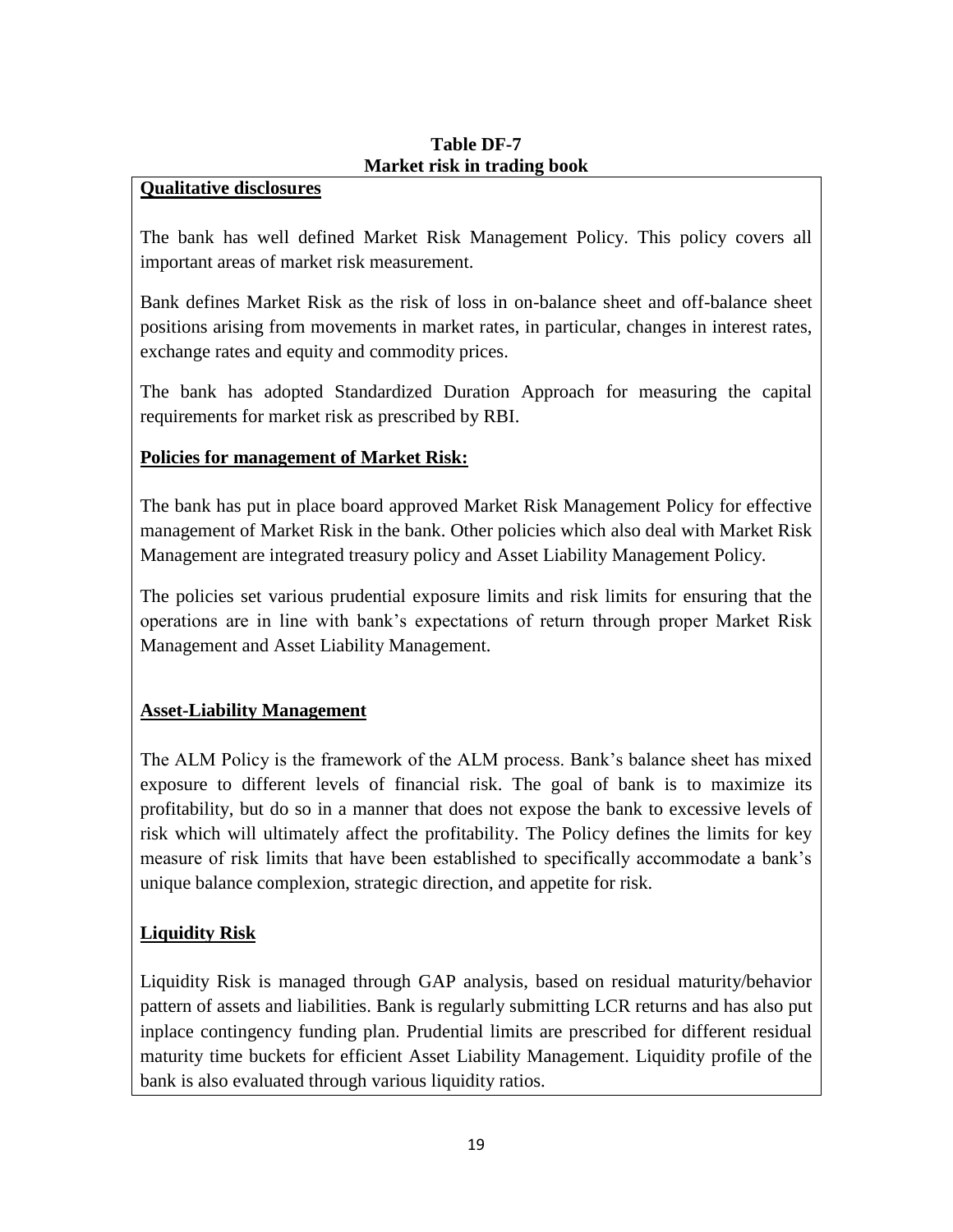## **Interest rate risk**

Interest rate risk is managed through Gap analysis of rate sensitive assets and liabilities and is monitored through prudential limits. Bank also estimates risk periodically against adverse movements in interest rate for assessing the impact on Net Interest Income and economic Value of Equity.

### **Quantitative disclosures**

| <b>Capital Requirement for Market Risk</b> | <b>Capital Charge (Rs. in Mn)</b> |
|--------------------------------------------|-----------------------------------|
| <b>Interest Rate Risk</b>                  | Rs.8124                           |
| <b>Equity Position Risk</b>                | Rs.7975                           |
| <b>Foreign Exchange Risk</b>               | Rs. 40                            |
| <b>TOTAL</b>                               | <b>Rs.16139</b>                   |
|                                            |                                   |
|                                            |                                   |

#### **Table DF-8**

#### **Operational risk**

### **Qualitative disclosures**

Operational Risk is the risk of losses resulting from inadequate or failed internal processes, people and systems or from external events. Operational Risk includes legal risk but excludes strategic and reputation risks. Operational Risk Management in the Bank is guided by a well defined Operational Risk Management Policy which is reviewed every year. The bank has initiated pro-active steps to equip itself to migrate to advanced approaches under Operational Risk and has started collation of data pertaining to Operational Risk loss events through Loss Data Management, Risk & control Self Assessment (RCSA), Key Risk Indicators (KRI) & Scenario Analysis. Bank is also a member of loss data consortium 'CORDEx' for external loss data base.

The Bank has appointed consultant and system integrator for moving to Advance Measurement Approach.

The bank has provided capital for operational risk as per Basic Indicator Approach. Accordingly the capital requirement for operational risk as on 30.09.2017 is Rs.11318mn.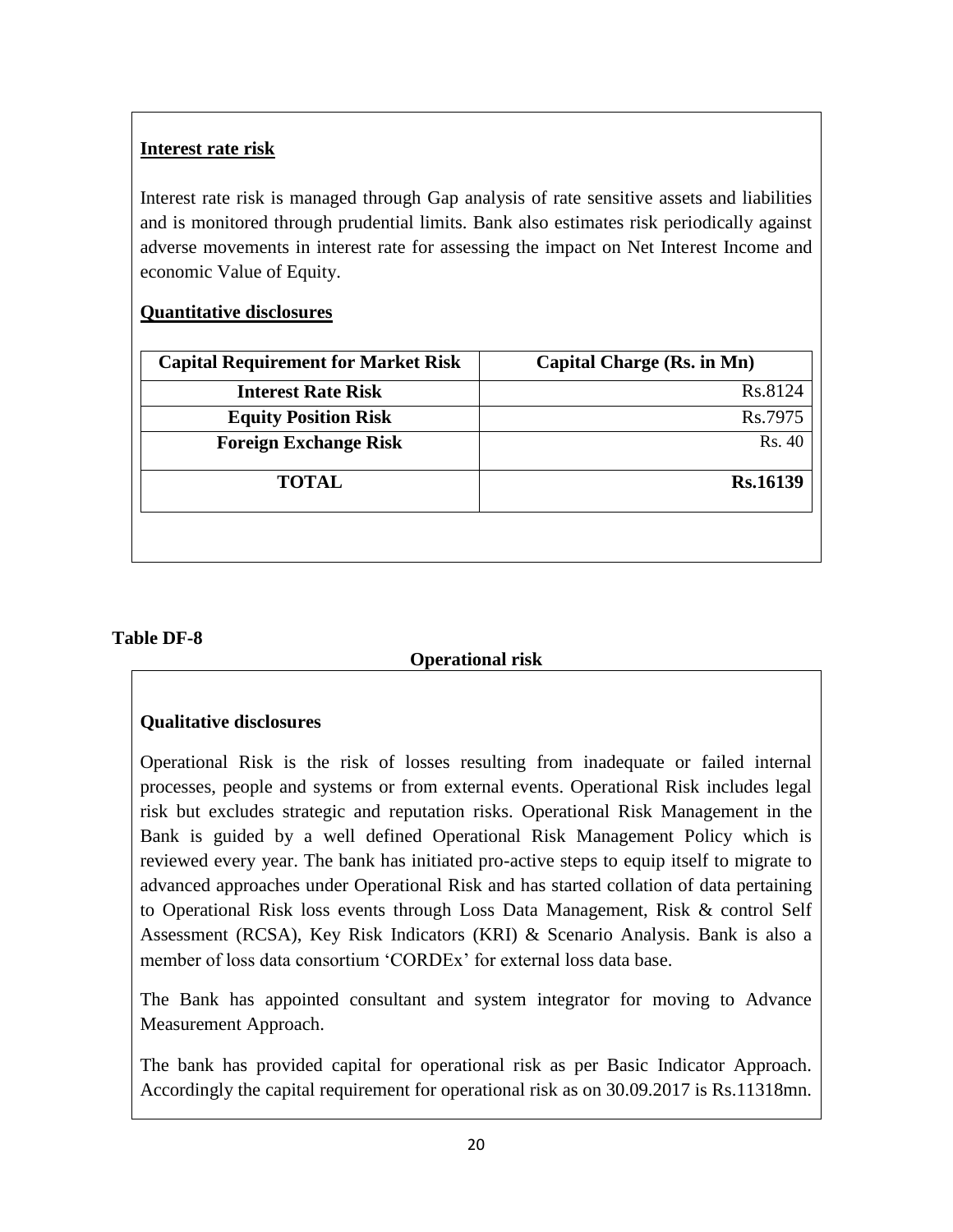#### **Table DF-9 Interest rate risk in the banking book (IRRBB)**

#### **Qualitative Disclosure:**

The interest rate risk is measured and monitored through two approaches:

- 1) Earning at risk (Traditional Gap Analysis) The impact of change in interest rates on net interest income is analyzed under this approach and calculated under yield curve approach. Under this approach a parallel shift of 1% is assumed both in assets and liabilities.
- 2) Economic Value of Equity: Modified duration of assets and liabilities is computed separately to arrive at modified duration of equity. A parallel shift in yield curve by 200 basis point is assumed for calculating the economic value of equity.

### **Quantitative Disclosure**

| <b>Parameter of Change</b>                                                                | Rs. in Mn |
|-------------------------------------------------------------------------------------------|-----------|
| 1. Impact on Earnings at 100 bps increase in<br>interest rate across assets and liability | 1019.5    |
| 2. Market value of Equity: 200 bps change                                                 | 1731 4    |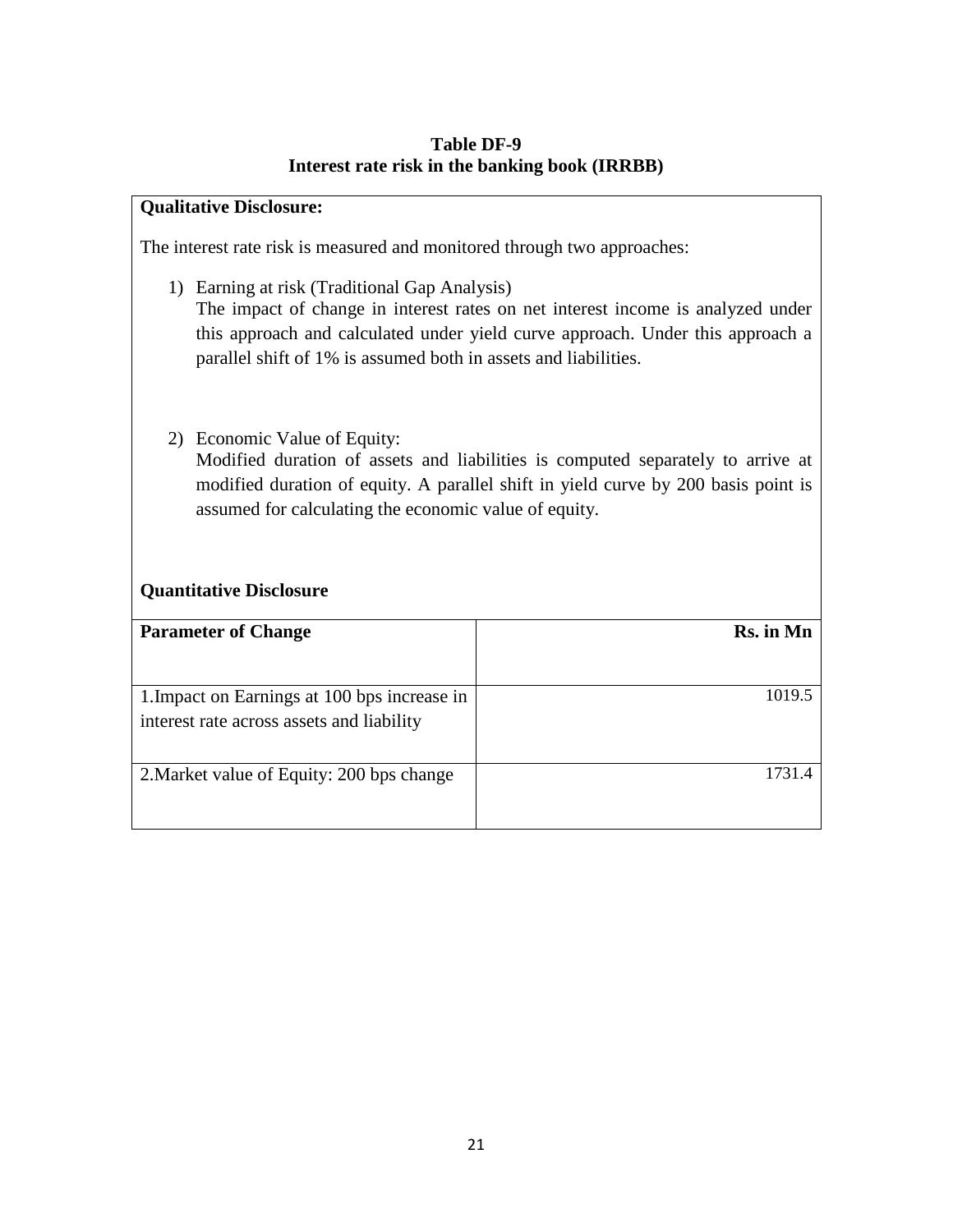## **Table DF-10**

# **General Disclosure for Exposures Related to Counterparty Credit Risk**

| Qualitative<br><b>Disclosures</b><br>Quantitative | (a)<br>(b) | The bank assigns credit limits for counterparty exposure on<br>the basis of capital adequacy, asset quality, earnings,<br>liquidity and management quality.<br>The bank has well defined market risk management policy.<br>The Bank deals in various derivative products and interest<br>Rate Swaps. The bank used derivative products for hedging<br>its own balance sheet items as well as for trading purposes. |                                  |                                             |  |
|---------------------------------------------------|------------|--------------------------------------------------------------------------------------------------------------------------------------------------------------------------------------------------------------------------------------------------------------------------------------------------------------------------------------------------------------------------------------------------------------------|----------------------------------|---------------------------------------------|--|
| <b>Disclosures</b>                                |            |                                                                                                                                                                                                                                                                                                                                                                                                                    |                                  | Rs. in Mn                                   |  |
|                                                   |            | <b>Particulars</b>                                                                                                                                                                                                                                                                                                                                                                                                 |                                  |                                             |  |
|                                                   |            |                                                                                                                                                                                                                                                                                                                                                                                                                    |                                  | <b>Amount</b><br>710                        |  |
|                                                   |            | Gross positive value of contracts                                                                                                                                                                                                                                                                                                                                                                                  |                                  | $\Omega$                                    |  |
|                                                   |            | <b>Netting Benefits</b>                                                                                                                                                                                                                                                                                                                                                                                            |                                  |                                             |  |
|                                                   |            | Netted current credit exposure                                                                                                                                                                                                                                                                                                                                                                                     |                                  | 710                                         |  |
|                                                   |            | Collateral held<br>$\theta$                                                                                                                                                                                                                                                                                                                                                                                        |                                  |                                             |  |
|                                                   |            | Net Derivative Credit Exposure<br>1405                                                                                                                                                                                                                                                                                                                                                                             |                                  |                                             |  |
|                                                   | (c)        |                                                                                                                                                                                                                                                                                                                                                                                                                    |                                  | Rs. in Mn                                   |  |
|                                                   |            | <b>Item</b>                                                                                                                                                                                                                                                                                                                                                                                                        | <b>Notional</b><br><b>Amount</b> | <b>Current</b><br>credit<br><b>Exposure</b> |  |
|                                                   |            | <b>Forward Forex contracts</b>                                                                                                                                                                                                                                                                                                                                                                                     | 49663                            | 1306                                        |  |
|                                                   |            | <b>Cross Currency Swaps</b><br>including cross currency<br>interest rate swaps<br><b>Interest rate Contracts</b>                                                                                                                                                                                                                                                                                                   | 3368<br>$\overline{0}$           | 98<br>$\boldsymbol{0}$                      |  |
|                                                   |            |                                                                                                                                                                                                                                                                                                                                                                                                                    |                                  |                                             |  |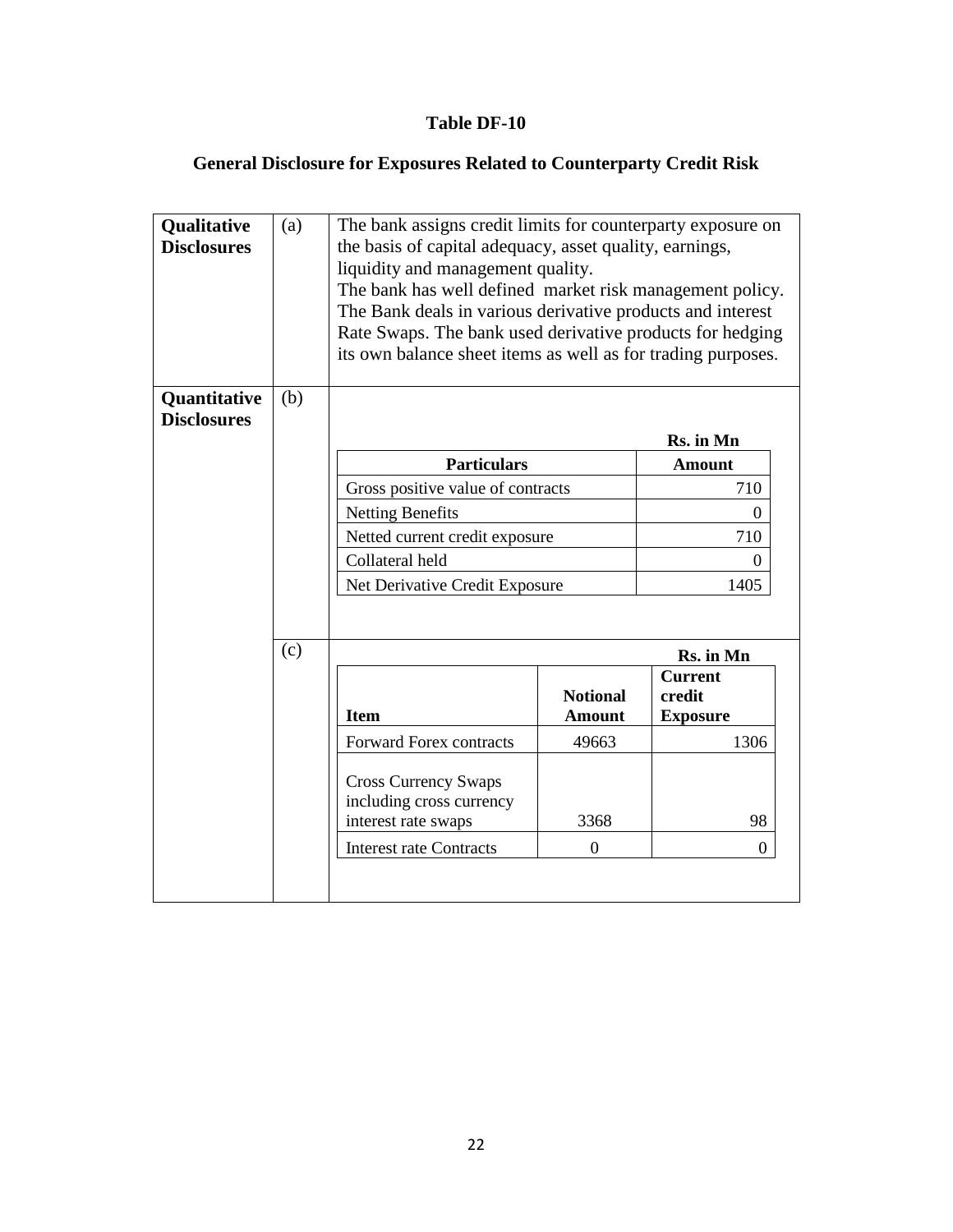# **Table DF-11: Composition of Capital**

# **Part I: Template to be used only from March 31, 2017**

|                | Basel III common disclosure template to be used from March 31, 2017                                                                                                                                                                                                          |                  | Ref No.          |
|----------------|------------------------------------------------------------------------------------------------------------------------------------------------------------------------------------------------------------------------------------------------------------------------------|------------------|------------------|
|                |                                                                                                                                                                                                                                                                              |                  |                  |
|                | <b>Common Equity Tier 1 capital: instruments and reserves</b>                                                                                                                                                                                                                | Rs. in Mn        |                  |
| 1              | Directly issued qualifying common share capital plus related stock<br>surplus (share premium)                                                                                                                                                                                | 19117            | A <sub>1</sub>   |
| $\overline{2}$ | Retained earnings                                                                                                                                                                                                                                                            | $-66835$         |                  |
| 3              | Accumulated other comprehensive income (and other reserves)                                                                                                                                                                                                                  | 196321           |                  |
| 4              | Directly issued capital subject to phase out from CET1 (only applicable<br>to non-joint stock companies1)                                                                                                                                                                    | $\theta$         |                  |
| 5              | Common share capital issued by subsidiaries and held by third parties<br>(amount allowed in group CET1)                                                                                                                                                                      | $\theta$         |                  |
| 6              | Common Equity Tier 1 capital before regulatory adjustments                                                                                                                                                                                                                   | 148603           |                  |
|                | <b>Common Equity Tier 1 capital: regulatory adjustments</b>                                                                                                                                                                                                                  |                  |                  |
| $\overline{7}$ | Prudential valuation adjustments                                                                                                                                                                                                                                             | $\overline{0}$   | $\boldsymbol{0}$ |
| 8              | Goodwill (net of related tax liability)                                                                                                                                                                                                                                      | $\theta$         | $\overline{0}$   |
| 9              | Intangibles (net of related tax liability)                                                                                                                                                                                                                                   | $\Omega$         | $\theta$         |
| 10             | Deferred tax assets                                                                                                                                                                                                                                                          | 1213             | $\overline{0}$   |
| 11             | Cash-flow hedge reserve                                                                                                                                                                                                                                                      | $\Omega$         | $\overline{0}$   |
| 12             | Shortfall of provisions to expected losses                                                                                                                                                                                                                                   | 0                | $\theta$         |
| 13             | Securitisation gain on sale                                                                                                                                                                                                                                                  | $\overline{0}$   | $\boldsymbol{0}$ |
| 14             | Gains and losses due to changes in own credit risk on fair valued<br>liabilities                                                                                                                                                                                             | $\Omega$         | $\theta$         |
| 15             | Defined-benefit pension fund net assets                                                                                                                                                                                                                                      | $\theta$         | $\Omega$         |
| 16             | Investments in own shares (if not already netted off paid-in capital on<br>reported balance sheet)                                                                                                                                                                           | $\overline{0}$   | $\overline{0}$   |
| 17             | Reciprocal cross-holdings in common equity                                                                                                                                                                                                                                   | $\overline{0}$   |                  |
| 18             | Investments in the capital of banking, financial and insurance entities<br>that are outside the scope of regulatory consolidation, net of eligible<br>short positions, where the bank does not own more than 10% of the<br>issued share capital (amount above 10% threshold) | 0                | <sup>O</sup>     |
| 19             | Significant investments in the common stock of banking, financial and<br>insurance entities that are outside the scope of regulatory<br>consolidation, net of eligible short positions (amount above 10%<br>threshold)                                                       | $\theta$         |                  |
| 20             | Mortgage servicing rights(amount above 10% threshold)                                                                                                                                                                                                                        | $\boldsymbol{0}$ | $\overline{0}$   |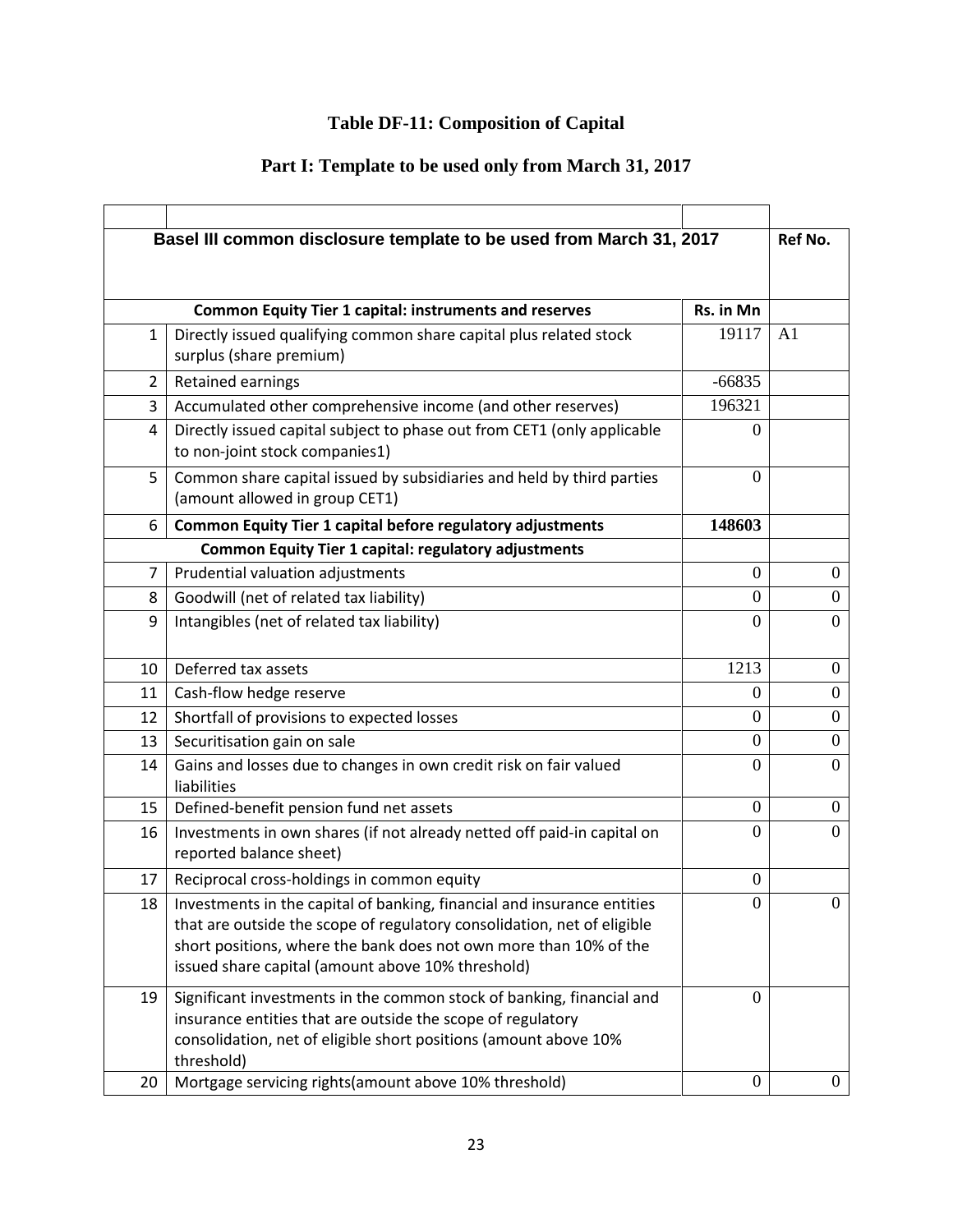| 21              | Deferred tax assets arising from temporary differences (amount above<br>10% threshold, net of related tax liability)                           | 13420            | $\mathbf{0}$     |
|-----------------|------------------------------------------------------------------------------------------------------------------------------------------------|------------------|------------------|
| 22              | Amount exceeding the 15% threshold                                                                                                             | $\overline{0}$   | $\boldsymbol{0}$ |
| 23              | of which: significant investments in the common stock of financial<br>entities                                                                 | $\Omega$         | $\theta$         |
| 24              | of which: mortgage servicing rights                                                                                                            | $\theta$         | $\boldsymbol{0}$ |
| 25              | of which: deferred tax assets arising from temporary differences                                                                               | $\boldsymbol{0}$ | $\boldsymbol{0}$ |
| 26              | National specific regulatory adjustments7 (26a+26b+26c+26d)                                                                                    | $\overline{0}$   | $\boldsymbol{0}$ |
| 26a             | of which: Investments in the equity capital of the unconsolidated<br>insurance subsidiaries                                                    | $\overline{0}$   | $\overline{0}$   |
| 26 <sub>b</sub> | of which: Investments in the equity capital of unconsolidated non-<br>financial subsidiaries                                                   | $\overline{0}$   | $\overline{0}$   |
| 26c             | of which: Shortfall in the equity capital of majority owned financial<br>entities which have not been consolidated with the bank               | $\theta$         | $\mathbf{0}$     |
| 26d             | of which: Unamortised pension funds expenditures                                                                                               | $\theta$         | $\boldsymbol{0}$ |
| 27              | Regulatory adjustments applied to Common Equity Tier 1 due to<br>insufficient Additional Tier 1 and Tier 2 to cover deductions                 | $\Omega$         | $\theta$         |
| 28              | Total regulatory adjustments to Common equity Tier 1                                                                                           | 14633            |                  |
| 29              | <b>Common Equity Tier 1 capital (CET1)</b>                                                                                                     | 133970           |                  |
|                 | <b>Additional Tier 1 capital: instruments</b>                                                                                                  |                  |                  |
| 30              | Directly issued qualifying Additional Tier 1 instruments plus related<br>stock surplus (31+32)                                                 | $\mathbf{0}$     |                  |
| 31              | of which: classified as equity under applicable accounting standards<br>(Perpetual Non-Cumulative Preference Shares)                           |                  |                  |
| 32              | of which: classified as liabilities under applicable accounting standards<br>(Perpetual debt Instruments)                                      |                  |                  |
| 33              | Directly issued capital instruments subject to phase out from Additional<br>Tier 1                                                             | $\overline{0}$   | $B1+B2$          |
| 34              | Additional Tier 1 instruments (and CET1 instruments not included in<br>row 5) issued by subsidiaries and held by third parties (amount allowed |                  |                  |
| 35              | in group AT1)                                                                                                                                  |                  |                  |
|                 | of which: instruments issued by subsidiaries subject to phase out                                                                              |                  |                  |
| 36              | Additional Tier 1 capital before regulatory adjustments                                                                                        | $\theta$         |                  |
|                 | <b>Additional Tier 1 capital: regulatory adjustments</b>                                                                                       |                  |                  |
| 37              | Investments in own Additional Tier 1 instruments                                                                                               | $\overline{0}$   |                  |
| 38              | Reciprocal cross-holdings in Additional Tier 1 instruments                                                                                     | $\mathbf{0}$     |                  |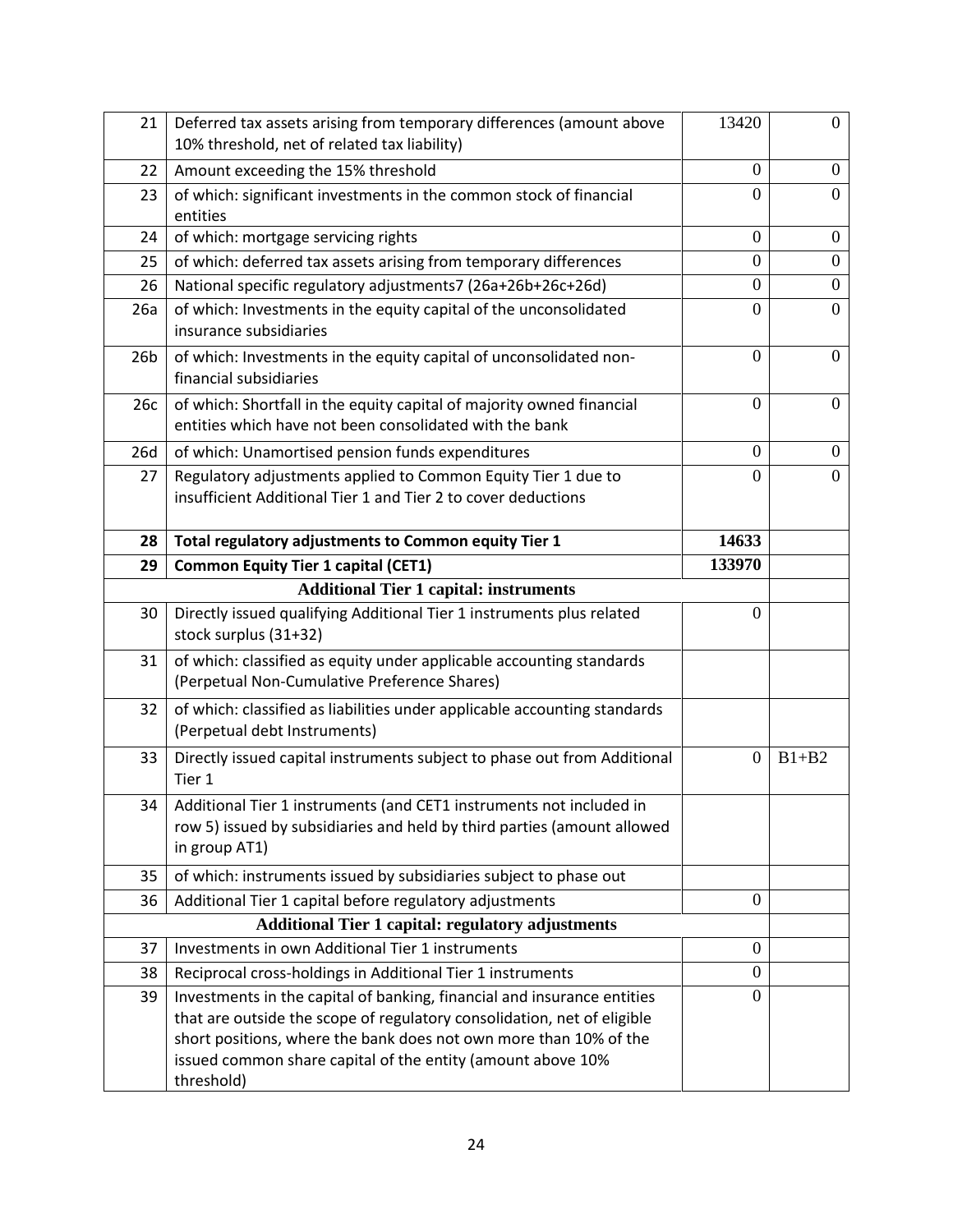| 40              | Significant investments in the capital of banking, financial and<br>insurance entities that are outside the scope of regulatory<br>consolidation (net of eligible short positions)                                                                                                                       | $\theta$     | $\theta$       |
|-----------------|----------------------------------------------------------------------------------------------------------------------------------------------------------------------------------------------------------------------------------------------------------------------------------------------------------|--------------|----------------|
| 41              | National specific regulatory adjustments (41a+41b)                                                                                                                                                                                                                                                       | $\Omega$     |                |
| 41a             | Investments in the Additional Tier 1 capital of unconsolidated insurance<br>subsidiaries                                                                                                                                                                                                                 |              |                |
| 41 <sub>b</sub> | Shortfall in the Additional Tier 1 capital of majority owned financial<br>entities which have not been consolidated with the bank                                                                                                                                                                        |              |                |
| 42              | Regulatory adjustments applied to Additional Tier 1 due to insufficient<br>Tier 2 to cover deductions                                                                                                                                                                                                    |              |                |
| 43              | Total regulatory adjustments to Additional Tier 1 capital                                                                                                                                                                                                                                                | $\bf{0}$     |                |
| 44              | <b>Additional Tier 1 capital (AT1)</b>                                                                                                                                                                                                                                                                   | $\mathbf{0}$ |                |
| 45              | Tier 1 capital (T1 = CET1 + AT1) (29 + 44a)                                                                                                                                                                                                                                                              | 133970       |                |
|                 | Tier 2 capital: instruments and provisions                                                                                                                                                                                                                                                               |              |                |
| 46              | Directly issued qualifying Tier 2 instruments plus related stock surplus                                                                                                                                                                                                                                 | 15000        | C <sub>3</sub> |
| 47              | Directly issued capital instruments subject to phase out from Tier 2                                                                                                                                                                                                                                     | 18275        | $C1+C2$        |
| 48              | Tier 2 instruments (and CET1 and AT1 instruments not included in rows<br>5 or 34) issued by subsidiaries and held by third parties (amount<br>allowed in group Tier 2)                                                                                                                                   | 0            |                |
| 49              | of which: instruments issued by subsidiaries subject to phase out                                                                                                                                                                                                                                        | $\theta$     |                |
| 50              | Provisions (Revaluation reserves, Provision on Standard assets, sale of<br>NPAetc)                                                                                                                                                                                                                       | 8241         |                |
| 51              | Tier 2 capital before regulatory adjustments                                                                                                                                                                                                                                                             | 41516        |                |
| 52              | Investments in own Tier 2 instruments                                                                                                                                                                                                                                                                    |              |                |
| 53              | Reciprocal cross-holdings in Tier 2 instruments                                                                                                                                                                                                                                                          | 240          | $\overline{0}$ |
| 54              | Investments in the capital of banking, financial and insurance entities<br>that are outside the scope of regulatory consolidation, net of eligible<br>short positions, where the bank does not own more than 10% of the<br>issued common share capital of the entity (amount above the 10%<br>threshold) |              |                |
| 55              | Significant investments in the capital banking, financial and insurance<br>entities that are outside the scope of regulatory consolidation (net of<br>eligible short positions)                                                                                                                          |              |                |
| 56              | National specific regulatory adjustments (56a+56b)                                                                                                                                                                                                                                                       |              |                |
| 56a             | of which: Investments in the Tier 2 capital of unconsolidated<br>subsidiaries                                                                                                                                                                                                                            |              |                |
| 56 <sub>b</sub> | of which: Shortfall in the Tier 2 capital of majority owned financial<br>entities which have not been consolidated with the bank                                                                                                                                                                         |              |                |
| 57              | Total regulatory adjustments to Tier 2 capital                                                                                                                                                                                                                                                           | 240          |                |
| 58              | Tier 2 capital (T2)                                                                                                                                                                                                                                                                                      | 41276        |                |
| 59              | Total capital (TC = $T1 + T2$ ) (45 + 58)                                                                                                                                                                                                                                                                | 175246       |                |
| 60              | Total risk weighted assets (60a + 60b + 60c)                                                                                                                                                                                                                                                             | 1901684      |                |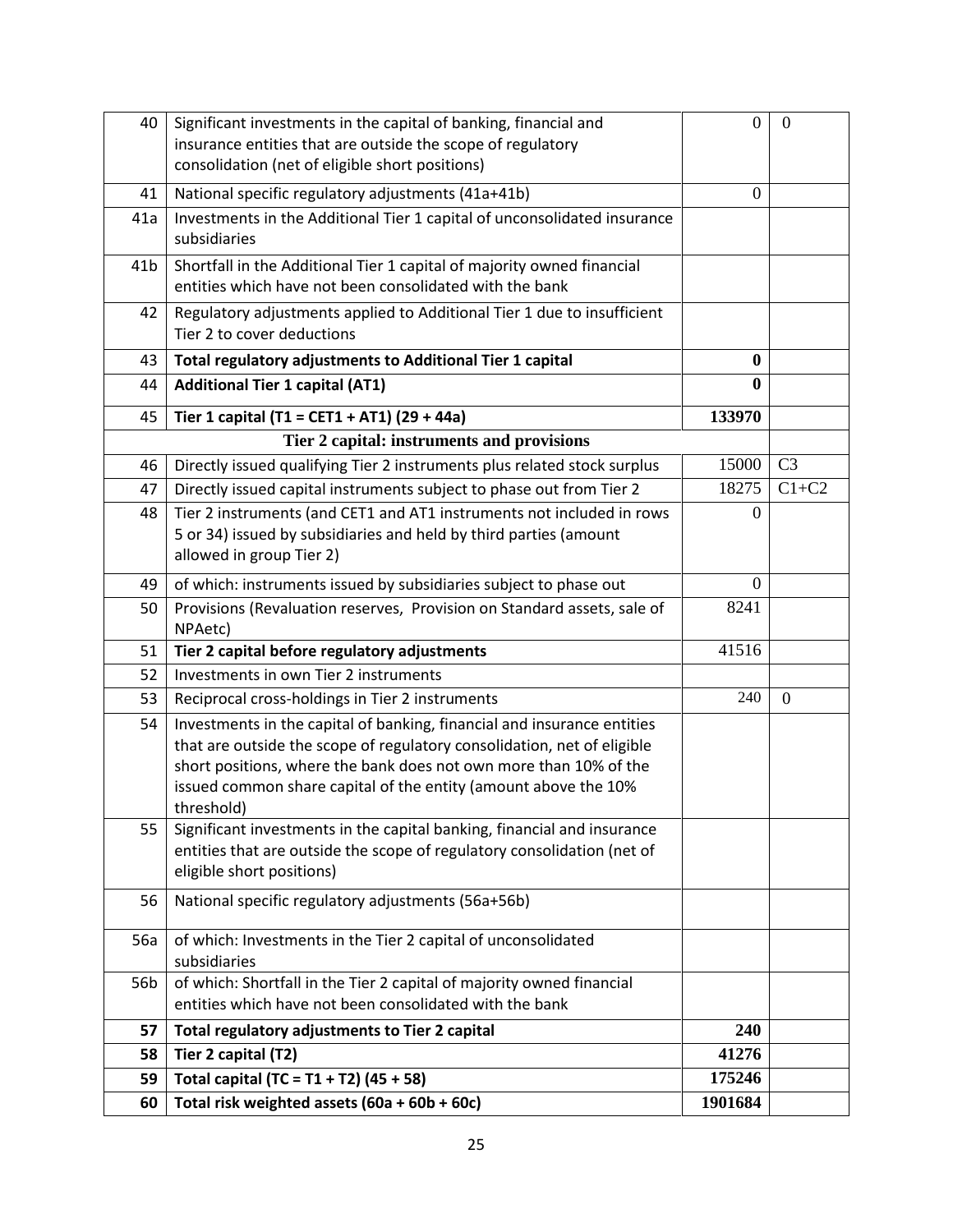| 60a             | of which: total credit risk weighted assets                                                                                                     | 1558471   |  |  |  |
|-----------------|-------------------------------------------------------------------------------------------------------------------------------------------------|-----------|--|--|--|
| 60 <sub>b</sub> | of which: total market risk weighted assets                                                                                                     | 201739    |  |  |  |
| 60c             | of which: total operational risk weighted assets                                                                                                | 141474    |  |  |  |
|                 | <b>Capital ratios</b>                                                                                                                           |           |  |  |  |
| 61              | Common Equity Tier 1 (as a percentage of risk weighted assets)                                                                                  | 7.04%     |  |  |  |
| 62              | Tier 1 (as a percentage of risk weighted assets)                                                                                                | 7.04%     |  |  |  |
| 63              | Total capital (as a percentage of risk weighted assets)                                                                                         | 9.22%     |  |  |  |
| 64              | Institution specific buffer requirement (minimum CET1 requirement                                                                               | 6.75%     |  |  |  |
|                 | plus capital conservation and countercyclical buffer requirements,                                                                              |           |  |  |  |
|                 | expressed as a percentage of risk weighted assets)                                                                                              |           |  |  |  |
| 65              | of which: capital conservation buffer requirement                                                                                               | 1.25%     |  |  |  |
| 66              | of which: bank specific countercyclical buffer requirement                                                                                      | $0.00\%$  |  |  |  |
| 67              | of which: G-SIB buffer requirement                                                                                                              | $0.00\%$  |  |  |  |
| 68              | Common Equity Tier 1 available to meet buffers (as a percentage of<br>risk weighted assets)                                                     | $0.00\%$  |  |  |  |
|                 | National minima (if different from Basel III)                                                                                                   |           |  |  |  |
| 69              | National Common Equity Tier 1 minimum ratio (if different from Basel<br>III minimum)                                                            | 6.75%     |  |  |  |
| 70              | National Tier 1 minimum ratio (if different from Basel III minimum)                                                                             | 8.25%     |  |  |  |
| 71              | National total capital minimum ratio (if different from Basel III                                                                               | 10.25%    |  |  |  |
|                 | minimum)                                                                                                                                        |           |  |  |  |
|                 | Amounts below the thresholds for deduction (before risk weighting)                                                                              |           |  |  |  |
| 72              | Non-significant investments in the capital of other financial entities                                                                          |           |  |  |  |
| 73              | Significant investments in the common stock of financial entities                                                                               |           |  |  |  |
| 74              | Mortgage servicing rights (net of related tax liability)                                                                                        |           |  |  |  |
| 75              | Deferred tax assets arising from temporary differences (net of related<br>tax liability)                                                        |           |  |  |  |
|                 | Applicable caps on the inclusion of provisions in Tier 2                                                                                        |           |  |  |  |
| 76              | Provisions eligible for inclusion in Tier 2 in respect of exposures subject<br>to standardised approach (prior to application of cap)           |           |  |  |  |
| 77              | Cap on inclusion of provisions in Tier 2 under standardised approach                                                                            |           |  |  |  |
| 78              | Provisions eligible for inclusion in Tier 2 in respect of exposures subject<br>to internal ratings-based approach (prior to application of cap) |           |  |  |  |
| 79              | Cap for inclusion of provisions in Tier 2 under internal ratings-based<br>approach                                                              |           |  |  |  |
|                 | Capital instruments subject to phase-out arrangements (only applicable between March 31,<br>2017 and March 31, 2022)                            |           |  |  |  |
| 80              | Current cap on CET1 instruments subject to phase out arrangements                                                                               | NA        |  |  |  |
| 81              | Amount excluded from CET1 due to cap (excess over cap after<br>redemptions and maturities)                                                      | <b>NA</b> |  |  |  |
| 82              | Current cap on AT1 instruments subject to phase out arrangements                                                                                | NA        |  |  |  |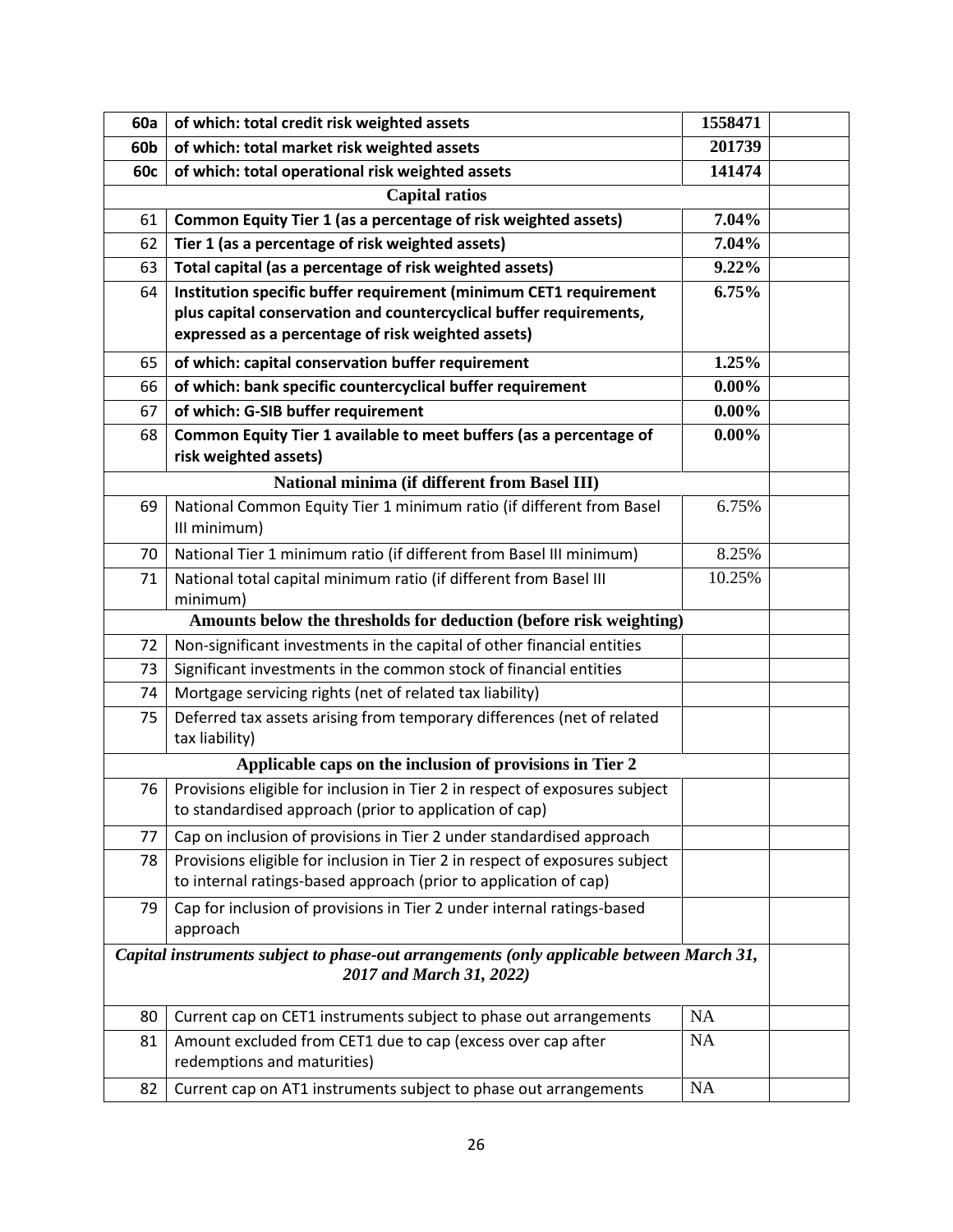|    | 83   Amount excluded from AT1 due to cap (excess over cap after<br>redemptions and maturities) | NA    |  |
|----|------------------------------------------------------------------------------------------------|-------|--|
| 84 | Current cap on T2 instruments subject to phase out arrangements                                | 36550 |  |
| 85 | Amount excluded from T2 due to cap (excess over cap after<br>redemptions and maturities)       | 18275 |  |

# **Table DF-12: Composition of Capital- Reconciliation Requirements**

|     |                                                  |                                                              | (Rs. in Millions) |
|-----|--------------------------------------------------|--------------------------------------------------------------|-------------------|
|     |                                                  | <b>Balance sheet as</b><br>in financial<br><b>statements</b> | Reference         |
|     |                                                  | As on 30.09.2017                                             |                   |
| A   | <b>Capital &amp; Liabilities</b>                 |                                                              |                   |
| i   | Paid-up Capital                                  | 19117                                                        |                   |
|     | of which: Amount eligible for CET 1              | 19117                                                        | A <sub>1</sub>    |
|     | of which: Amount eligible for AT 1               | 0                                                            | <b>B1</b>         |
|     | Reserves & Surplus                               | 147122                                                       |                   |
|     | Minority Interest                                | 0                                                            |                   |
|     | <b>Total Capital</b>                             | 166239                                                       |                   |
| ii. | <b>Deposits</b>                                  | 2974257                                                      |                   |
|     | of which: Deposits from banks                    | 40977                                                        |                   |
|     | of which: Customer deposits                      | 2933280                                                      |                   |
|     | of which: Other deposits (pl. specify)           |                                                              |                   |
| iii | <b>Borrowings</b>                                | 83981                                                        |                   |
|     | of which: From RBI                               | 26343                                                        |                   |
|     | of which: From banks                             | 18                                                           |                   |
|     | of which: From other institutions & agencies     | 4679                                                         |                   |
|     | of which: Others (Outside india)                 | 0.00                                                         |                   |
|     | of which: Subordinated Debt                      | 7700                                                         | C <sub>1</sub>    |
|     | of which: Upper Tier 2                           | 28850                                                        | C <sub>2</sub>    |
|     | of which: Unsecredem NC Basel III Bonds (Tier 2) | 15000                                                        | C <sub>3</sub>    |
|     | of which: Innovative Perpetual Debt Instrument   | 1391                                                         |                   |
| iv  | <b>Other liabilities &amp; provisions</b>        | 90599                                                        |                   |
|     | <b>Total</b>                                     | 3315077                                                      |                   |
|     |                                                  |                                                              |                   |
| B   | <b>Assets</b>                                    |                                                              |                   |
| i   | Cash and balances with Reserve Bank of India     | 432604                                                       |                   |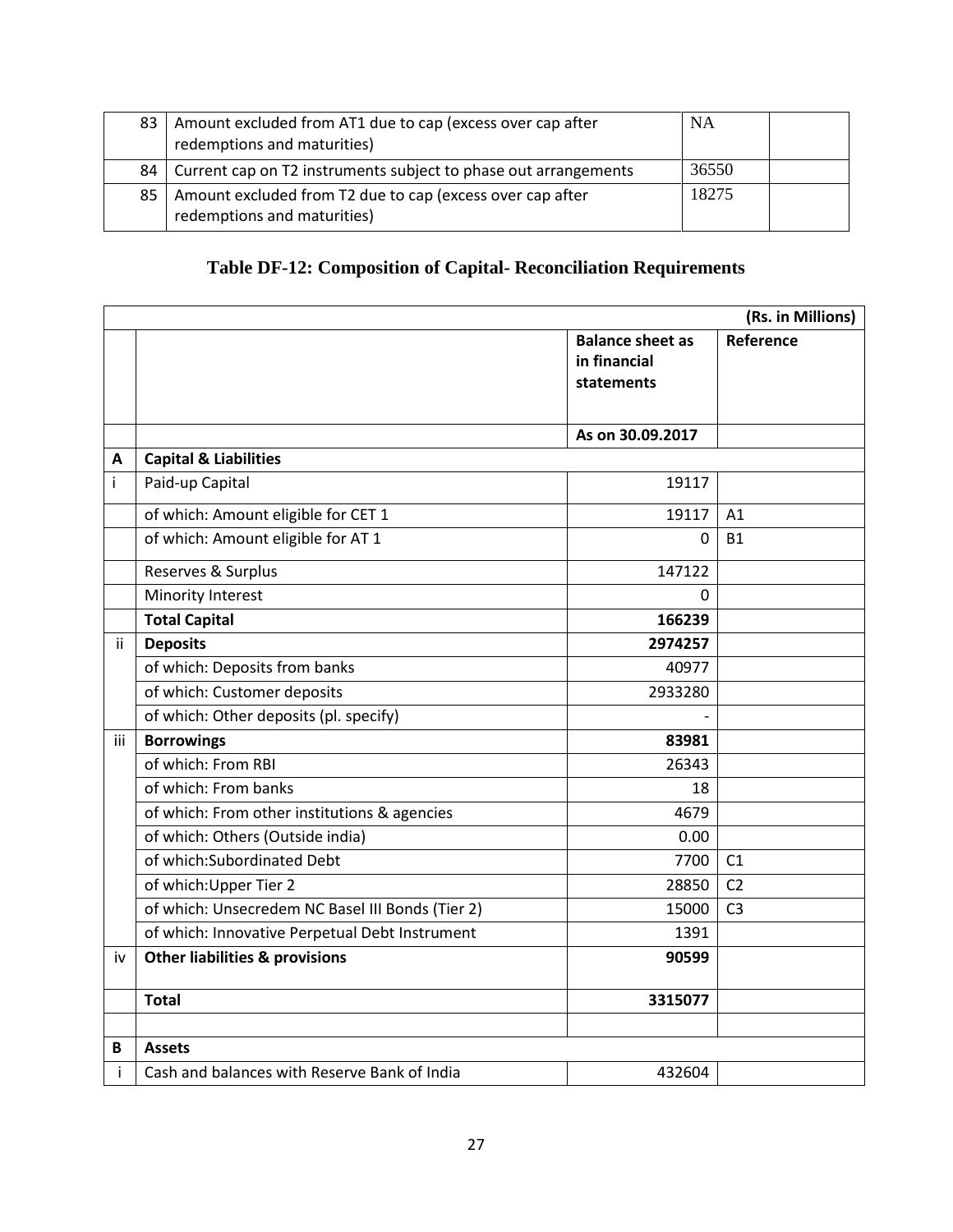|              | Balance with banks and money at call and short notice | 30876   |  |
|--------------|-------------------------------------------------------|---------|--|
|              |                                                       |         |  |
| ii.          | Investments:                                          | 937266  |  |
| iii          | Loans and advances                                    | 1669226 |  |
|              | of which: Loans and advances to banks                 |         |  |
|              | of which: Loans and advances to customers             | 1669219 |  |
| iv           | Fixed assets                                          | 43176   |  |
| $\mathsf{v}$ | Other assets                                          | 201929  |  |
|              | of which: Goodwill and intangible assets              | 0       |  |
|              | of which: Deferred tax assets                         | O       |  |
| vi           | Goodwill on consolidation                             |         |  |
| vii          | Debit balance in Profit & Loss account                | 0       |  |
|              | <b>Total Assets</b>                                   | 3315077 |  |

# **Table DF-13: Main Features of Regulatory Capital Instruments**

# **The main features of Tier - 1 capital instruments are given below:**

| <b>Details</b>                                                      | Equity                       |
|---------------------------------------------------------------------|------------------------------|
|                                                                     |                              |
| <b>Issuer</b>                                                       | <b>CENTRAL BANK OF INDIA</b> |
|                                                                     |                              |
| Unique identifier (e.g. CUSIP, ISIN or Bloomberg identifier for     | INE483A01010                 |
| private placement)                                                  |                              |
| Governing $law(s)$ of the instrument                                | <b>Indian Laws</b>           |
| Regulatory treatment                                                |                              |
| <b>Transitional Basel III rules</b>                                 | Common Equity Tier 1         |
| Post-transitional Basel III rules                                   | Common Equity Tier 1         |
| Eligible at solo/group/ group & solo                                | Solo and Group               |
| Instrument type                                                     | <b>Common Shares</b>         |
|                                                                     |                              |
|                                                                     |                              |
| Amount recognised in regulatory capital (Rs. in million, as of most | 19118                        |
| recent reporting date)                                              |                              |
| Par value of instrument                                             | Rs. 10 per share             |
| Accounting classification                                           | Shareholder's Equity         |
| Original date of issuance                                           | Various                      |
| Perpetual or dated                                                  | Perpetual                    |
| Original maturity date                                              | N.A.                         |
| Issuer call subject to prior supervisory approval                   | N <sub>o</sub>               |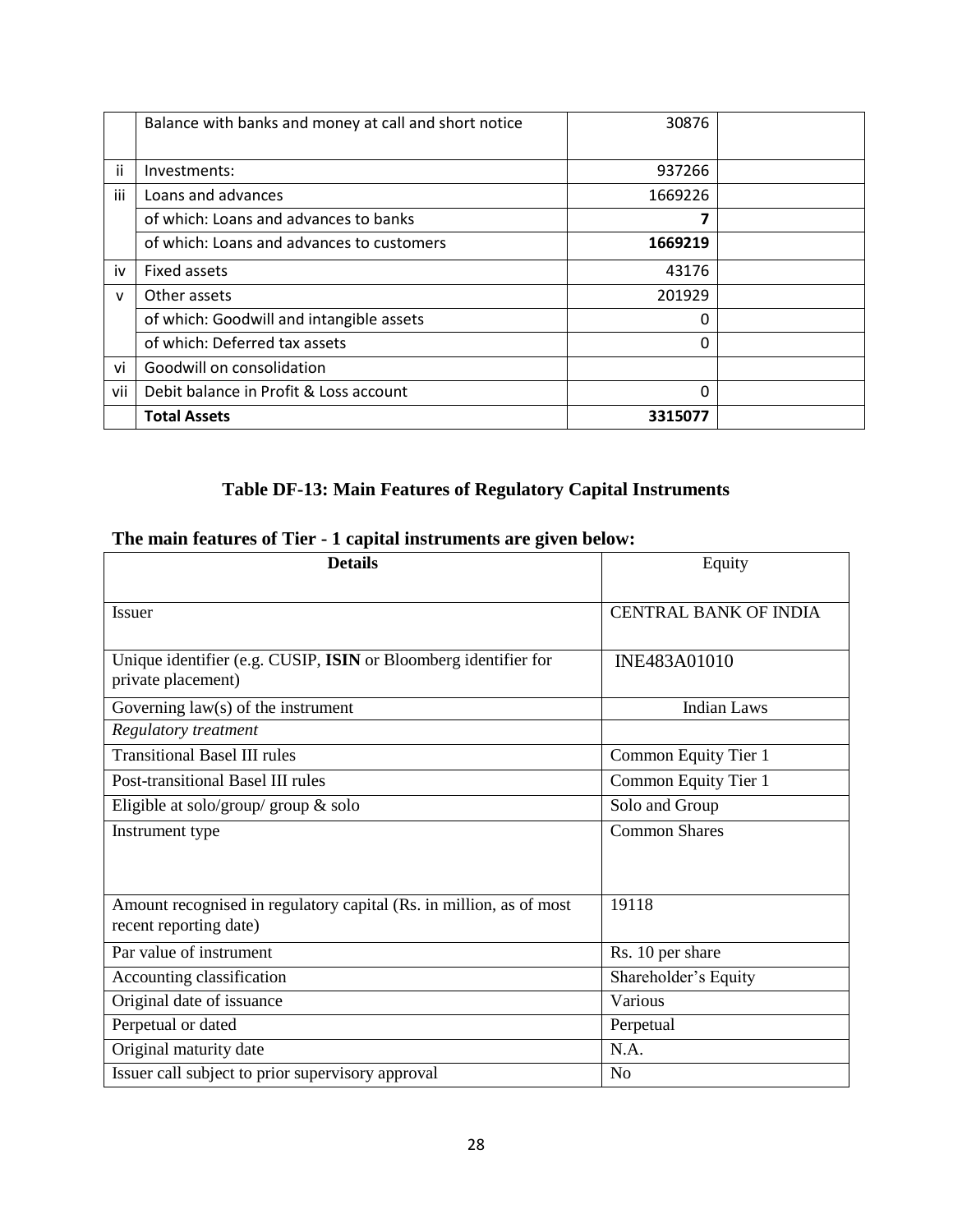| Optional call date, contingent call dates and redemption amount                                                  | N.A.                                                     |
|------------------------------------------------------------------------------------------------------------------|----------------------------------------------------------|
| Subsequent call dates, if applicable                                                                             | N.A.                                                     |
| Coupons / dividends                                                                                              |                                                          |
| Fixed or floating dividend/coupon                                                                                | Floating                                                 |
| Coupon rate and any related index                                                                                | N.A.                                                     |
| Existence of a dividend stopper                                                                                  | N <sub>o</sub>                                           |
| Fully discretionary, partially discretionary or mandatory                                                        | Fully discretionary                                      |
| Existence of step up or other incentive to redeem                                                                | N <sub>o</sub>                                           |
| Noncumulative or cumulative                                                                                      | N.A.                                                     |
| Convertible or non-convertible                                                                                   | N.A.                                                     |
| If convertible, conversion trigger(s)                                                                            | N.A.                                                     |
| If convertible, fully or partially                                                                               | N.A.                                                     |
| If convertible, conversion rate                                                                                  | N.A.                                                     |
| If convertible, mandatory or optional conversion                                                                 | N.A.                                                     |
| If convertible, specify instrument type convertible into                                                         | N.A.                                                     |
| If convertible, specify issuer of instrument it converts into                                                    | N.A.                                                     |
| Write-down feature                                                                                               | N.A.                                                     |
| If write-down, write-down trigger(s)                                                                             | N.A.                                                     |
| If write-down, full or partial                                                                                   | N.A.                                                     |
| If write-down, permanent or temporary                                                                            | N.A.                                                     |
| If temporary write-down, description of write-up mechanism                                                       | N.A.                                                     |
| Position in subordination hierarchy in liquidation (specify instrument<br>type immediately senior to instrument) | All depositors and others<br>Creditors, bonds, and PNCPS |
|                                                                                                                  |                                                          |
| Non-compliant transitioned features                                                                              | N <sub>o</sub>                                           |
| If yes, specify non-compliant features                                                                           |                                                          |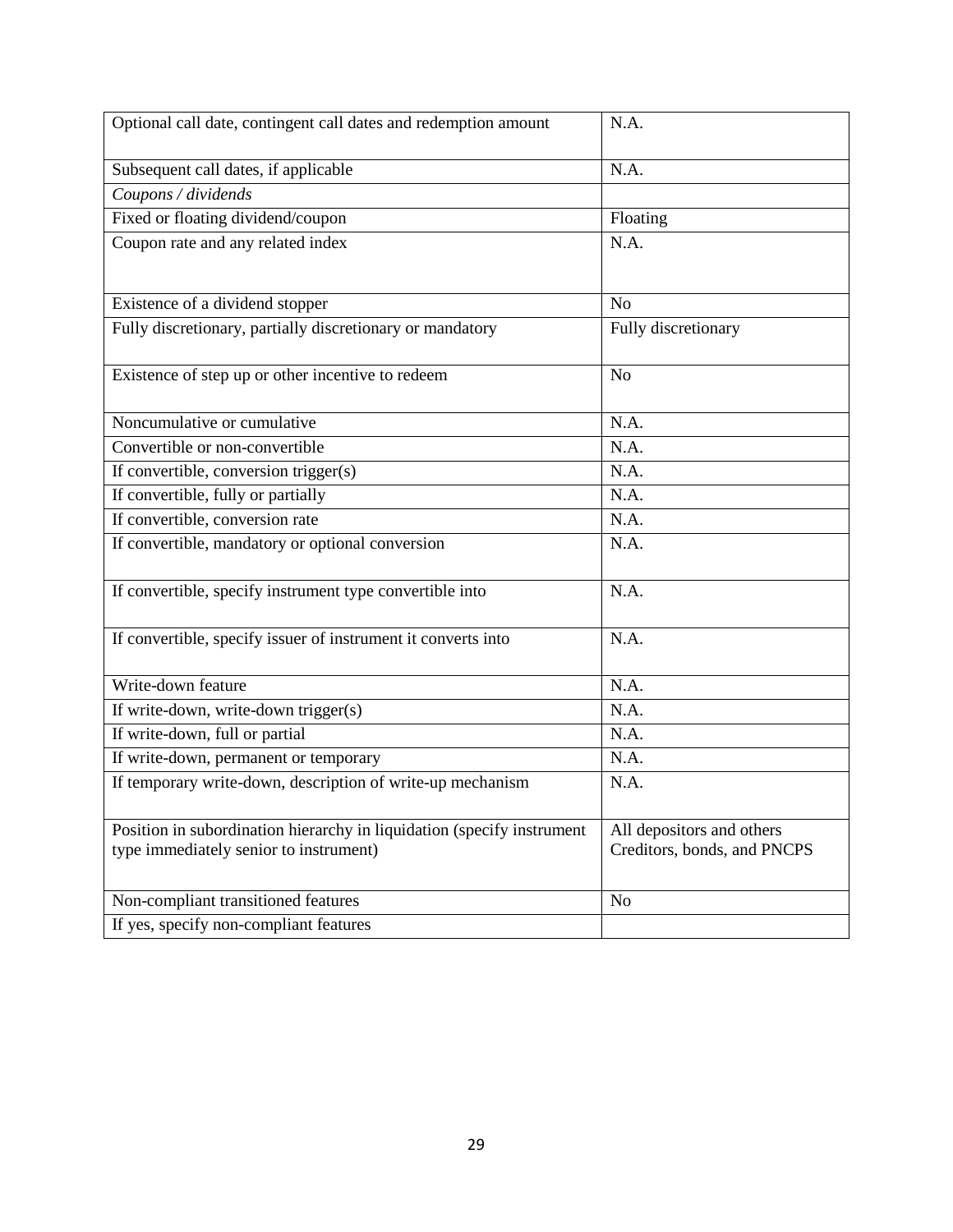| <b>SERIES DETAILS</b>                                                                               | <b>Sr. II PDI</b>            |
|-----------------------------------------------------------------------------------------------------|------------------------------|
|                                                                                                     |                              |
| <b>Issuer</b>                                                                                       | <b>CENTRAL BANK OF INDIA</b> |
| Unique identifier (e.g. CUSIP,<br><b>ISIN</b> or Bloomberg identifier<br>for private placement)     | INE483A09252                 |
| Governing $law(s)$ of the<br>instrument                                                             | <b>Indian Laws</b>           |
| Regulatory treatment                                                                                |                              |
| <b>Transitional Basel III rules</b>                                                                 | Ineligible                   |
| Post-transitional Basel III rules                                                                   | Ineligible                   |
| Eligible at solo/group/ group $\&$<br>solo                                                          | Solo and Group               |
| Instrument type                                                                                     | Perpetual Debt Instruments   |
| Amount recognised in<br>regulatory capital (Rs. in<br>million, as of most recent<br>reporting date) | $\overline{0}$               |
| Par value of instrument                                                                             | Rs.1.00 Mn                   |
| Accounting classification                                                                           | <b>LIABILITY</b>             |
| Original date of issuance                                                                           | 28.09.2012                   |
| Perpetual or dated                                                                                  | Perpetual                    |
| Original maturity date                                                                              | N.A                          |
| Issuer call subject to prior<br>supervisory approval                                                | Yes                          |
| Optional call date, contingent<br>call dates and redemption<br>amount                               | 28.09.2022                   |
| Subsequent call dates, if<br>applicable                                                             | N.A.                         |
| Coupons / dividends                                                                                 |                              |
| Fixed or floating<br>dividend/coupon                                                                | Fixed                        |
| Coupon rate and any related<br>index                                                                | 9.40% p.a.                   |
| Existence of a dividend stopper                                                                     | N <sub>o</sub>               |
| Fully discretionary, partially<br>discretionary or mandatory                                        | Mandatory                    |
| Existence of step up or other<br>incentive to redeem                                                | N <sub>o</sub>               |
| Noncumulative or cumulative                                                                         | Noncumulative                |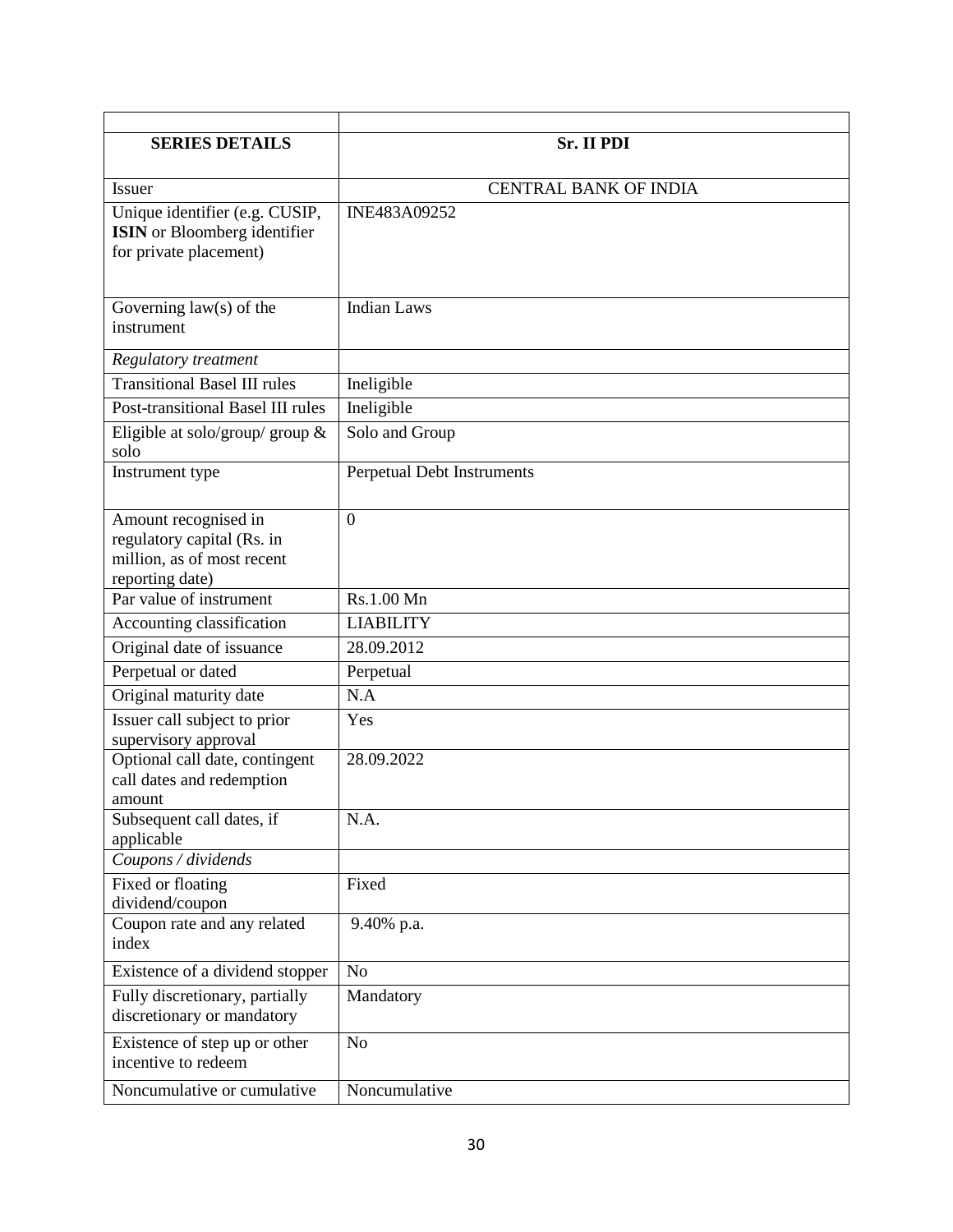| Convertible or non-convertible                                                                                            | Nonconvertible                                             |
|---------------------------------------------------------------------------------------------------------------------------|------------------------------------------------------------|
| If convertible, conversion                                                                                                | N.A.                                                       |
| trigger(s)                                                                                                                |                                                            |
| If convertible, fully or partially                                                                                        | N.A.                                                       |
| If convertible, conversion rate                                                                                           | N.A.                                                       |
| If convertible, mandatory or<br>optional conversion                                                                       | N.A.                                                       |
| If convertible, specify<br>instrument type convertible<br>into                                                            | N.A.                                                       |
| If convertible, specify issuer of<br>instrument it converts into                                                          | N.A.                                                       |
| Write-down feature                                                                                                        | Not Applicable                                             |
| If write-down, write-down<br>trigger(s)                                                                                   | N.A.                                                       |
| If write-down, full or partial                                                                                            | N.A.                                                       |
| If write-down, permanent or<br>temporary                                                                                  | N.A.                                                       |
| If temporary write-down,<br>description of write-up<br>mechanism                                                          | N.A.                                                       |
| Position in subordination<br>hierarchy in liquidation<br>(specify instrument type<br>immediately senior to<br>instrument) | All depositors<br>and other Creditors                      |
| Non-compliant transitioned<br>features                                                                                    | Yes                                                        |
| If yes, specify non-compliant<br>features                                                                                 | Fully derecognized, Not Basel III Loss absorbency features |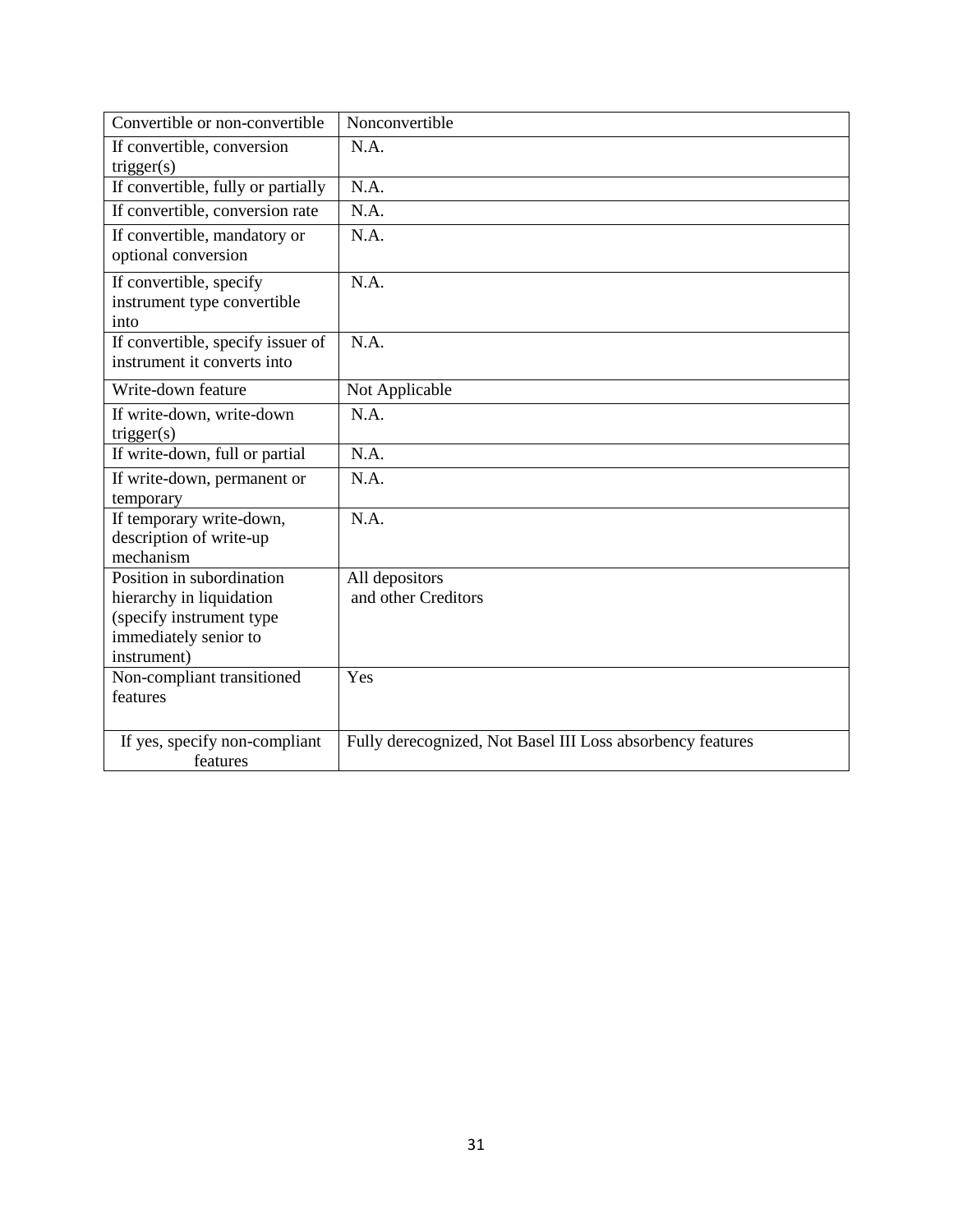# **The main features of Upper Tier - 2 capital instruments are given below**

| <b>SERIES DETAILS</b>                                                                               | <b>Upper Tier II</b><br>(Sr, I)               | <b>Upper Tier II</b><br>(Sr. II)              | <b>Upper Tier II</b><br>(Sr.III)           | <b>Upper Tier II (Sr.</b><br>IV)           | <b>Upper Tier II</b><br>(Sr, V)               | <b>Upper Tier II (Sr.</b><br>VI)           |
|-----------------------------------------------------------------------------------------------------|-----------------------------------------------|-----------------------------------------------|--------------------------------------------|--------------------------------------------|-----------------------------------------------|--------------------------------------------|
| <b>Issuer</b>                                                                                       |                                               |                                               |                                            | <b>CENTRAL BANK OF INDIA</b>               |                                               |                                            |
| Unique identifier (e.g.<br>CUSIP, ISIN or Bloomberg<br>identifier for private<br>placement)         | INE483A09179                                  | INE483A09195                                  | <b>INE483A09203</b>                        | INE483A09211                               | INE483A09229                                  | INE483A08015                               |
| Governing $law(s)$ of the<br>instrument                                                             | <b>Indian Laws</b>                            | <b>Indian Laws</b>                            | <b>Indian Laws</b>                         | <b>Indian Laws</b>                         | <b>Indian Laws</b>                            | <b>Indian Laws</b>                         |
| Regulatory treatment                                                                                |                                               |                                               |                                            |                                            |                                               |                                            |
| <b>Transitional Basel III rules</b>                                                                 | Tier <sub>2</sub>                             | Tier 2                                        | Tier 2                                     | Tier 2                                     | Tier 2                                        | Tier 2                                     |
| Post-transitional Basel III<br>rules                                                                | Ineligible                                    | Ineligible                                    | Ineligible                                 | Ineligible                                 | Ineligible                                    | Ineligible                                 |
| Eligible at solo/group/ group<br>$\&$ solo                                                          | Solo and Group                                | Solo and Group                                | Solo and Group                             | Solo and Group                             | Solo and Group                                | Solo and Group                             |
| Instrument type                                                                                     | <b>Upper Tier 2</b><br>Capital<br>Instruments | <b>Upper Tier 2</b><br>Capital<br>Instruments | <b>Upper Tier 2</b><br>Capital Instruments | <b>Upper Tier 2 Capital</b><br>Instruments | <b>Upper Tier 2</b><br>Capital<br>Instruments | <b>Upper Tier 2 Capital</b><br>Instruments |
| Amount recognized in<br>regulatory capital (Rs. in<br>million, as of most recent<br>reporting date) | 1500                                          | 1425                                          | 2500                                       | 2500                                       | 5000                                          | 1500                                       |
| Par value of instrument                                                                             | Rs. 1.00 Mn                                   | Rs. 1.00 Mn                                   | Rs. 1.00 Mn                                | Rs. 1.00 Mn                                | Rs. 1.00 Mn                                   | Rs. 1.00 Mn                                |
| Accounting classification                                                                           | <b>LIABILITY</b>                              | <b>LIABILITY</b>                              | <b>LIABILITY</b>                           | <b>LIABILITY</b>                           | <b>LIABILITY</b>                              | <b>LIABILITY</b>                           |
| Original date of issuance                                                                           | 14.11.2008                                    | 17.02.2009                                    | 23.06.2009                                 | 20.01.2010                                 | 11.06.2010                                    | 21.01.2011                                 |
| Perpetual or dated                                                                                  | <b>DATED</b>                                  | <b>DATED</b>                                  | <b>DATED</b>                               | <b>DATED</b>                               | <b>DATED</b>                                  | <b>DATED</b>                               |
| Original maturity date                                                                              | 14.11.2023                                    | 17.02.2024                                    | 23.06.2024                                 | 20.01.2025                                 | 11.06.2025                                    | 21.01.2026                                 |
| Issuer call subject to prior<br>supervisory approval                                                | Yes                                           | Yes                                           | Yes                                        | Yes                                        | Yes                                           | Yes                                        |
| Optional call date, contingent<br>call dates and redemption<br>amount                               | 14.11.2018                                    | 17.02.2019                                    | 23.06.2019                                 | 20.01.2020                                 | 11.06.2020                                    | 21.01.2021                                 |
| Subsequent call dates, if                                                                           | N.A.                                          | N.A.                                          | N.A.                                       | N.A.                                       | N.A.                                          | N.A.                                       |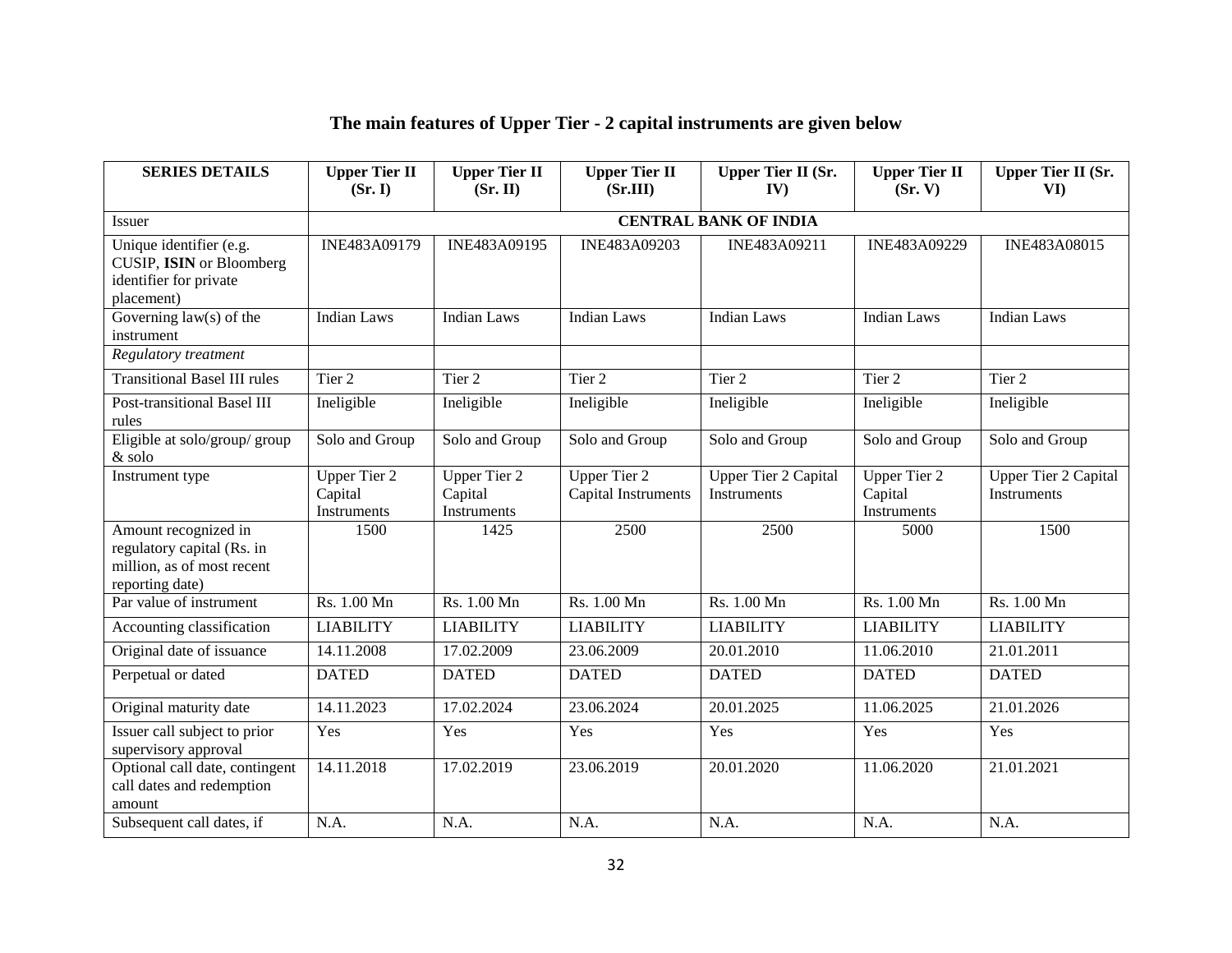| applicable                                                       |                |                |                |                |                |                |
|------------------------------------------------------------------|----------------|----------------|----------------|----------------|----------------|----------------|
| Coupons / dividends                                              |                |                |                |                |                |                |
| Fixed or floating<br>dividend/coupon                             | Fixed          | Fixed          | Fixed          | Fixed          | Fixed          | Fixed          |
| Coupon rate and any related<br>index                             | 11.45%         | 9.40%          | 8.80%          | 8.63%          | 8.57%          | 9.20%          |
| Existence of a dividend<br>stopper                               | N <sub>o</sub> | N <sub>o</sub> | N <sub>o</sub> | No             | N <sub>o</sub> | N <sub>o</sub> |
| Fully discretionary, partially<br>discretionary or mandatory     | Mandatory      | Mandatory      | Mandatory      | Mandatory      | Mandatory      | Mandatory      |
| Existence of step up or other<br>incentive to redeem             | Yes            | Yes            | Yes            | Yes            | Yes            | N <sub>o</sub> |
| Noncumulative or cumulative                                      | Noncumulative  | Noncumulative  | Noncumulative  | Noncumulative  | Noncumulative  | Noncumulative  |
| Convertible or non-<br>convertible                               | Nonconvertible | Nonconvertible | Nonconvertible | Nonconvertible | Nonconvertible | Nonconvertible |
| If convertible, conversion<br>trigger(s)                         | N.A.           | N.A.           | N.A.           | N.A.           | N.A.           | N.A.           |
| If convertible, fully or<br>partially                            | N.A.           | N.A.           | N.A.           | N.A.           | N.A.           | N.A.           |
| If convertible, conversion rate                                  | N.A.           | N.A.           | N.A.           | N.A.           | N.A.           | N.A.           |
| If convertible, mandatory or<br>optional conversion              | N.A.           | N.A.           | N.A.           | N.A.           | N.A.           | N.A.           |
| If convertible, specify<br>instrument type convertible<br>into   | N.A.           | N.A.           | N.A.           | N.A.           | N.A.           | N.A.           |
| If convertible, specify issuer<br>of instrument it converts into | N.A.           | N.A.           | N.A.           | N.A.           | N.A.           | N.A.           |
| Write-down feature                                               | N.A.           | N.A.           | N.A.           | N.A.           | N.A.           | N.A.           |
| If write-down, write-down<br>trigger(s)                          | N.A.           | N.A.           | N.A.           | N.A.           | N.A.           | N.A.           |
| If write-down, full or partial                                   | N.A.           | N.A.           | N.A.           | N.A.           | N.A.           | N.A.           |
| If write-down, permanent or<br>temporary                         | N.A.           | N.A.           | N.A.           | N.A.           | N.A.           | N.A.           |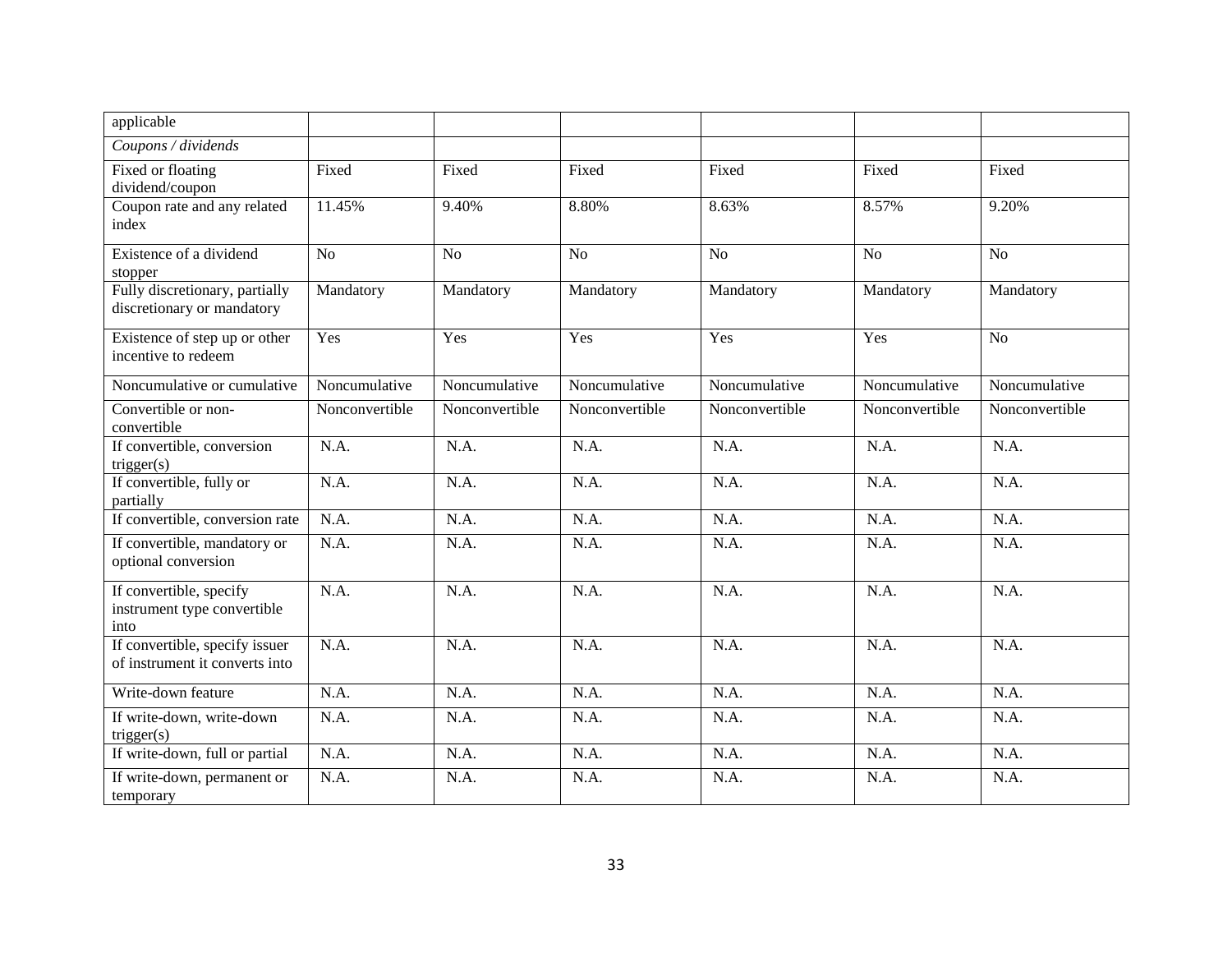| If temporary write-down,      | N.A.            | N.A.            | N.A.               | N.A.                      | N.A.            | N.A.                      |
|-------------------------------|-----------------|-----------------|--------------------|---------------------------|-----------------|---------------------------|
| description of write-up       |                 |                 |                    |                           |                 |                           |
| mechanism                     |                 |                 |                    |                           |                 |                           |
| Position in subordination     | All depositors  | All depositors  | All depositors and | All depositors and        | All depositors  | All depositors and        |
| hierarchy in liquidation      | and other       | and other       | other creditors    | other creditors           | and other       | other creditors           |
| (specify instrument type)     | creditors       | creditors       |                    |                           | creditors       |                           |
| immediately senior to         |                 |                 |                    |                           |                 |                           |
| instrument)                   |                 |                 |                    |                           |                 |                           |
| Non-compliant transitioned    | <b>YES</b>      | <b>YES</b>      | <b>YES</b>         | <b>YES</b>                | <b>YES</b>      | <b>YES</b>                |
| features                      |                 |                 |                    |                           |                 |                           |
| If yes, specify non-compliant | Step up,        | Step up,        | Step up,           | Step up,                  | Step up,        | <b>Not Basel III Loss</b> |
| features                      | Not Basel III   | Not Basel III   | Not Basel III Loss | <b>Not Basel III Loss</b> | Not Basel III   | absorbency features       |
|                               | Loss absorbency | Loss absorbency | absorbency         | absorbency features       | Loss absorbency |                           |
|                               | features        | features        | features           |                           | features        |                           |

# **The main features of Subordinated Debt capital instruments are given below:**

| <b>SERIES DETAILS</b>                                                                           | <b>Lower Tier II</b><br><b>Sr XIII</b> | <b>Lower Tier II</b><br><b>Sr XIV</b> |
|-------------------------------------------------------------------------------------------------|----------------------------------------|---------------------------------------|
| Issuer                                                                                          |                                        |                                       |
| Unique identifier (e.g. CUSIP,<br><b>ISIN</b> or Bloomberg identifier for<br>private placement) | INE483109187                           | INE483A09245                          |
| Governing $law(s)$ of the<br>instrument                                                         | Indian Laws                            | Indian Laws                           |
| Regulatory treatment                                                                            |                                        |                                       |
| <b>Transitional Basel III rules</b>                                                             | Tier 2                                 | Tier 2                                |
| Post-transitional Basel III rules                                                               | Ineligible                             | Ineligible                            |
| Eligible at solo/group/ group $\&$<br>solo                                                      | Solo and Group                         | Solo and Group                        |
| Instrument type                                                                                 | Tier 2 Debt Instruments                | Tier 2 Debt Instruments               |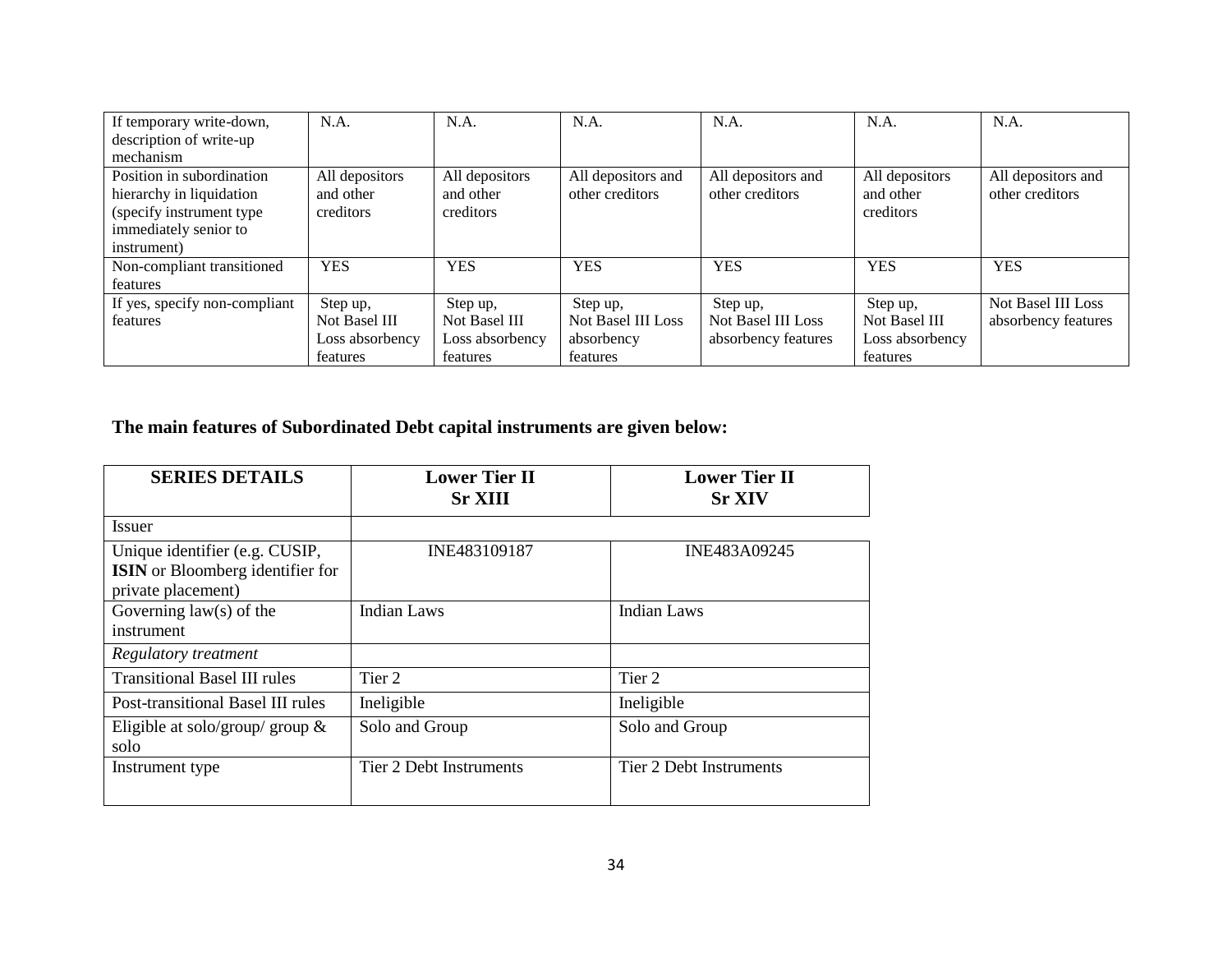| Amount recognised in regulatory<br>capital (Rs. in million, as of most<br>recent reporting date) | 1350             | 2500             |
|--------------------------------------------------------------------------------------------------|------------------|------------------|
| Par value of instrument                                                                          | Rs.1.00 Mn       | Rs.1.00 Mn       |
| Accounting classification                                                                        | <b>LIABILITY</b> | <b>LIABILITY</b> |
| Original date of issuance                                                                        | 10.02.2009       | 21.12.2011       |
| Perpetual or dated                                                                               | <b>DATED</b>     | <b>DATED</b>     |
| Original maturity date                                                                           | 10.04.2018       | 21.12.2026       |
| Issuer call subject to prior<br>supervisory approval                                             | N <sub>o</sub>   | Yes              |
| Optional call date, contingent<br>call dates and redemption<br>amount                            | N.A.             | 21.12.2021       |
| Subsequent call dates, if<br>applicable                                                          | N.A.             | N.A.             |
| Coupons / dividends                                                                              |                  |                  |
| Fixed or floating<br>dividend/coupon                                                             | Fixed            | Fixed            |
| Coupon rate and any related<br>index                                                             | 9.35%            | 9.33%            |
| Existence of a dividend stopper                                                                  | N <sub>o</sub>   | No               |
| Fully discretionary, partially<br>discretionary or mandatory                                     | Mandatory        | Mandatory        |
| Existence of step up or other<br>incentive to redeem                                             | No               | N <sub>o</sub>   |
| Noncumulative or cumulative                                                                      | Noncumulative    | Noncumulative    |
| Convertible or non-convertible                                                                   | Nonconvertible   | Nonconvertible   |
| If convertible, conversion<br>trigger(s)                                                         | N.A.             | N.A.             |
| If convertible, fully or partially                                                               | N.A.             | N.A.             |
| If convertible, conversion rate                                                                  | N.A.             | N.A.             |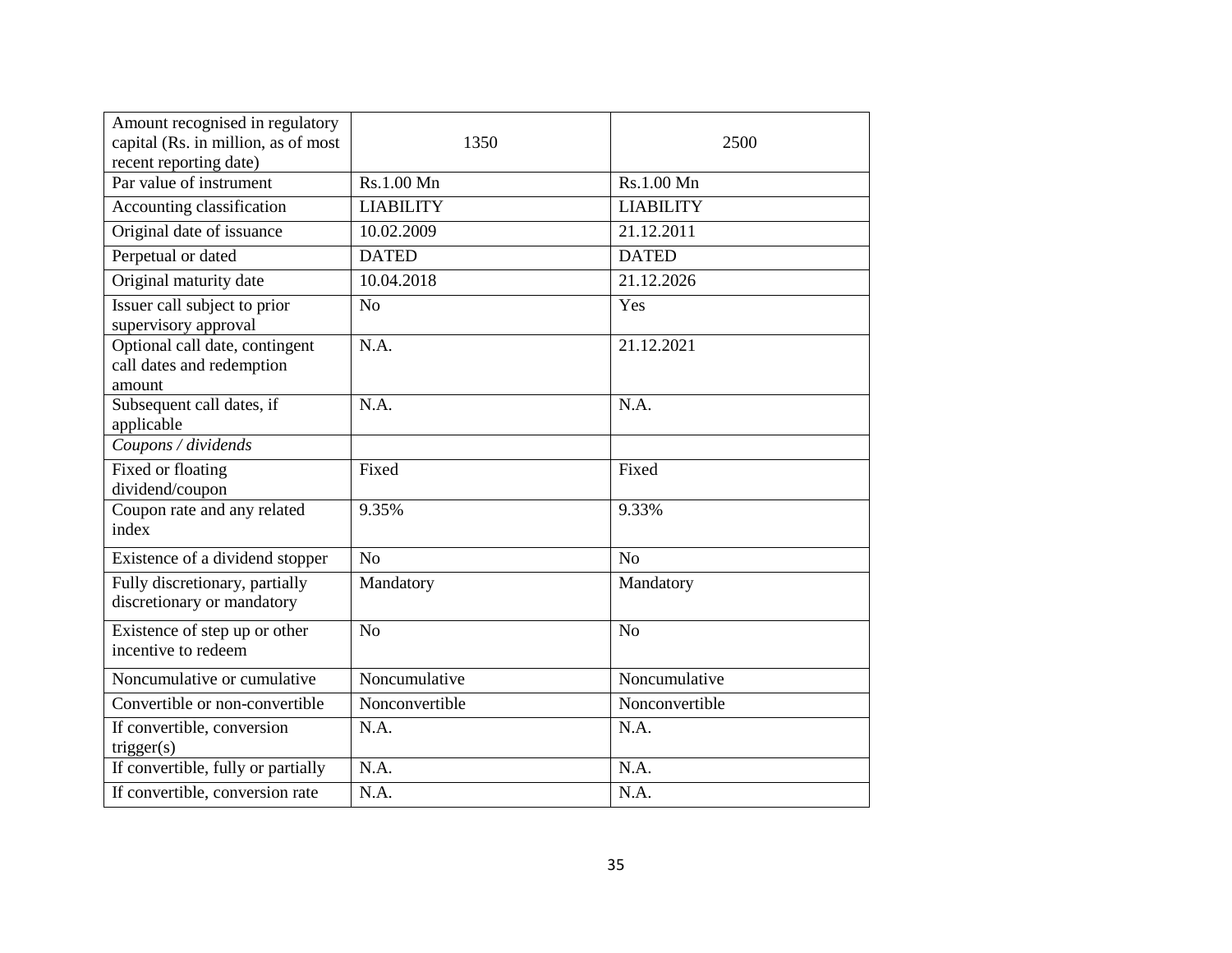| If convertible, mandatory or<br>optional conversion                                                                    | N.A.                                   | N.A.                                   |
|------------------------------------------------------------------------------------------------------------------------|----------------------------------------|----------------------------------------|
| If convertible, specify instrument<br>type convertible into                                                            | N.A.                                   | N.A.                                   |
| If convertible, specify issuer of<br>instrument it converts into                                                       | N.A.                                   | N.A.                                   |
| Write-down feature                                                                                                     | Not Applicable                         | Not Applicable                         |
| If write-down, write-down<br>trigger(s)                                                                                | N.A.                                   | N.A.                                   |
| If write-down, full or partial                                                                                         | N.A.                                   | N.A.                                   |
| If write-down, permanent or<br>temporary                                                                               | N.A.                                   | N.A.                                   |
| If temporary write-down,<br>description of write-up<br>mechanism                                                       | N.A.                                   | N.A.                                   |
| Position in subordination<br>hierarchy in liquidation (specify<br>instrument type immediately<br>senior to instrument) | All depositors and other creditors     | All depositors and other creditors     |
| Non-compliant transitioned<br>features                                                                                 | <b>YES</b>                             | <b>YES</b>                             |
| If yes, specify non-compliant<br>features                                                                              | Not Basel III Loss absorbency features | Not Basel III Loss absorbency features |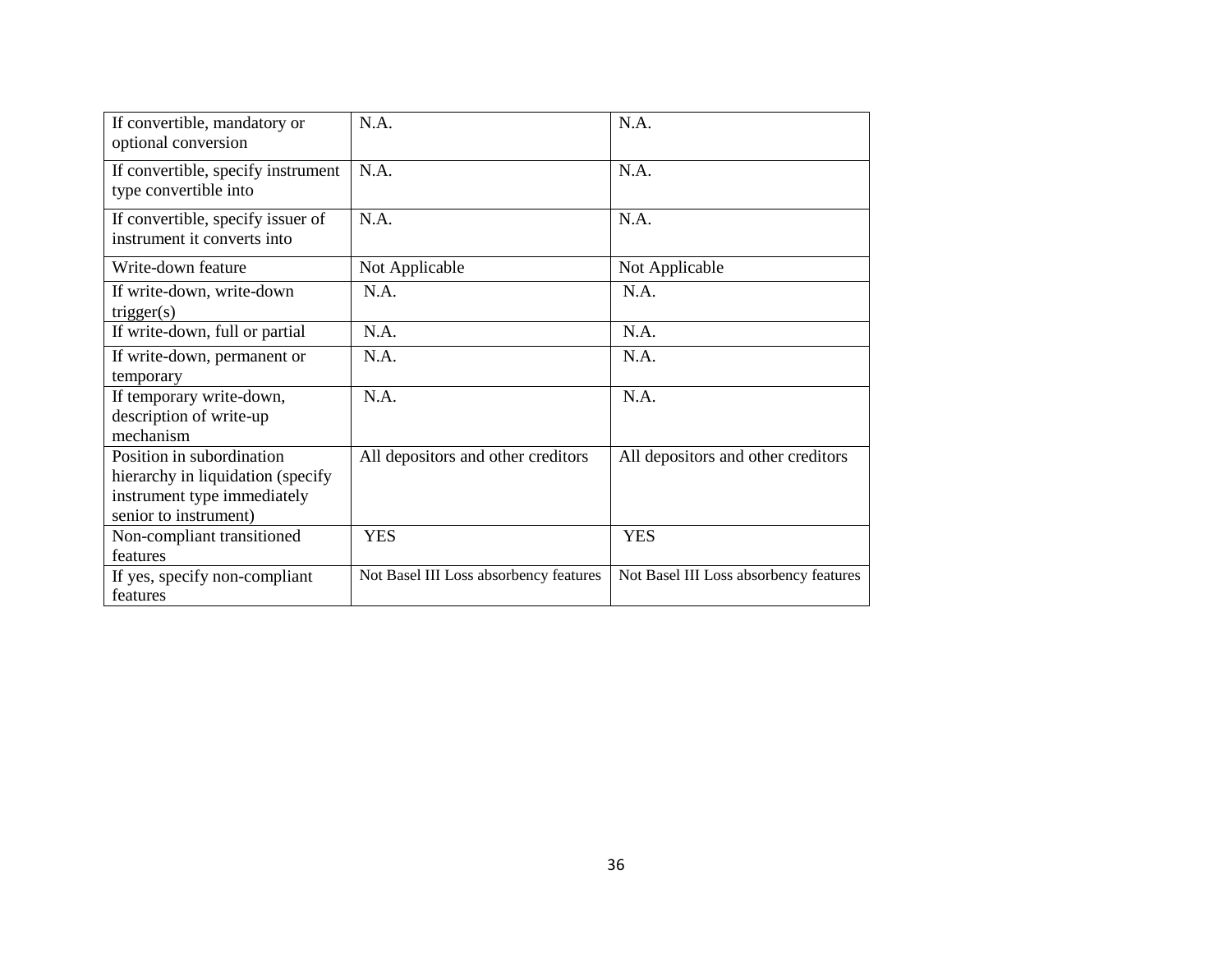|                                                                                                     | <b>BASEL III COMPLIANT TIER II BONDS</b> |                                |
|-----------------------------------------------------------------------------------------------------|------------------------------------------|--------------------------------|
|                                                                                                     | <b>SRI</b>                               | <b>SRII</b>                    |
| <b>Issuer</b>                                                                                       |                                          |                                |
| Unique identifier (e.g.<br>CUSIP, ISIN or<br>Bloomberg identifier for<br>private placement)         | INE483A09260                             | INE483A09278                   |
| Governing $law(s)$ of the<br>instrument                                                             | <b>Indian Laws</b>                       | Indian Laws                    |
| Regulatory treatment                                                                                |                                          |                                |
| <b>Transitional Basel III</b><br>rules                                                              | Tier <sub>2</sub>                        | Tier <sub>2</sub>              |
| <b>Post-transitional Basel</b><br>III rules                                                         | <b>ELIGIBLE</b>                          | <b>ELIGIBLE</b>                |
| Eligible at solo/group/<br>group & solo                                                             | Solo and Group                           | Solo and Group                 |
| Instrument type                                                                                     | <b>Tier 2 Debt Instruments</b>           | <b>Tier 2 Debt Instruments</b> |
| Amount recognised in<br>regulatory capital (Rs. in<br>million, as of most<br>recent reporting date) | 10000                                    | 5000                           |
| Par value of instrument                                                                             | Rs.1.00 Mn                               | Rs.1.00 Mn                     |
| Accounting<br>classification                                                                        | <b>LIABILITY</b>                         | <b>LIABILITY</b>               |
| Original date of issuance                                                                           | 08.11.2013                               | 07.03.2017                     |
| Perpetual or dated                                                                                  | <b>DATED</b>                             | <b>DATED</b>                   |
| Original maturity date                                                                              | 08.11.2023                               | 07.05.2027                     |
| Issuer call subject to<br>prior supervisory<br>approval                                             | N <sub>o</sub>                           | Yes                            |
| Optional call date,<br>contingent call dates and<br>redemption amount                               | N.A.                                     | 07.05.2022                     |
| Subsequent call dates, if<br>applicable                                                             | N.A.                                     | N.A.                           |
| Coupons / dividends                                                                                 |                                          |                                |
| Fixed or floating<br>dividend/coupon                                                                | Fixed                                    | Fixed                          |
| Coupon rate and any<br>related index                                                                | 9.90%                                    | 8.62%                          |
| Existence of a dividend<br>stopper                                                                  | N <sub>o</sub>                           | N <sub>o</sub>                 |
| Fully discretionary,<br>partially discretionary or<br>mandatory                                     | Mandatory                                | Mandatory                      |

# **The main features of BASEL III compliant Tier 2 Bonds are given below:**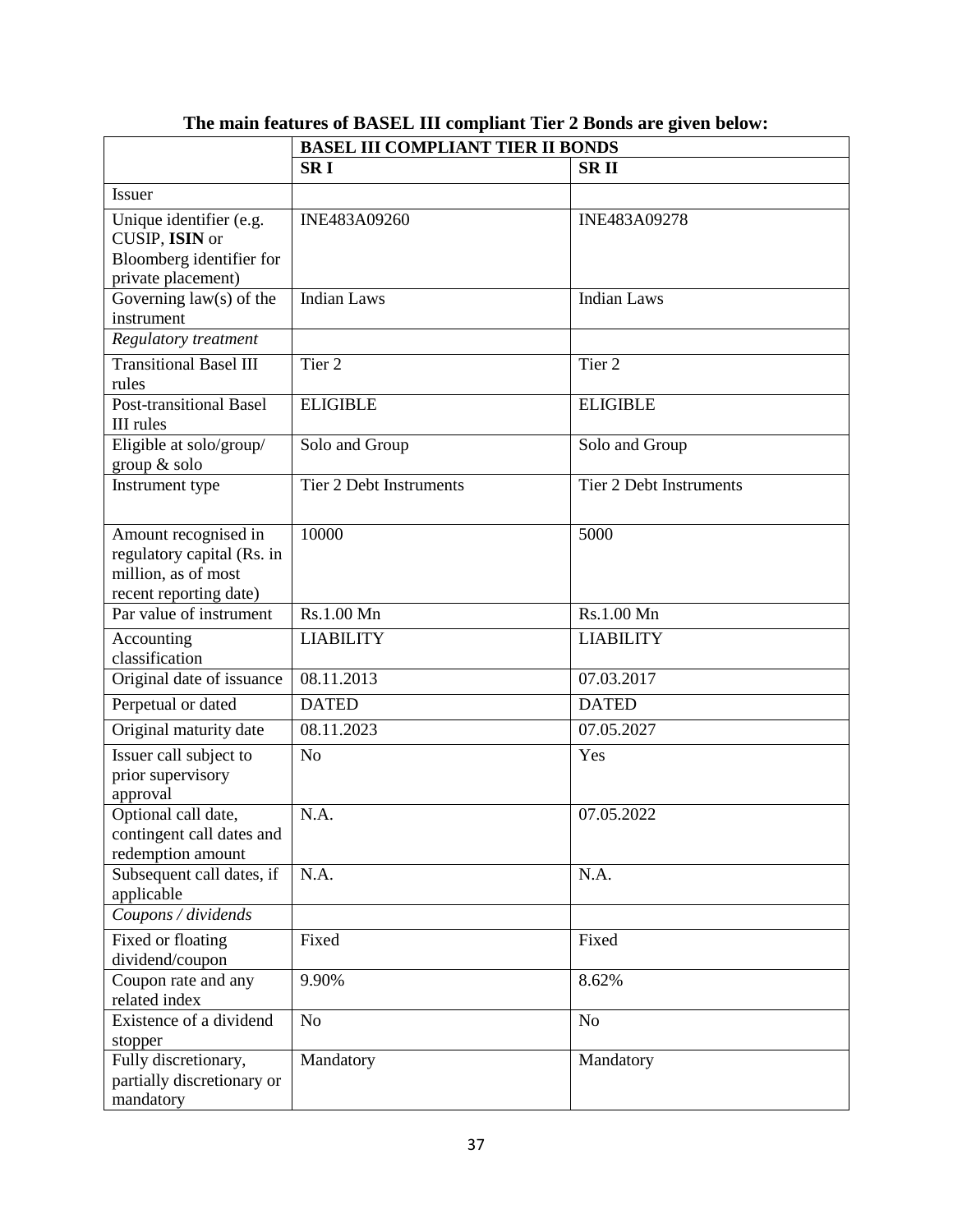| Existence of step up or      | N <sub>o</sub>                              | N <sub>o</sub>                                                             |
|------------------------------|---------------------------------------------|----------------------------------------------------------------------------|
| other incentive to           |                                             |                                                                            |
| redeem                       |                                             |                                                                            |
| Noncumulative or             | Noncumulative                               | Noncumulative                                                              |
| cumulative                   |                                             |                                                                            |
| Convertible or non-          | Nonconvertible                              | Nonconvertible                                                             |
| convertible                  |                                             |                                                                            |
| If convertible,              | N.A.                                        | N.A.                                                                       |
| conversion trigger(s)        | N.A.                                        | N.A.                                                                       |
| If convertible, fully or     |                                             |                                                                            |
| partially<br>If convertible, | N.A.                                        | N.A.                                                                       |
| conversion rate              |                                             |                                                                            |
| If convertible,              | N.A.                                        | N.A.                                                                       |
| mandatory or optional        |                                             |                                                                            |
| conversion                   |                                             |                                                                            |
| If convertible, specify      | N.A.                                        | N.A.                                                                       |
| instrument type              |                                             |                                                                            |
| convertible into             |                                             |                                                                            |
| If convertible, specify      | N.A.                                        | N.A.                                                                       |
| issuer of instrument it      |                                             |                                                                            |
| converts into                |                                             |                                                                            |
| Write-down feature           | <b>YES</b>                                  | <b>YES</b>                                                                 |
| If write-down, write-        | These bonds, at the option of the           | These bonds, at the option of the                                          |
| down trigger(s)              | bank of India, can<br>reserve<br>be         | bank of India, can<br>reserve<br>be                                        |
|                              | temporarily<br>written<br>down<br><b>or</b> | temporarily<br>written<br>down<br><sub>or</sub>                            |
|                              | permanently<br>written<br>off<br>upon       | permanently<br>written<br>off<br>upon                                      |
|                              | occurrence of the trigger event, called     | occurrence of the trigger event, called                                    |
|                              | of<br>'point<br>non-viability<br>the        | of<br>'point<br>non-viability<br>the                                       |
|                              | trigger'("ponv trigger")                    | trigger'("ponv trigger")                                                   |
| If write-down, full or       | Partial                                     | Partial                                                                    |
| partial<br>If write-down,    |                                             |                                                                            |
| permanent or temporary       | Temporary                                   | Temporary                                                                  |
| If temporary write-          |                                             | 1) It should be done at least one year It should be done at least one year |
| down, description of         | after the bank makes the first              | after the bank makes the first                                             |
| write-up mechanism           | of dividend to its<br>payment               | payment of dividend to its common                                          |
|                              | shareholders<br>after<br>common             | shareholders after breaching the pre-                                      |
|                              | breaching<br>pre-specified<br>the           | specified trigger.                                                         |
|                              | trigger.                                    |                                                                            |
|                              |                                             |                                                                            |
|                              |                                             | Aggregate write-up in a year should                                        |
|                              | 2) Aggregate write-up in a year             | be restricted to a percentage of                                           |
|                              | should be restricted to a percentage of     | dividends declared during a year, the                                      |
|                              | dividends declared during a year, the       | percentage being the ratio of the                                          |
|                              | percentage being the ratio of the           | 'equity created by written-down                                            |
|                              | 'equity created by written-down             | bonds' to 'the total equity minus the                                      |
|                              | bonds' to 'the total equity minus the       | equity<br>created by written-down                                          |
|                              | equity<br>created by written-down           | bonds'.                                                                    |
|                              | bonds'.                                     |                                                                            |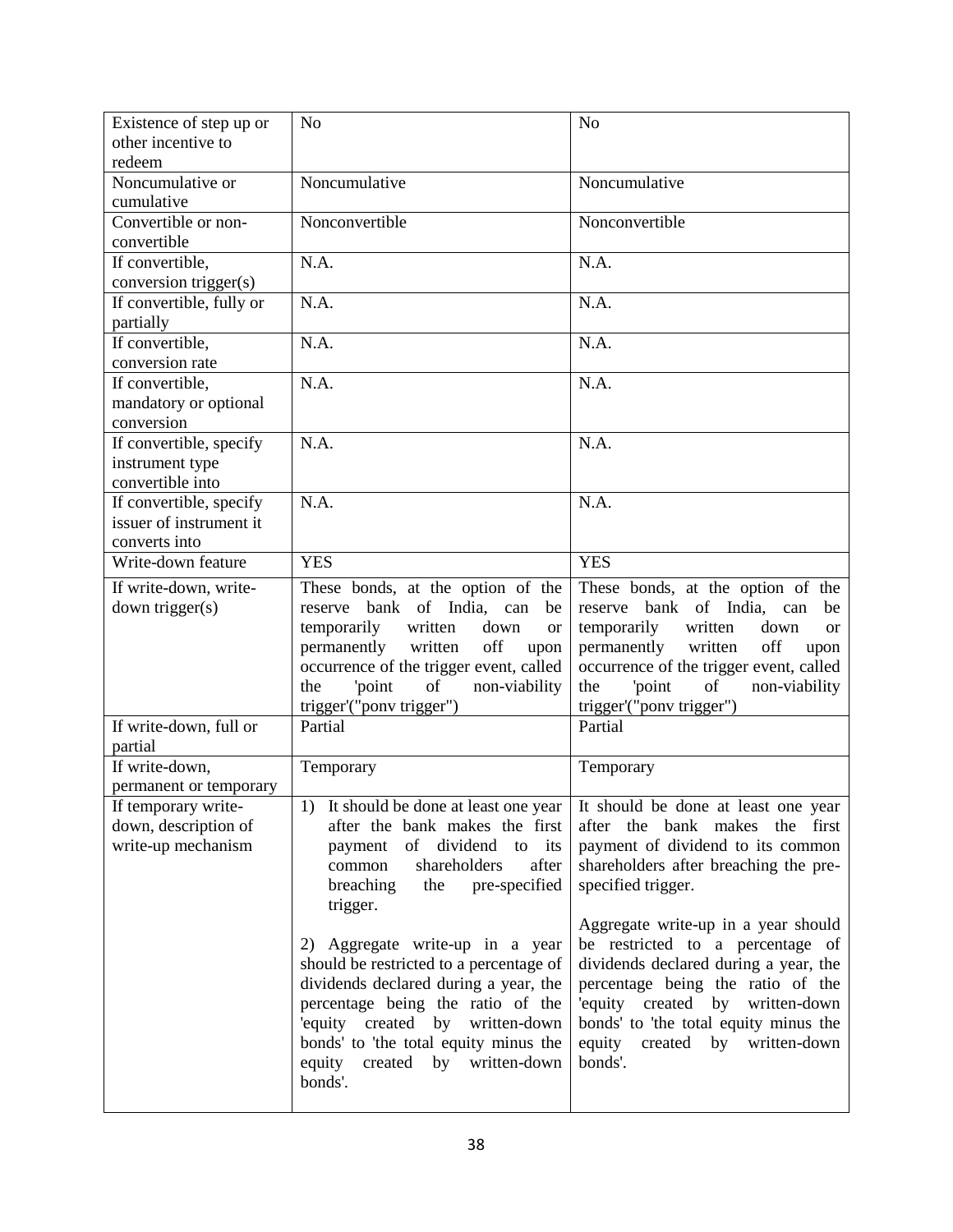|                                                                                                                              | 3) Aggregate write-up in a year,<br>should also not exceed 25% of the<br>amount paid as dividend to the<br>common shareholders in a particular<br>year. | Aggregate write-up in a year, should<br>also not exceed 25% of the amount<br>paid as dividend to the common<br>shareholders in a particular year. |
|------------------------------------------------------------------------------------------------------------------------------|---------------------------------------------------------------------------------------------------------------------------------------------------------|---------------------------------------------------------------------------------------------------------------------------------------------------|
| Position in<br>subordination hierarchy<br>in liquidation (specify<br>instrument type<br>immediately senior to<br>instrument) | All depositors and other creditors                                                                                                                      | All depositors and other creditors                                                                                                                |
| Non-compliant<br>transitioned features                                                                                       | NO                                                                                                                                                      | NO                                                                                                                                                |
| If yes, specify non-<br>compliant features                                                                                   | $\overline{a}$                                                                                                                                          |                                                                                                                                                   |

# **Table DF-14: Full Terms and Conditions of Regulatory Capital Instruments**

| Sr. No. | <b>Capital type</b> | <b>Instruments</b>                        | <b>Full Terms and</b><br><b>Conditions</b> |
|---------|---------------------|-------------------------------------------|--------------------------------------------|
| 1.      | Equity              | Equity                                    | As disclosed in Main<br>features section   |
| 2.      | TIER1               | <b>PDI</b>                                | As disclosed in Main<br>features section   |
| 3.      | TIER <sub>2</sub>   | <b>UPPER TIER 2</b><br><b>BONDS</b>       | As disclosed in Main<br>features section   |
| 4.      | TIER <sub>2</sub>   | <b>SUBORDINATE</b><br><b>BONDS</b>        | As disclosed in Main<br>features section   |
| 5.      | TIER <sub>2</sub>   | <b>BASEL III</b><br><b>COMPLIANT BOND</b> | As disclosed in Main<br>features section   |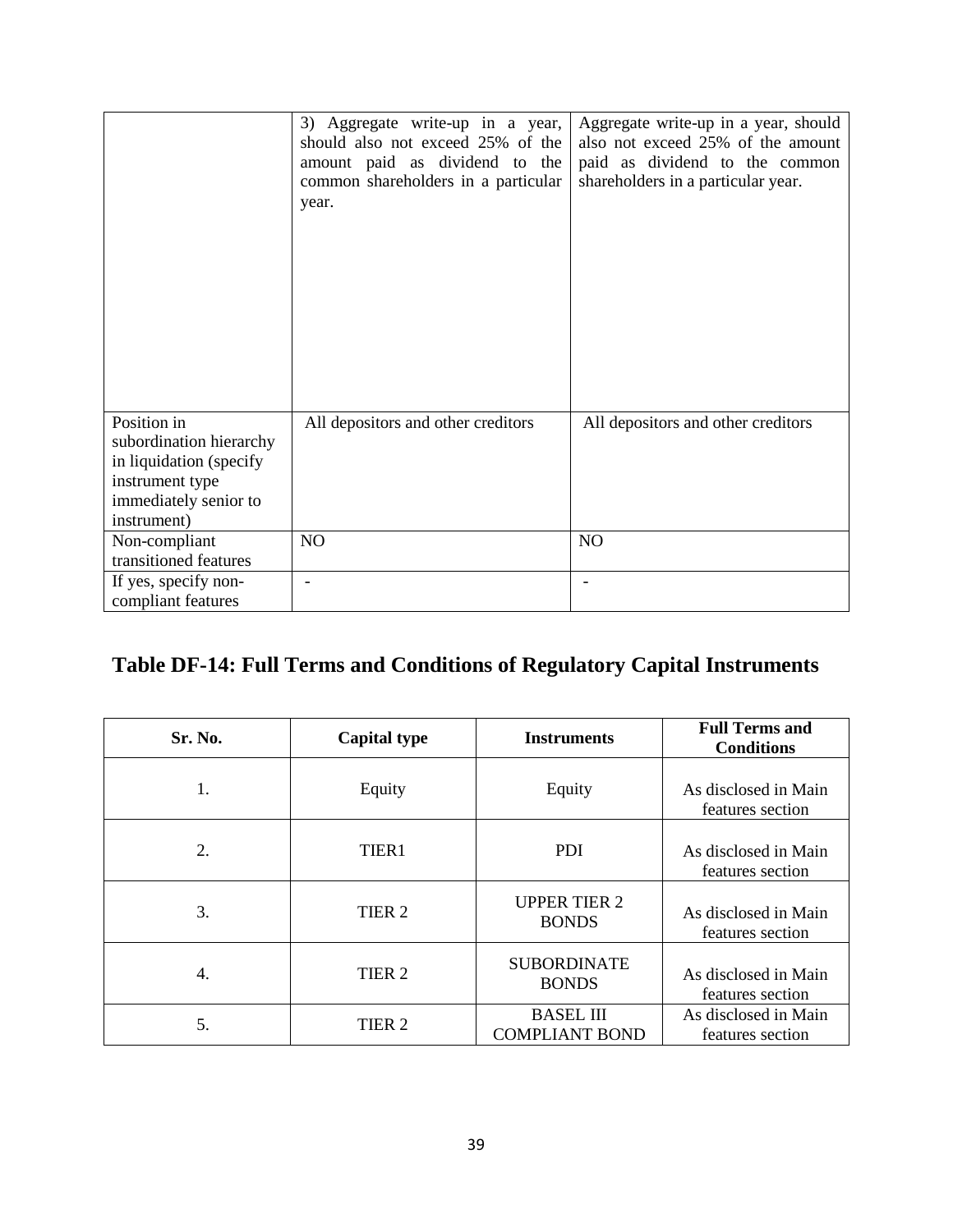|                                                                                                                                                                                                                                                                                                               |               | Table DF-16: Equities – Disclosure for Banking Book Positions As on 30.09.2017                                                                                                                                                                                                                                                                                                                                                                                                                                                                                      |
|---------------------------------------------------------------------------------------------------------------------------------------------------------------------------------------------------------------------------------------------------------------------------------------------------------------|---------------|---------------------------------------------------------------------------------------------------------------------------------------------------------------------------------------------------------------------------------------------------------------------------------------------------------------------------------------------------------------------------------------------------------------------------------------------------------------------------------------------------------------------------------------------------------------------|
| <b>Qualitative Disclosures</b><br>$\mathbf{1}$<br>The general qualitative disclosure requirement<br>(Para 2.1 of this annex) with respect to equity<br>risk, including:                                                                                                                                       |               |                                                                                                                                                                                                                                                                                                                                                                                                                                                                                                                                                                     |
| · differentiation between holdings on which<br>capital gains are expected and those taken under<br>other objectives including for relationship and<br>strategic reasons; and                                                                                                                                  |               | • Investments in equity of subsidiaries and joint<br>ventures (a Joint Venture would be one in which<br>the bank, along with its subsidiaries, holds more<br>than 25 percent of the equity) are required to<br>classified under HTM category in accordance<br>with the RBI guidelines. These are held with a<br>strategic<br>objective to<br>maintain<br>strategic<br>relationships or for strategic business purposes.                                                                                                                                             |
| • Discussion of important policies covering the<br>valuation and accounting of equity holdings in<br>the banking book. This includes the accounting<br>techniques and valuation methodologies used,<br>including key assumptions<br>affecting valuation as well as significant<br>changes in these practices. | and practices | • In accordance with the RBI guidelines on<br>classification<br>and<br>investment<br>valuation,<br>Investments are classified on the date of purchase<br>into "Held for Trading" (HFT), "Available for<br>Sale" (AFS) and "Held to Maturity" (HTM)<br>categories (hereinafter called "categories").<br>Investments which the Bank intends to hold till<br>maturity are classified as HTM securities. In<br>accordance with the RBI guidelines, equity<br>investments held under the HTM category are<br>classified as banking book for capital adequacy<br>purpose. |
|                                                                                                                                                                                                                                                                                                               |               | Investments classified under HTM category are<br>carried at their acquisition cost and not marked to<br>market. Any diminution, other than temporary, in<br>the value of equity investments is provided for.<br>Any loss on sale of investments in HTM category<br>is recognised in the Statement of Profit and Loss.<br>Any gain from sale of investments under HTM<br>category is recognised in the Statement of Profit<br>and Loss and is appropriated, net of taxes and<br>statutory reserve, to "Capital Reserve" in<br>accordance with the RBI Guidelines.    |
| <b>Ouantitative Disclosures</b>                                                                                                                                                                                                                                                                               |               | Rs. in Mn<br><b>FAIR VALUE</b><br><b>BOOK VALUE</b>                                                                                                                                                                                                                                                                                                                                                                                                                                                                                                                 |

| <b>U</b> ualituative Disclosures |                                                                                                              |                   | INS. III IVIII    |
|----------------------------------|--------------------------------------------------------------------------------------------------------------|-------------------|-------------------|
|                                  |                                                                                                              | <b>BOOK VALUE</b> | <b>FAIR VALUE</b> |
|                                  |                                                                                                              | 30.09.2017        | 30.092017         |
|                                  | Value disclosed in the balance<br>sheet of investments, as well<br>as the fair value of those<br>investments | 3590              | 3590              |
|                                  | Publicly quoted share values<br>where the share price is<br>materially different from fair                   |                   |                   |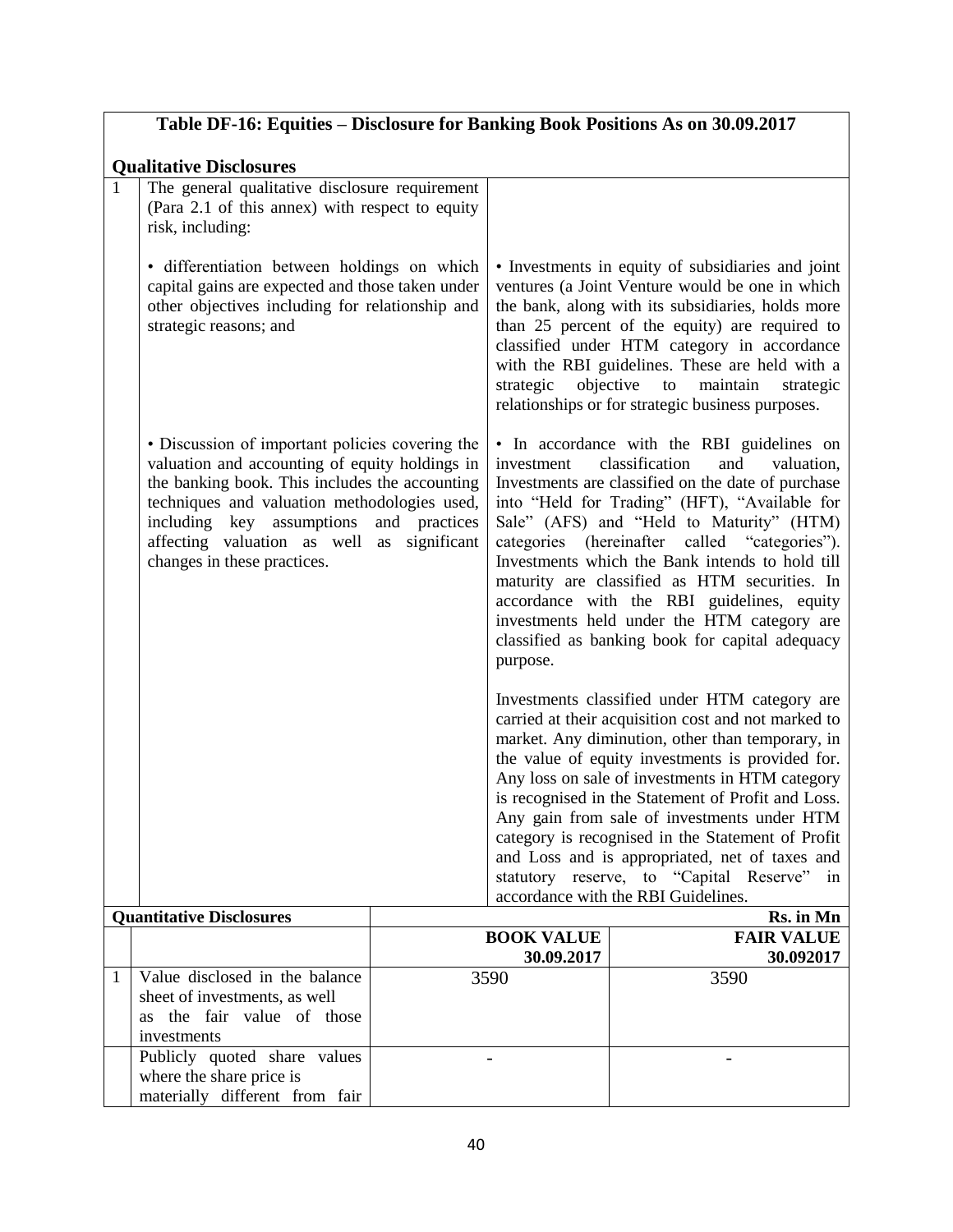|                | value                                                                                                                                                                                                                                                                                                                                          |            |            |
|----------------|------------------------------------------------------------------------------------------------------------------------------------------------------------------------------------------------------------------------------------------------------------------------------------------------------------------------------------------------|------------|------------|
| 2              | The types<br>and nature<br>of<br>investments, including<br>the<br>amount that can be classified as:                                                                                                                                                                                                                                            |            |            |
|                | Publicly traded                                                                                                                                                                                                                                                                                                                                |            |            |
|                | Privately held.                                                                                                                                                                                                                                                                                                                                | 3590       | 3590       |
|                | JV In India (Cent Bank Home<br>Finance)                                                                                                                                                                                                                                                                                                        | 219        | 219        |
|                | Associate Outside India (JV in<br>Indo Zambia Bank Ltd)                                                                                                                                                                                                                                                                                        | 475        | 475        |
|                | <b>RRBs</b>                                                                                                                                                                                                                                                                                                                                    | 2771       | 2771       |
|                | Subsidiaries(Cent<br>Bank<br><b>Financial Services Ltd)</b>                                                                                                                                                                                                                                                                                    | 50         | 50         |
|                | Strategic Investments-<br>Central<br>Ware<br>housing<br>Corporation                                                                                                                                                                                                                                                                            | 21         | 21         |
|                | Strategic Investments-IFCI                                                                                                                                                                                                                                                                                                                     | 40         | 40         |
|                | Strategic Investments-Other<br>FIs (IFCI, GSFC, JKFC,<br>WBFC)                                                                                                                                                                                                                                                                                 | 20         | 20         |
| 3              | The cumulative realised gains<br>(losses) arising from sales and<br>liquidations in the reporting<br>period.                                                                                                                                                                                                                                   |            |            |
| $\overline{4}$ | Total unrealised gains (losses)                                                                                                                                                                                                                                                                                                                |            |            |
| 5              | Total latent revaluation gains<br>(losses)                                                                                                                                                                                                                                                                                                     | <b>NIL</b> | <b>NIL</b> |
| 6              | Any amounts of the above<br>included in Tier 1 and/or Tier 2<br>capital.                                                                                                                                                                                                                                                                       |            |            |
| $\tau$         | Capital requirements broken<br>down by appropriate equity<br>groupings, consistent with the<br>bank's methodology, as well as<br>the aggregate amounts and the<br>type of equity<br>investments<br>subject to<br>supervisory<br>any<br>transition<br>grandfathering<br>$\hbox{or}$<br>provisions regarding regulatory<br>capital requirements. | <b>NA</b>  | <b>NA</b>  |

# **LEVERAGE RATIO DISCLOSURES AS ON 30.09.2017**

## **LEVERAGE RATIO**

The minimum risk-based capital requirements under Basel III will be supplemented by nonrisked-based **Tier 1 leverage ratio.**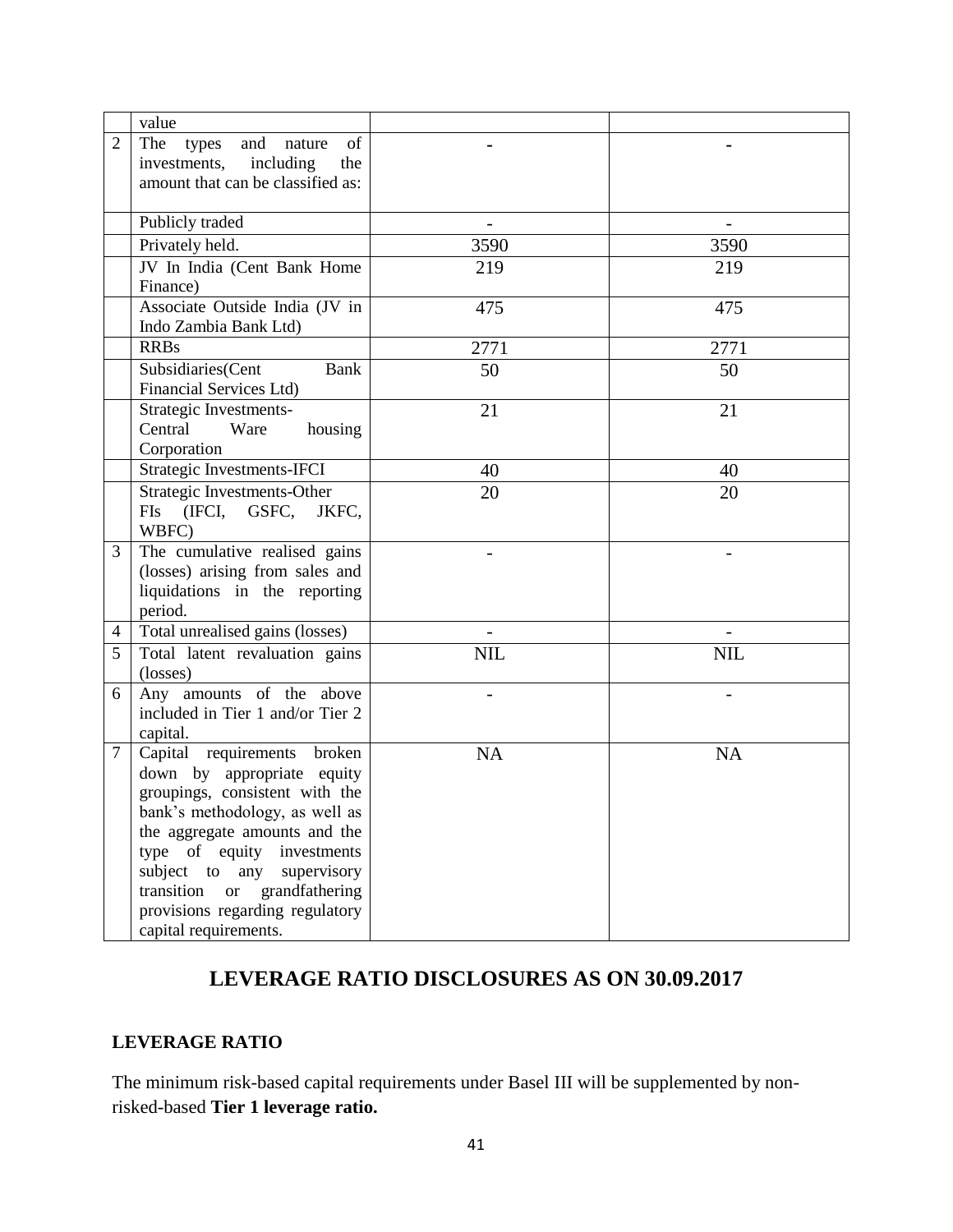| Table DF 17- Summary comparison of<br>Accounting assets vs. leverage ratio exposure measure |                                                                                                                                                                                                |                             |  |  |
|---------------------------------------------------------------------------------------------|------------------------------------------------------------------------------------------------------------------------------------------------------------------------------------------------|-----------------------------|--|--|
|                                                                                             | Item                                                                                                                                                                                           | (Rs. in<br><b>Million</b> ) |  |  |
| 1                                                                                           | Total consolidated assets as per published financial statements                                                                                                                                | 3001014                     |  |  |
| $\overline{2}$                                                                              | Less: Adjustment for investments in banking, financial, insurance or<br>commercial entities that are consolidated for accounting purposes but<br>outside the scope of regulatory consolidation | $\Omega$                    |  |  |
| 3                                                                                           | Adjustment for fiduciary assets recognised on the balance sheet pursuant<br>to the operative accounting framework but excluded from the leverage<br>ratio exposure measure                     |                             |  |  |
| 4                                                                                           | Adjustments for derivative financial instruments                                                                                                                                               | 2040                        |  |  |
| 5                                                                                           | Adjustment for securities financing transactions (i.e. repos and similar<br>secured lending)                                                                                                   | 310847                      |  |  |
| 6                                                                                           | Adjustment for off-balance sheet items (i.e. conversion to credit<br>equivalent amounts of off- balance sheet exposures)                                                                       | 218287                      |  |  |
| $\tau$                                                                                      | Other adjustments                                                                                                                                                                              |                             |  |  |
| 8                                                                                           | Leverage ratio exposure                                                                                                                                                                        | 3532188                     |  |  |

| DF-18: Leverage ratio common disclosure template |                                                                                                                                                |                      |  |
|--------------------------------------------------|------------------------------------------------------------------------------------------------------------------------------------------------|----------------------|--|
|                                                  |                                                                                                                                                | (Amount in Rs<br>mn) |  |
|                                                  | <b>On-balance sheet exposures</b>                                                                                                              |                      |  |
| 1                                                | On-balance sheet items (excluding derivatives and SFTs, but<br>including collateral)                                                           | 3001014              |  |
| 2                                                | (Asset amounts deducted in determining Basel III Tier 1 capital)                                                                               |                      |  |
| 3                                                | Total on-balance sheet exposures (excluding derivatives and<br>SFTs) (sum of lines 1 and 2)                                                    | 3001014              |  |
|                                                  | <b>Derivative exposures</b>                                                                                                                    |                      |  |
| 4                                                | Replacement cost associated with all derivatives transactions (i.e.<br>net of eligible cash variation margin)                                  | 710                  |  |
| 5                                                | Add-on amounts for PFE associated with all derivatives<br>transactions                                                                         | 1330                 |  |
| 6                                                | Gross-up for derivatives collateral provided where deducted from<br>the balance sheet assets pursuant to the operative accounting<br>framework | $\mathbf{\Omega}$    |  |
| 7                                                | (Deductions of receivables assets for cash variation margin<br>provided in derivatives transactions)                                           | $\Omega$             |  |
| 8                                                | (Exempted CCP leg of client-cleared trade exposures)                                                                                           | 0                    |  |